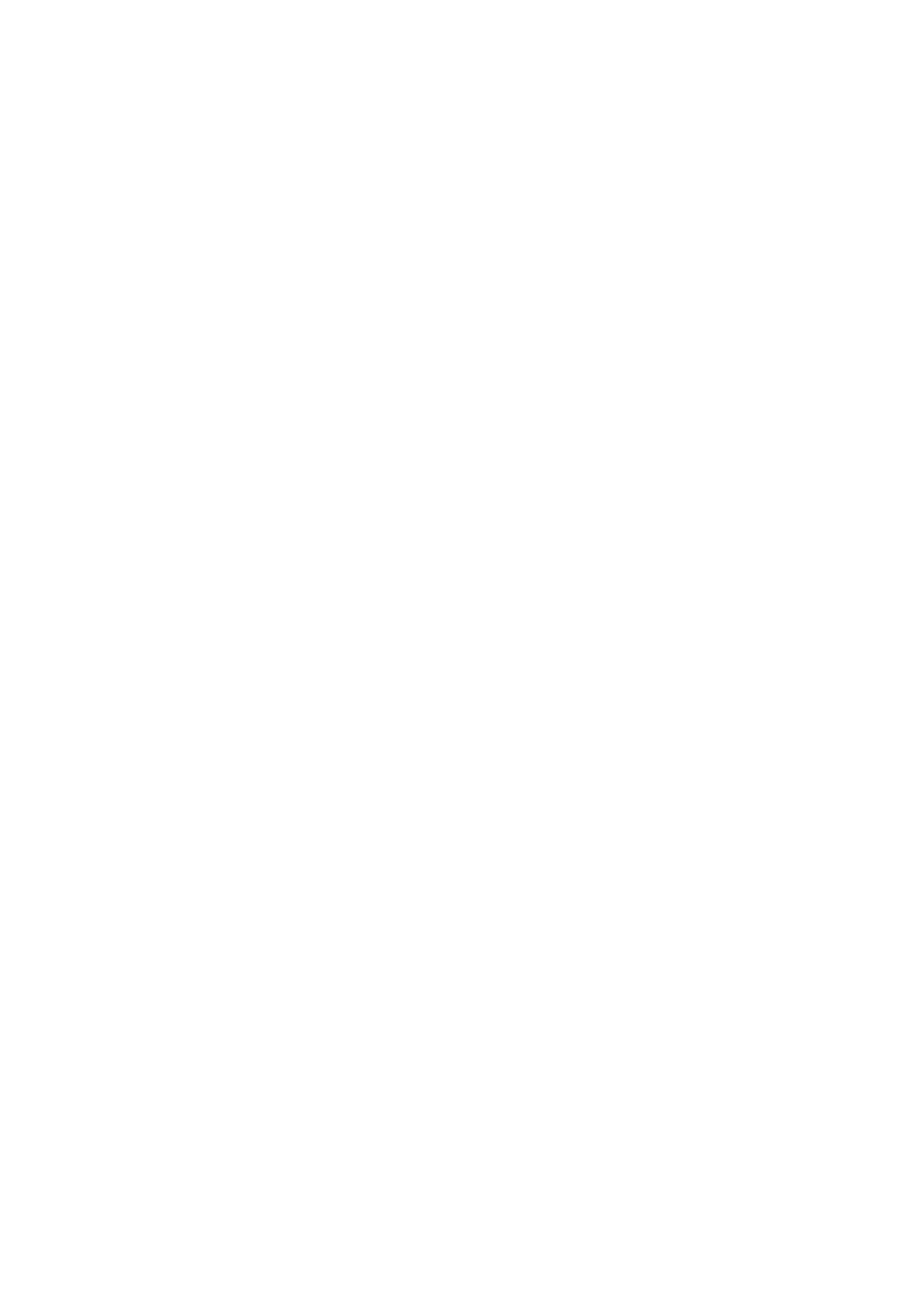**1**

Vol. 46, No. 1, Spring 2020

## **Assessing the Changes in Tehran' Ecosystems Using the Landscape Metrics and Carbon Sequestration Rates**

#### **Mir Saeed Mohaghegh<sup>1</sup> , Naghmeh Mobarghaee Dinan<sup>2</sup> , Alireza Vafaeinejad<sup>3</sup> , Soheil Sobhanardakani<sup>4</sup> , Seyed Masoud Monavari<sup>5</sup>**

- 1. Ph.D. Student, Department of the Environment, College of Natural Resources and Environment, Science and Research Branch, Islamic Azad University, Tehran, Iran (Email: eli.net62@gmail.com)
- 2. Associate Professor, Environmental Sciences Research Institute, Shahid Beheshti University, Tehran, Iran
- 3. Assistant Professor, Department of the Civil, Water and Environmental Engineering, Shahid Beheshti University, Tehran, Iran (Email: a\_vafaei@sbu.ac.ir)
- 4. Associate Professor, Department of the Environment, College of Basic Sciences, Hamedan Branch, Islamic Azad University, Hamedan, Iran (Email: s\_sobhan@iauh.ac.ir)
- 5. Associate Professor, Department of the Environment, College of Natural Resources and Environment, Science and Research Branch, Islamic Azad University, Tehran, Iran (Email: monavarism@yahoo.com)

Received: December 2, 2019 Accepted: March 5, 2020

#### **Expanded Abstract**

#### **Introduction**

The over half of world populationare living in cities andcounties. It is expected 66% of them will live in and around the cities in 2050 (World Population Prospects, the 2012 Revision). Increasing in population growth and development, especially in cities, has changed the ecology of entire earth planet (Alberti et al., 2008; Rockstrom et al., 2009). Based on the report of millennium ecosystem assessment, ecosystems have wider and fasterchanged by human during recent 50-year compared to any other temporal period in human history (Millennium Ecosystem Assessment, 2005). These extensive changes in ecosystem structure and function lead to disturbance in providing ecosystem services potential (Vitousek et al., 1997). Considering evidences, extended disturbancesin ecosystem structure and function are regarded as a factor for reducing ecosystem services during several recent decades, which cannot been perceived perfectly as yet (Raudsepp-Hearne et al., 2010) and result in arising some problems such as the global phenomenon of climate change, contamination of air, occurrence of erosion, flow offlood, reduction of water quality, extinction of species and loss of natural landscape.

Nowadays, metropolitans are facing to various problems such as over population and its negative outcomes including the air, soil and water pollution, destruction of natural resources and traffic. Considering large changes in city of Tehran, as the largest metropolis of Iran, due to irregular population growth and urbanization growth, this city has faced to the different problems in the field of environmental, physical, economic and social infrastructures during recent decades and these problems lead to reducing the environment quality. The present study sought to assess urban changes by using landscape metrics and their relationship with carbon sequestration rates and storage in city of Tehran. The evaluation of the trend of ecosystem changes by using landscape metrics can represent the reduction of services along with changes.

#### **Material and Method**

City of Tehran as the most populous metropolitan and capital of Iran with an area of  $720 \text{ km}^2$  is located in the northern half of the country. The altitude of this city is varies between 1100 m to 1700 m. In this study, in the first step, base maps were extracted from Landsat 5 satellite images related to 18.6.1986, 13.6.1996 and 1.7.2008 and Landsat 8 images related to 20.6.2016, then, land-use map was prepared with intended classes (spatial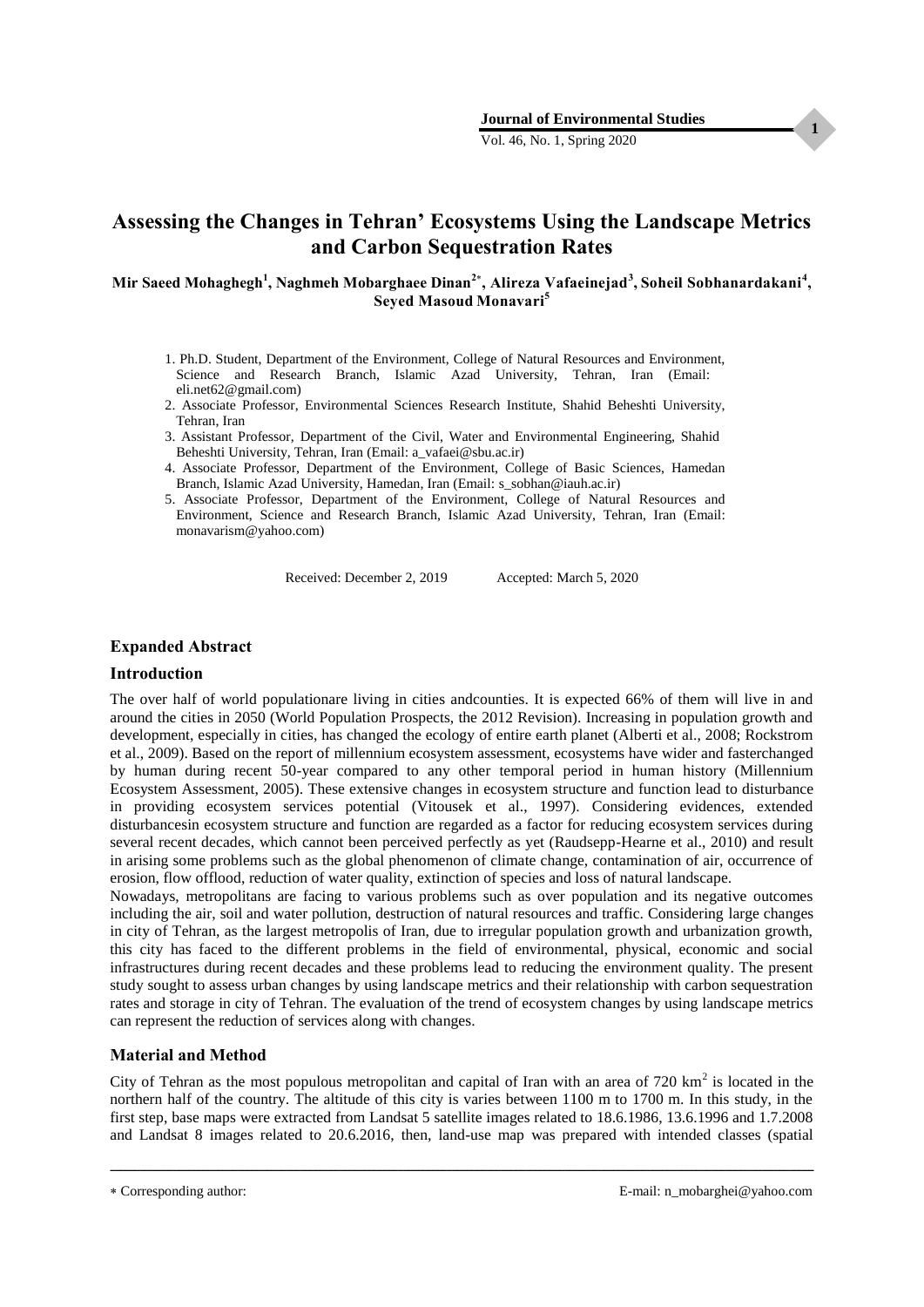#### **Assessing the Changes in Tehran' …**

Mir Saeed Mohaghegh*, et al.*

**2**

resolution= 30 m). Based on the nature of the present study, uses were classified into six classes involving manmade (residential, commercial, administrative and urban services), green space, agricultural, industrialworkshop, barren and non-built, road and transit routes classes. These maps were usedas base mapsto calculate landscape metrics. Before anything, vector format was converted to raster format since landscape analyses are conducted in raster-based GIS software. The optimum pixel size of the vectorland-use map related to city of Tehran with raster model was set at 30 m. Gradient analysis which was first developed by Whittaker (1975) to analyze vegetation is regarded more efficient and can be performed by using FRAGSTATS 3.3. software. Urban expansion was also studied through this analysis based on landscape metrics (Zhang et al., 2004). Regarding gradient analysis, the area under study was divided into 113 km buffers starting from city center and analyses were conducted in these buffers. Metrics were calculated by using FRAGSTATS 3.3 software on the class level. Four metrics of the percentage of lands cover, number of patch, meanpatch size and area-weighted mean patch fractal dimension were selected among all metrics to compare changes.

InVEST is considered as one of the models of carbon storage and sequestration, in which the information related to the amount of wood harvest, harvested production, destruction, storages existing in the four carbon pools of above and underground biomasses, soil organic matter and dead organic matter, current carbon storage in landscape. Carbon sequestration in any time are estimated based on land cover or land-use map (Tallis et al., 2011).

The annual mean of the air quality parameters including PM10, CO,  $NO_2$ ,  $SO_2$  and  $O_3$  was determined in the air pollution monitoring stations located in city of Tehran during two temporal ranges of 2006 and 2016 and interpolated through inverse-distance weighting. Further, the correlation between air quality parameters and amount of carbon sequestration rates during two ranges of 2008 and 2016 were evaluated by using Pearson's correlation coeeficient.

#### **Results**

After classifying satellite images, the accuracy of classified images is assessed. Overall accuracy and Kappa coefficient are regarded as more common components for assessment (Foody, 1992), which were used to evaluate classification accuracy in the present study. Kappa coefficient calculates classification accuracy with respect to a completely-random classification in which each image was randomly classified (Mitsova et al., 2011). It is considered as one of criteria for assessing map accuracy, represents agreement between the results of classification and reality of land. Kappa coefficient varies between zero and one, where one indicates 100% agreement between classified layer and reality of land (Congalton & Green, 2009).

The land-use maps of area were prepared in six classes of man-made, barren, agricultural, green space, industrial-workshop and road network during four temporal ranges by using satellite images. The spatial resolution of all images was 30 m, which was regarded appropriate for the study. These maps were used to as base map analyze landscape. Class-level analyses were used in six classes in the class level.

#### **Discussion and Conclusion**

Land-use changes during a 30-year range represent the replacement of natural (barren lands) and semi-natural resources (agricultural lands) by man-made areas, which result in increasing residential areas and developing and expanding road network and urban green space. The addition of population rate and urbanization growth are regarded as main factors for changing landscape structure and function and affecting the climate of area (Orville et al., 2000). An increase in artificial or man-made patches indicates the destruction of lands, while an addition of the number and diversity of natural patches results in enhancing ecosystem relationships and land sustainability (Botequilha % Ahern, 2002). Further, increasing the number of man-made patches leads to the reduction of continuity and transmission between natural covers (McGarigal & Marks, 1995).

Based on the metrics analysis, extensive changes occur in landscape. The number of patches in man-made class increases over the time and this addition is significant, especially in zone 4. An addition of the number of patches is regarded as an important index for the decomposition of land and results in enhancing the destruction of land. In fact, it represents decomposition and reduction of continuity (McGarigal & Marks, 1995).

Regarding the metric of mean patch size, its amount reduces especially in 2016. An increase in the number of patches and reduction of mean patch increasing demonstrate that the tissue of residential are became fine and landscape of area is fragmented. The maximum of disturbance is corresponded to zones 5-11 where maximum changes, conversions and road network expansion occurs over the time and their lands (mainly barren) are replaced by man-made areas and road network. Human accessibility to land is positively related to its change and destruction rate and an addition of roads results in increasing the rate of change trend (Arumalani et al., 2004). Mean patch size and area-weighted mean patch fractal dimension increase in road network over the time, while the number of patches and area-weighted mean patch fractal dimension decrease in agricultural lands.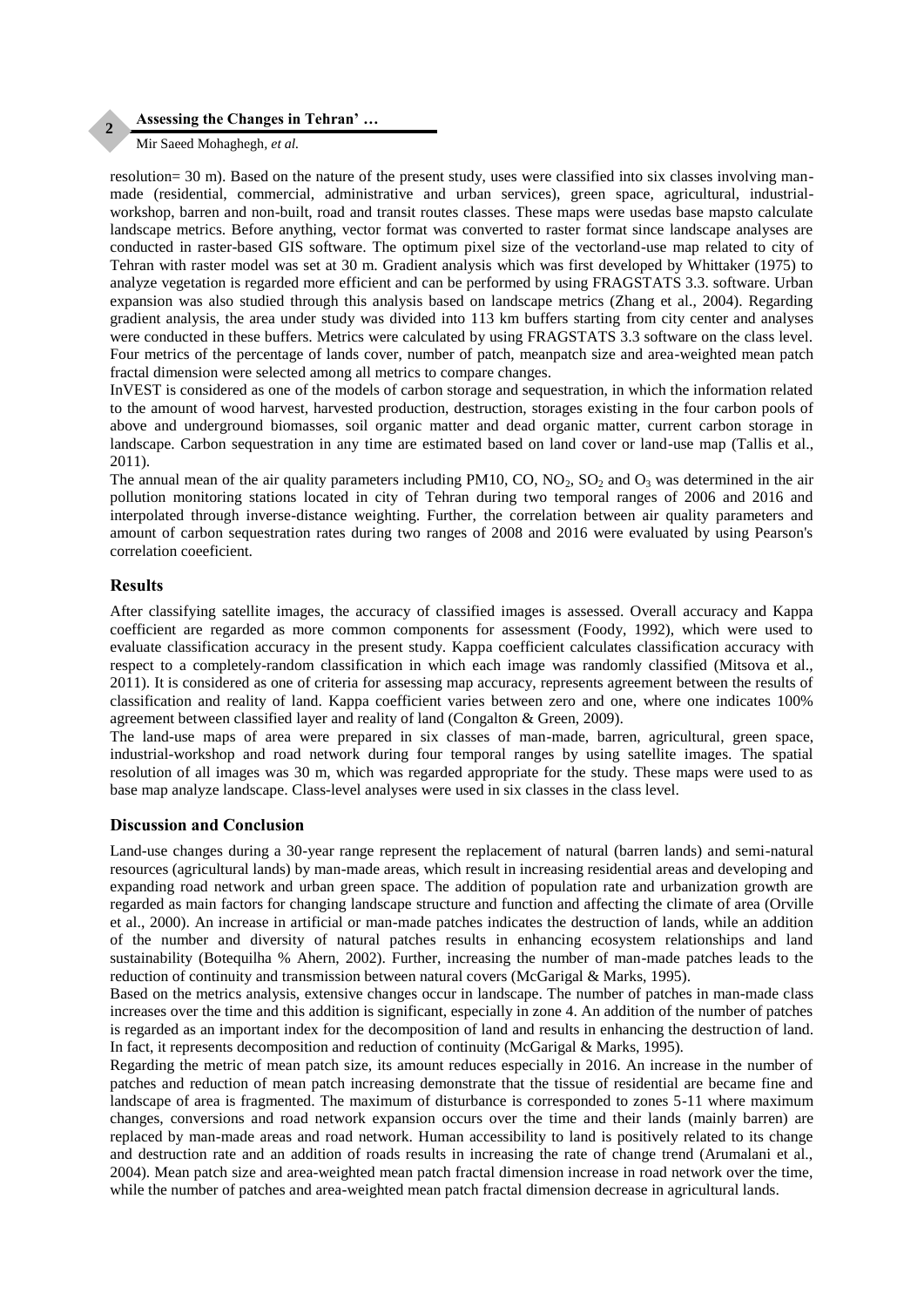#### Vol. 46, No. 1, Spring 2020

Regarding the industrial lands which were centralized in zones 6-10, they increased in 2008, while a decrease was observed in zones 8-10 in 2016. The number of patch represents a decreasing-increasing trend from center to zone 6. Based on the metric of area-weighted mean patch fractal dimension, its value reduces over the time. Barren lands increase by moving from center toward edges. Over the time, a decreasing trend occurs in are as near the center, leading to great reduction over the time. The number of patches decreased in 1996, and increased during 2008 significantly, especially in zones 3-6, and finally minimized in 2016 with a significant decreasing trend. Mean patch size increases at the first, while it represents a decreasing trend in 2008 and 2016. Regarding the metric of area-weighted mean patch fractal dimension, a decreasing trend is observed from center toward edge, whilet here is an increasing trend in zone 8 and over. The shape of the borders related to the diverse natural covers of land is more complex compared to that in the covers derived from human activities. An increase in human disturbance results in decreasing the mean fractal dimension of patches (Turner & Ruscher, 1988). During 1996-2008, the amount of sequestration decreased in most areas instead of zone 6 where an increasing trend was observed due to an addition of green space area in this zone. Further, carbon sequestration rates significantly reduced in zone 3 due to the decrease of agricultural lands and increase in man-made uses.

**Keywords:** carbon sequestration, city of Tehran, gradient analysis, landscape metrics.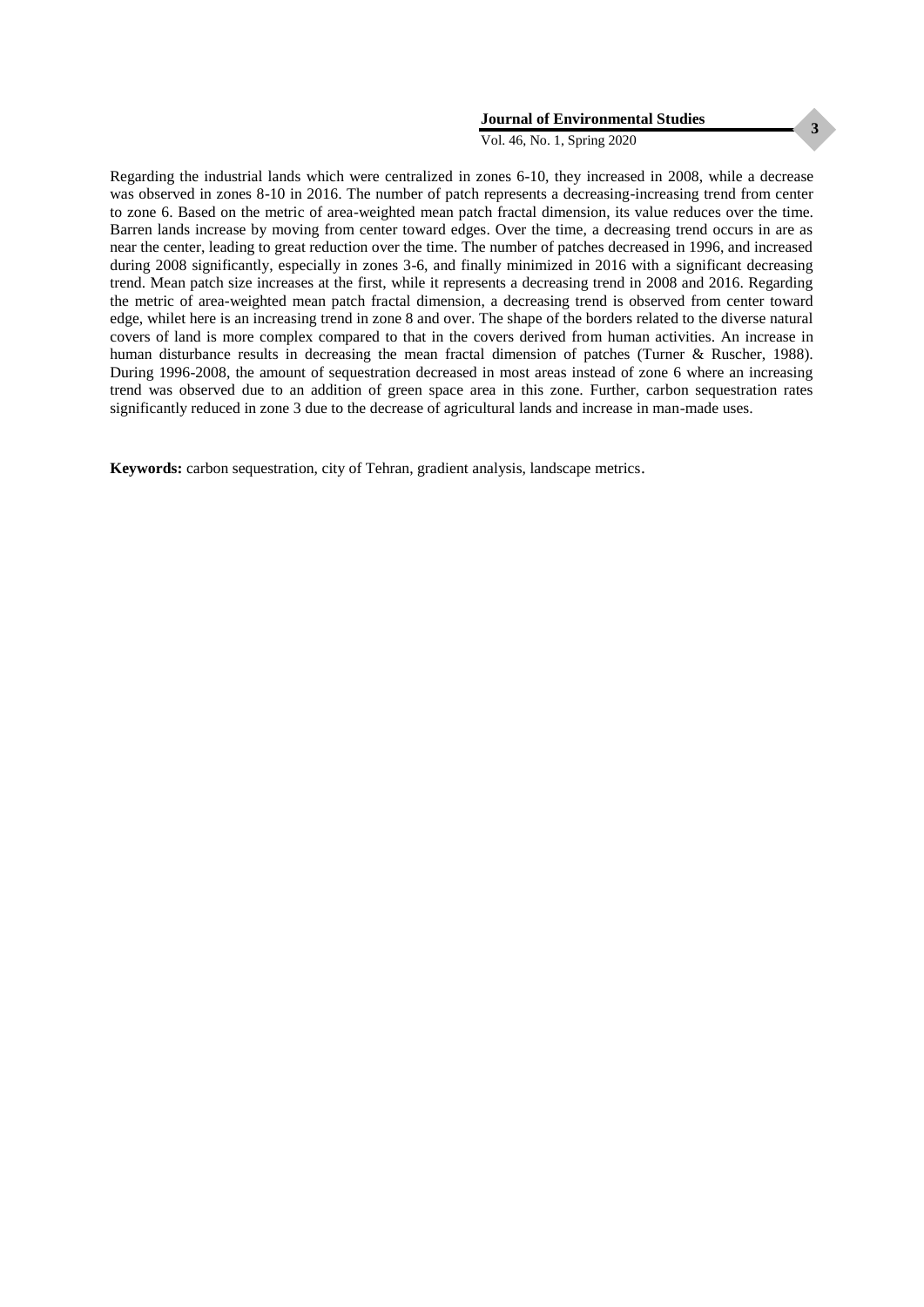Raheleh Abdollahi*, et al.*

**4**

## **A Structural Analysis of the Effective Components on Resilient Space (Case Study: Tabriz Historic Bazaar Complex)**

**Raheleh Abdollahi<sup>1</sup> , Islam Karami<sup>2</sup> , Ahad Nejad Ebrahimi<sup>3</sup> , Leila Rahimi<sup>4</sup>**

- 1. Ph.D. Student, Department of Architecture, Ardabil Branch, Islamic Azad University, Ardabil, Iran (Email: Abdollahi2013@yahoo.com)
- 2. Assistant Professor, Department of Architecture, Ardabil Branch, Islamic Azad University, Ardabil, Iran
- 3. Associate Professor, Tabriz Islamic Art University, Tabriz, Iran (Email: Ahadebrahimi@tabriziau.ac.ir)
- 4. Assistant Professor, Faculty of Civil Engineering, University of Tabriz, Tabriz, Iran (Email: L.rahimi@tabrizu.ac.ir)

Received: May 31, 2019 Accepted: March 5, 2020

#### **Expanded Abstract**

#### **Introduction**

The term resilience has been investigated for decades in a wide range of studies in order to describe how different types of systems and environments respond to unexpected shocks, mostly addressing the subject of sudden disturbances such as natural disasters and their effects on the systems. However, limited studies have been examined the effect of slow disturbances. It is worth noting that in today's societies, the resilience of built environments has an active role in a city's resilience, and the life of each city depends on the life of different spaces and environments located in it. In fact, the spatial dimension of resilience is a new subject in the field of architecture which indicates the continued vitality of spaces over time against gradual and slow disturbances. Today, the spaces that are constructed without reading the context and suitable response to it are vulnerable to shocks and changes, and lose their efficiency quickly. In this regard, attention to spatial features and capabilities, although contributing to resilience to change, is not sufficient by itself to examine the subject; hence, the harmony of space with the context and utilizing the components of context are of utmost importance and contextualist approach can lead to valuable results in this field. Therefore, the purpose of the research is to identify effective components with an emphasis on contextualist approach. For this purpose, the historic bazaars of Iran have been determined as the identifiable spaces for exploration, and the historic bazaar of Tabriz was chosen specifically as the case study. It is important to evaluate this bazaar due to its special cultural, social, and economic role as well as its high cultural-religious value in people's mental structure and the need to protect the country's cultural and architectural heritage as the largest covered bazaar. Thus, this research seeks to answer the following questions:

1. What is the level of resilience of Tabriz historic bazaar from the perspective of contextualist approach?

2. Which components and indicators play an effective role in achieving this resilience, relying on this approach?

#### **Materials and Methods**

This is a case study that contains the basic theory to guide the research process. In this research, contextualist approach was used as the basic theory to formulate the research method. This research employed a combination of quantitative and qualitative methods that have been performed with the aim of identifying and searching for the factors of resilient spaces.

From the theoretical aspect, in the first step, the different views and theories related to contextualist approach were obtained by meta-analysis method and the physical, historical, environmental and socio-cultural components of context on which there was a scientific consensus were also extracted. Contextualism is an approach that is formed by paying attention to the set of physical and non-physical values in an environment. Considering these components and coordinating with the context will lead to the continuity of values; longevity of vitality and high adaptability of spaces; and thus the resilience against change and evolution over time. The present study, in the physical context investigated the integration and coherence of structure, function, and also vision. The cultural context was dealt with the conformity with religion, values, beliefs, meaning and also the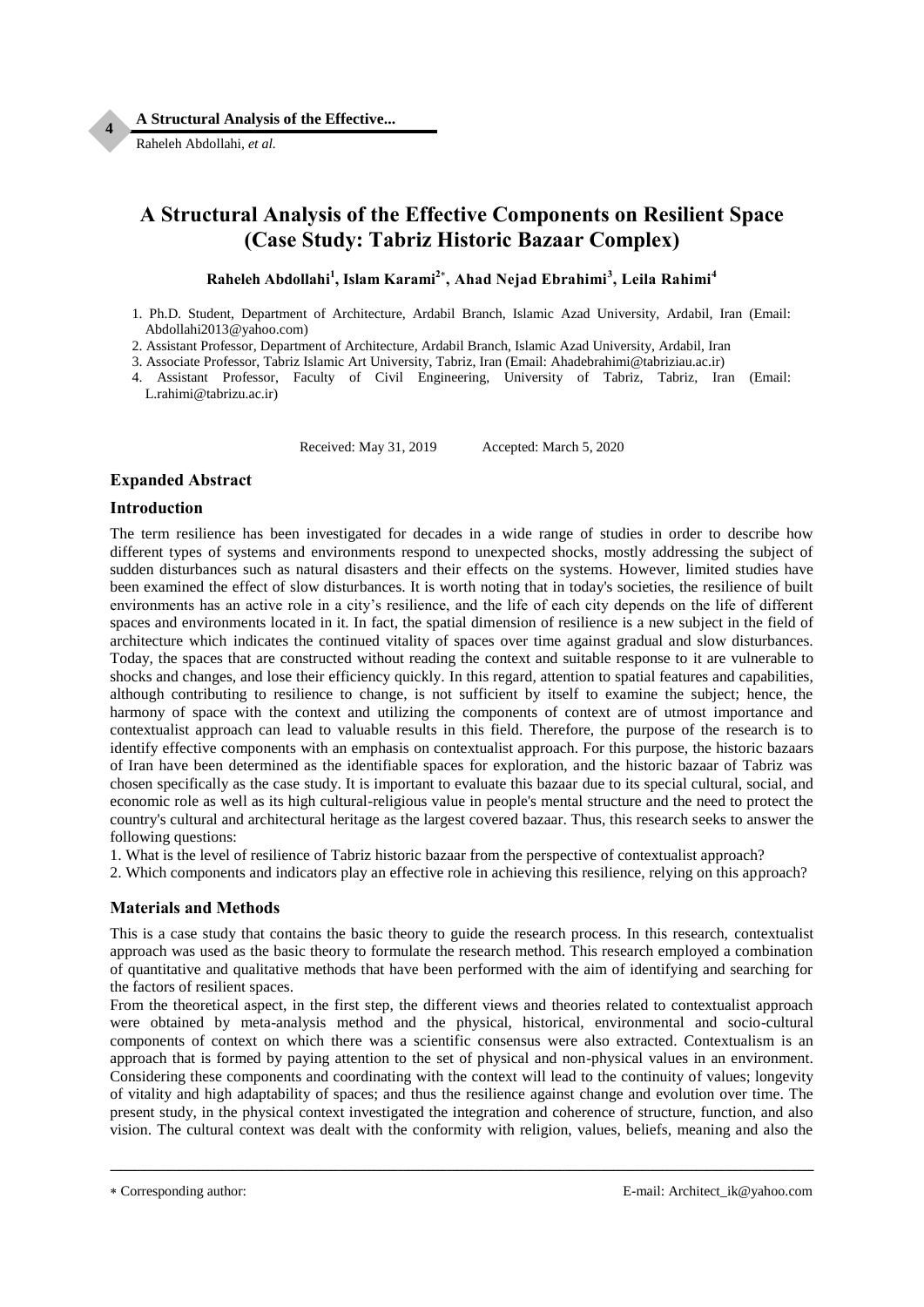#### Vol. 46, No. 1, Spring 2020

association of the spatial organization with Iranian lifestyles. In the historical context, the use of historical types of architecture, relationship with the traditions and visual and collective memories and in the environmental context, the adaptation to weather conditions such as environmental comfort, climatic adaptation and respect for environmental capacity were considered. Then, in the second step, by analyzing and discussing resilience issues from the perspective of adaptive resilience approach, the characteristics of adaptability and reactivity as effective strategies in the resilience of spaces were extracted. By analyzing the spatial dimension of resilience, two characteristics of flexibility and variability were deduced as decisive capabilities for resilience of systems aimed at understanding and proving the research problem. Based on the foregoing, in this study, four capabilities were defined representing the resilience of spaces.

In adaptive capability, the ability to adapt to variables and new conditions were considered. In reactive capability was investigated the coping strategies or in other words, spontaneous resilience of users. Indicators of these two capabilities are reconfiguration, reorientation; growth, local attractiveness, access, attribute interaction, interaction of components and features, experience and awareness, programmed and spontaneous reaction, selforganization, and social system diversity. Based on the findings of the previous studies, some indicators have been introduced to measure flexibility which include polyvalence, fluidity, diversity, the flexible of institutions and networks in decision-making and problem solving, the sense of belonging, and optimal fit mass into space. Considering the theorists' views on the indices of change of patterns and processes, the spatial-temporal activity chain, trusted partnerships, social networking, and users' ability to modify structures to measure the capability of spatial variability were discussed in this study. As a result, theoretical framework was accomplished by extracting the components of context and spatial capabilities based on the findings of the studies.

From the operational aspect, the components of context as an independent variable, spatial capabilities as a mediating variable, spatial resilience as a dependent variable and individual factors as a controlling factor were considered in this research. In order to collect data, library study and field methods were used. Quantitative data collection tool was a questionnaire based on the research variables and demographic characteristics of the respondents with 69 items to evaluate the views of the clients of Tabriz historic bazaar and the tools for collecting qualitative data included direct observation and documentary studies on environmental variables. The target population of this study was selected by Cochran sampling with 95% confidence level constituting 357 individuals. Cronbach's alpha coefficient was used to estimate the reliability of the questionnaire. The obtained value was 0.899; accordingly, the research tool can be considered appropriate and the results reliable.

Quantitative data analysis was carried out through mean test, structural analysis and multivariate linear regression and using SPSS and LISREL software. In order to explain the present situation, prioritize and rank the components and indices, t-test and box plot diagram were employed. Path analysis was employed to find out the relationships between the variables and their direct and indirect effects. Regression analysis was also used aimed at investigating the relationship between the indicators and variables. Inductive reasoning strategy was employed to analyze the qualitative data. Finally, by comparing the results of quantitative and qualitative data, the indicators of spatial capabilities and contextual components affecting resilience were analyzed and categorized.

#### **Discussion of Results**

In line with the purpose of the research, the findings showed that among the individual factors, three factors of age, level of education and economic status affect the level of contextualism. According to the results of the mean test, the resilience of the historic bazaar of Tabriz is at an optimal level based on the spatial capabilities and contextual components, and the historical context and flexible capability are at their best. The results of structural and regression analyses indicate that there is a significant relationship between all variables of the research. According to the results of path analysis, all the governing relationships in the structural model are significant. In this regard, in contextual variable, the highest path coefficient belongs to socio-cultural and climatic-environmental component (0.70). The lowest path coefficient belongs to physical component (0.52). In the spatial capabilities variable, the adaptive and reactive components have the highest path coefficient (0.77). Therefore, there is a direct and significant relationship between the capabilities of space and the components of context with spatial resilience. And the most significant effect of contextualism on resilience is through spatial capabilities; thus, the indirect effect of contextualism on resilience is more significant than its direct effect. So, the environmental and cultural contexts and the adaptive and reactive capabilities of space have the most impact. A comparative study and analysis of the quantitative and qualitative findings of the present study showed that the contextual space of Tabriz bazaar has been able to maintain its coherence in the perceptual, semantic, visual, functional and structural components over a long period of time, without losing its identity against the disorders, and continue its physical, functional and semantic vitality. The operational findings on the capabilities of the resilient space are in agreement with the theoretical findings. In addition to the indicators in the theoretical findings, other indicators were identified as effective factors in the continuity of vitality in this study, such as increasing new units, physical permeability (multiplicity of accesses), network communications of space, social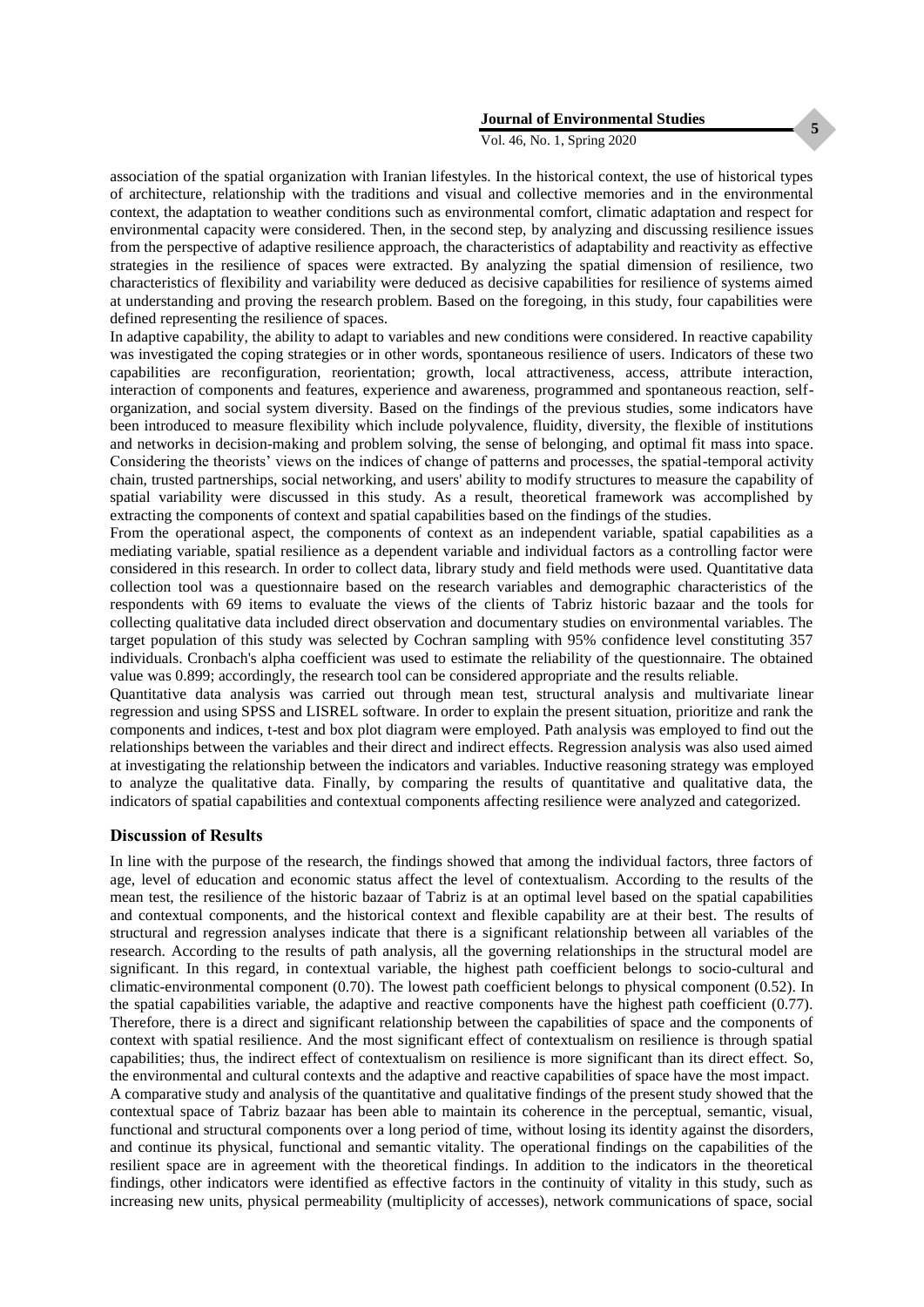#### **A Structural Analysis of the Effective...**

Raheleh Abdollahi*, et al.*

security, the planned strategy of global bazaar registration and its effect on increasing users' presence, and multifunctional space. Therefore, using the capabilities of space, the contextual space can survive over a period of time without losing its identity by maintaining performance.

#### **Conclusion**

**6**

In this research, first the relevant and effective factors of context were identified and then the spatial capabilities influencing the subject were extracted from the adaptive perspective and spatial dimension of resilience. The theoretical framework of the research was also investigated. In the sample, the mentioned factors were tested quantitatively and qualitatively. The results of the questionnaire and field and documentary studies showed that the resilience of Tabriz historic bazaar is at a good level, and the historical context and flexible ability are at their best. There is a direct and significant relationship between the contextual components and spatial capabilities with resilient space. The most significant effect of contextual components on spatial resilience is through spatial capabilities. The conclusion to be drawn is that the indirect effect of contextualism on resilience is more significant than its direct effect. The environmental and cultural context and the adaptability and reactivity of space, and the physical context and flexibility of space have the most and least impact, respectively. Therefore, the physical, cultural, historical and environmental components of context as the primary and the most influential factors on the continuity of spatial vitality, and the capabilities of adaptability, reactivity, variability and flexibility of space as inherent potentials or resilience strategies and mediating factors of resilient bazaar are considered important.

Therefore, the contextual space over time can lead to the continuity of spatial vitality by maintaining its semantic, perceptual, visual, functional, and structural coherence. Also, achieving resilience which reflects the continuity of life, is the result of increasing the capacity of space to deal with crises which is provided by factors such as the capabilities of adaptability, reactivity, variability, and flexibility of space to improve the existing conditions.

To put its short, the components of context, in conjunction with the spatial capabilities, leads to the resilience of space. However, the purpose of this research was to identify the causes and not to design strategies within the scope of this research and developing it requires further research. It can be concluded that considering the conditions of the context and these capabilities over time can be a good step towards improving the status of resilient space. One of the achievements of this research was to present the factors that promote the spatial resilience which can lead to a new method of designing spaces and assessing the strategies of resilience to promote urban resilience.

**Keywords**: contextualism, path analysis, resilience, spatial capabilities, Tabriz Historic Bazaar.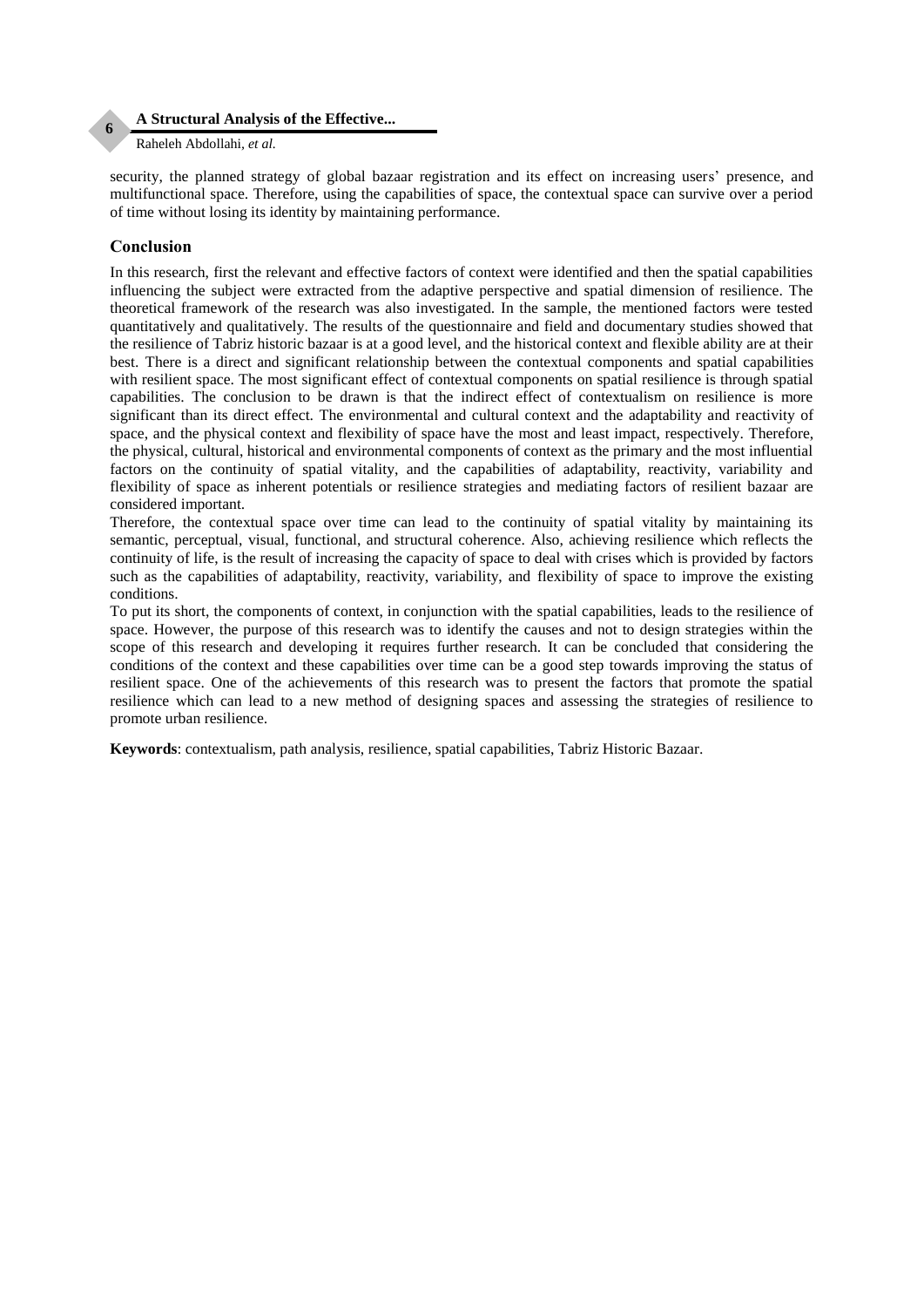**7**

Vol. 46, No. 1, Spring 2020

## **Investigation of Water Footprint and Ecological Footprint of Passive Hybrid Cooling System**

**Mahnoosh Eghtedari<sup>1</sup> , Sbbas Mahravan<sup>2</sup> Maryam Ansarimanesh<sup>3</sup>**

- 1. Ph.D. Student, Department of Architecture, Kermanshah Branch, Islamic Azad University, Kermanshah, Iran (Email: mahnoosh.eghtedari@yahoo.com)
- 2. Assistante Professor, Architecture Department, Razi University, Kermanshah, Iran
- 3. Assistante Professor, Department of Architecture, Kermanshah Branch, Islamic Azad University, Kermanshah, Iran (Email: m.ansarimanesh@iauksh.ac.ir)

Received: April 30, 2019 Accepted: June 1, 2019

#### **Extended Abstract**

#### **Introduction**

The rapid growth of global population has placed an immense stress on the demand of natural resources and contributes to the destruction of the natural environment. As the planet is now consuming natural resources in the production of goods and services faster than the environment can regenerate, strategies are urgently required to manage the ecological assets in a more effective way. The planet has biophysical limits on natural resources production and waste absorption. Buildings are one of the main factors in energy consumption and greenhouse gas emissions. Buildings consume about 40% of global energy consumption. All building services such as heating, ventilation, and air conditioning (HVAC) systems consume more than 60% energy in buildings, which is mainly supplied by fossil resources. Today, because of the need for an effective method to achieve efficient energy and biocompatible architecture, the use of natural ventilation systems in buildings has become more significant. One of the methods to create comfortable conditions in the interior is a use of evaporative cooling in the cooling systems. Unlike air conditioners, evaporative cooling can be considered as an acceptable solution for sustainable construction, which reduces energy consumption and greenhouse gases. Evaporative cooling is widely used as a passive cooling method in the built environment. In the system, the movement of air on a wet surface causes the water evaporation through the air energy absorption, thereby reducing the temperature and increasing the amount of vapor contained in the air. We need indicators to demonstrate the current carrying capacity of the Earth so that decision makers are better informed to set goals, establish options for actions, and monitor progress regarding stated goals. Footprint is a quantitative measurement of natural resources and it is used to assess the extent of human activities impact on global sustainability. Ecological footprint was initially developed by Wackernagel and Rees in 1992, and is now widely used as an indicator for environmental sustainability. The international average water footprint is 7452 ( $\text{Gm}^3$ ) year) and this amount is reported to be 102.65 ( $\text{Gm}^3$ / year) for Iran.

Numerous studies have been conducted on the footprints of buildings in the field of water consumption and fossil fuels. (Kandananond, 2019) calculated the amount of water used to produce fuel and electricity by calculating the footprints of water in various residential, office and educational buildings and showed that diesel fuel has the highest water consumption 857 (Litr/ Kg). Heidari et al. (2017) conducted a study on the environmental impact assessment of educational buildings using ecological footprint method. In this study, the ecological footprints of the operation stage of the building, which included the energy consumption of the faculty, water consumption, production waste and the infrastructure of the building, were examined. Heidari et al. (2017) states that most of the ecological footprint of the faculty is related to water consumption per year, which is equal to 5.90 gha/ year. The highest energy consumption after water is the energy consumption of fossil fuels, which is equal to 24.87 gha/ year. Haghparast et al. (2017) calculated the ecological footprint. The scope of this research included the preparation of raw materials for production, transportation, installation and finally recycling of materials. The calculated ecological footprint of the studied samples includes (construction) of embodied energy in consumables, (operation) of energy consumed during operation, water consumed during operation and (land used) land occupied for the building. It was the outdoor or green space. The results of the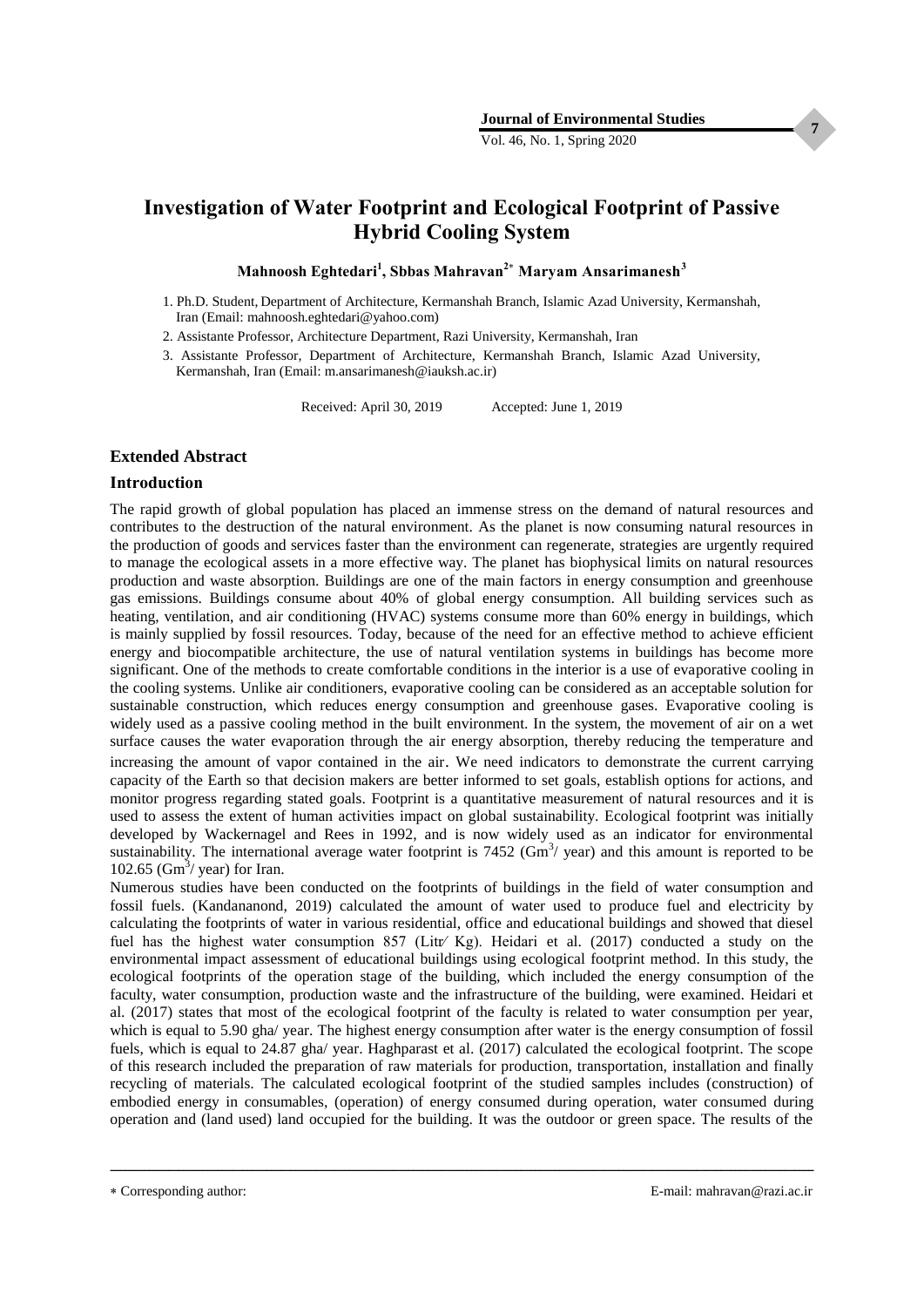#### **Investigation of Water Footprint...**

Mahnoosh Eghtedari, *et al.*

**8**

studies showed that the highest ecological footprint of the two buildings is related to the energy field and is equal to 1.9401 hec/ year.

Various studies have been conducted on the cooling rate of passive evaporative cooling systems, solar chimneys and hybrid systems. Bahadori et al. (2008) designed two new wind towers in the city of Yazd, Iran and tested them in September. One of the wind towers was equipped with wetted curtains suspended in the tower column and the other one with wetted surfaces. The cooling performance of the two new systems was compared with the conventional system. The experimental results showed that the efficiency of both new units with evaporative cooling systems was better than that of the conventional unit. Further, the experimental results showed that the traditional type reduced the air temperature by  $4^{\circ}$ C, while the windcatchers with wet surfaces and wet curtains reduced the air temperature to 11 and 14°C, respectively, both of which reduced the air temperature more than the traditional type did (Khani & et al., 2017). An experimental study of modular windcatcher design using wet surfaces in Kerman for ten consecutive days showed that the highest air temperature obtained using this new design is 13.3°C and the lowest is 5.7°C is the average that can reduce the air temperature by up to 10%. Maerefat and Haghighi (2010) used a combination of solar chimney and evaporative cooling duct for natural ventilation of the chamber. Research has shown that the system is able to keep indoors at a comfortable temperature.

#### **Materials & Methods**

The Hybrid Passive Cooling System (HPCS) consisted of two distinctive systems: the Solar Chimney (SC) and Evaporative Cooling Cavity (ECC). The ECC system was connected to the northern view of the room and SC system was installed to the southern view of the room. The air entered the tower via the openings of the head tower in all directions and passed through the clay cylinders. In this section, the air is cooled and diverted downward. The SC system creates sufficient temperature difference between the interior and exterior by maximizing the solar energy gain and performed air ventilation in the SC and ECC systems. The proposed hybrid system was built in the campus of Azad University, Kermanshah branch in August and was tested from August 4th to 7th. In order to calculate the efficiency of the proposed system, on August 4th to 7th, the temperature, humidity, and wind speed of the interior room were measured by considering the HPCS. To evaluate the water consumption of the HPCS, two scenarios were considered and their results were compared with each other.

Scenario 1: On August 4th-7th, the amount of water reduction inside the clay cylinders was measured from 9:00 AM to 3:00 PM.

Scenario 2: On August 18, the room temperature and humidity were measured from 9:00 AM to 3:00 PM.

Dimensions and size of the HPCS was: A room with  $2 \text{ m} \times 2 \text{ m} \times 2.35 \text{ m}$  (L $\times$ W $\times$ H) dimensions with10 cm -thick walls and 35 cm-thick ceiling without air filtration. A SC with 1 m height, 60 cm width, 17 cm air gap, and 45°C tilt angel. The front side of the SC consisted of a 15 mm-thick glass glazing and the rear part included a 1 m-high absorber wall made of a black-painted aluminum sheet. A 40 cm  $\times$  10 cm air outlet of SC placed 20 cm below the ceiling. The ECC system built with a length of  $3.25$  m and  $0.6 \times 0.4$  m cross-section. Each air inlet opening of the wind tower is 40 cm  $\times$  40 cm and air exit opening is 30 cm  $\times$  30 cm. Four clay cylinders installed in the cavity, are 20 cm diameter, and 90 cm height. Testing was performed for ten consecutive days at around 9:00 am, noon, and 3:00 pm during the hottest summer days. In order to calculate the efficiency of the proposed system, two scenarios were considered and the results were compared with each other.

#### **Discussion of Results**

Cool performance of HPCS: The lowest temperature was recorded 21.1°C at 9:00 AM on the 5th of August. The lowest temperature is noon on 22.9°C and on the 6th of August. At 3 PM, the lowest air temperature of 23.72 was reached on the 5th of August. The highest difference between the temperature of the inlet windcatcher and the outside environment is 16.3°C, which is on the 7th of August and at 3:00 PM. Based on the results, the highest RHs of the outlet air from the tower at 3:00 PM were 60.7% on the 6th of August. The lowest RHs of the outlet air from the tower at 3:00 PM were 52% on the 5th of August. Based on the results, the ECC system can increase the RH of air by an average of 34%. The highest outlet air velocity of the tower is 0.72 m/s, at 3:00 PM on the 5th of August. The lowest air velocity is 0.5 m/s at 9:00 AM on the 6th of August.

The amount of water level reduction in cylinders in the windcatcher (Scenario 1): The highest reduction in water level every three days is the cylinder 2 at 3 PM. The lowest decrease in water level was obtained in cylinder 3 at 9:00 AM. The lowest average decrease in water volume is related to the third day of the experiment on  $\vee$  August and the highest average decrease in water volume is related to the second day of the experiment on 6th August.

Water and electricity consumption of evaporative cooler in scenario 2: To investigate scenario 2, on August 18, the temperature and humidity inside the room and the outside environment were measured from 9:00 AM to 3:00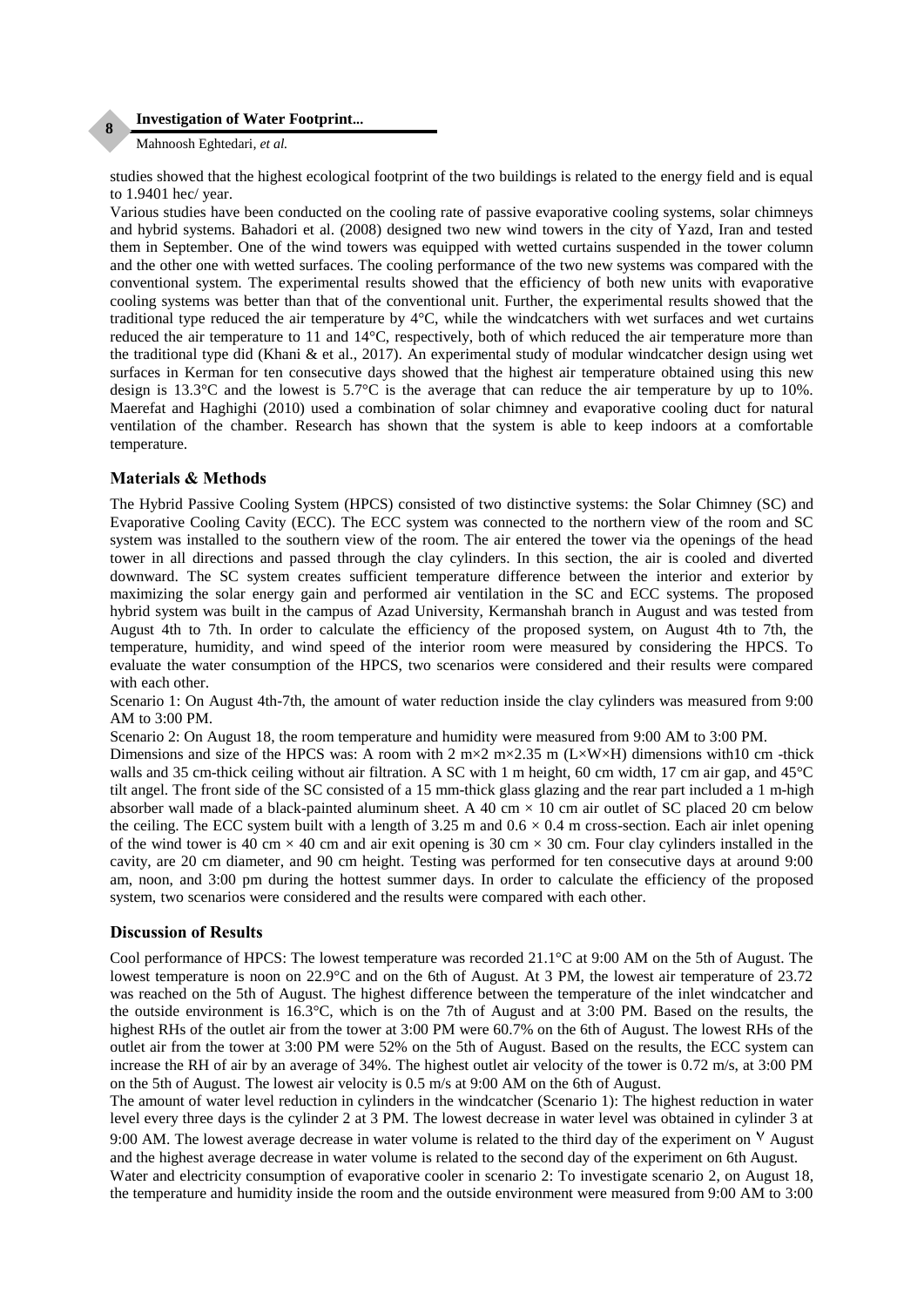**9**

PM. The lowest and highest levels of indoor humidity are 16% at 3:00 PM and 27% at 12:00 AM, respectively, while the outdoor humidity is 13% at 3:00 PM and 19% at 12:00 AM. The evaporative cooler lowers the indoor ambient temperature by an average of 5% and increases the ambient humidity by an average of 7%.

Comparison of electricity and water used in scenarios 1 and 2: The amount of electricity consumed in Scenario 1 is zero, but in Scenario 2, this value is 12112.9 kJ/ day. The environmental footprint of electricity consumed in Scenario 1 is zero, but in Scenario 2, it is 1.05 Gb/ year. The water used in Scenario 2 is 0.04  $m<sup>2</sup>$  more than Scenario 1.

#### **Conclusions**

This study aims to investigate the ecological footprint and water footprint of the Hybrid Passive cooling system and compare it with evaporative coolers. The results showed that the chamber can provide comfort conditions with zero energy consumption by using a hybrid system during the hottest days of the year from 9:00 AM to 3:00 PM. The power consumption of the evaporative cooler in the 3 months of summer is 1.13 Gj, while the power consumption of the designed hybrid system is zero. The ecological footprint of the power consumption of this system is zero, while the ecological footprint of the evaporative cooler is 1.05 (Gj/ year). From the data obtained, we conclude that the passive hybrid cooling system has the lowest ecological footprint of water and electricity compared to evaporative coolers. The system is also able to provide indoor comfort on the hottest days of the year.

**Keywords:** ecological footprint, energy consumption, passive cooling system, water consumption.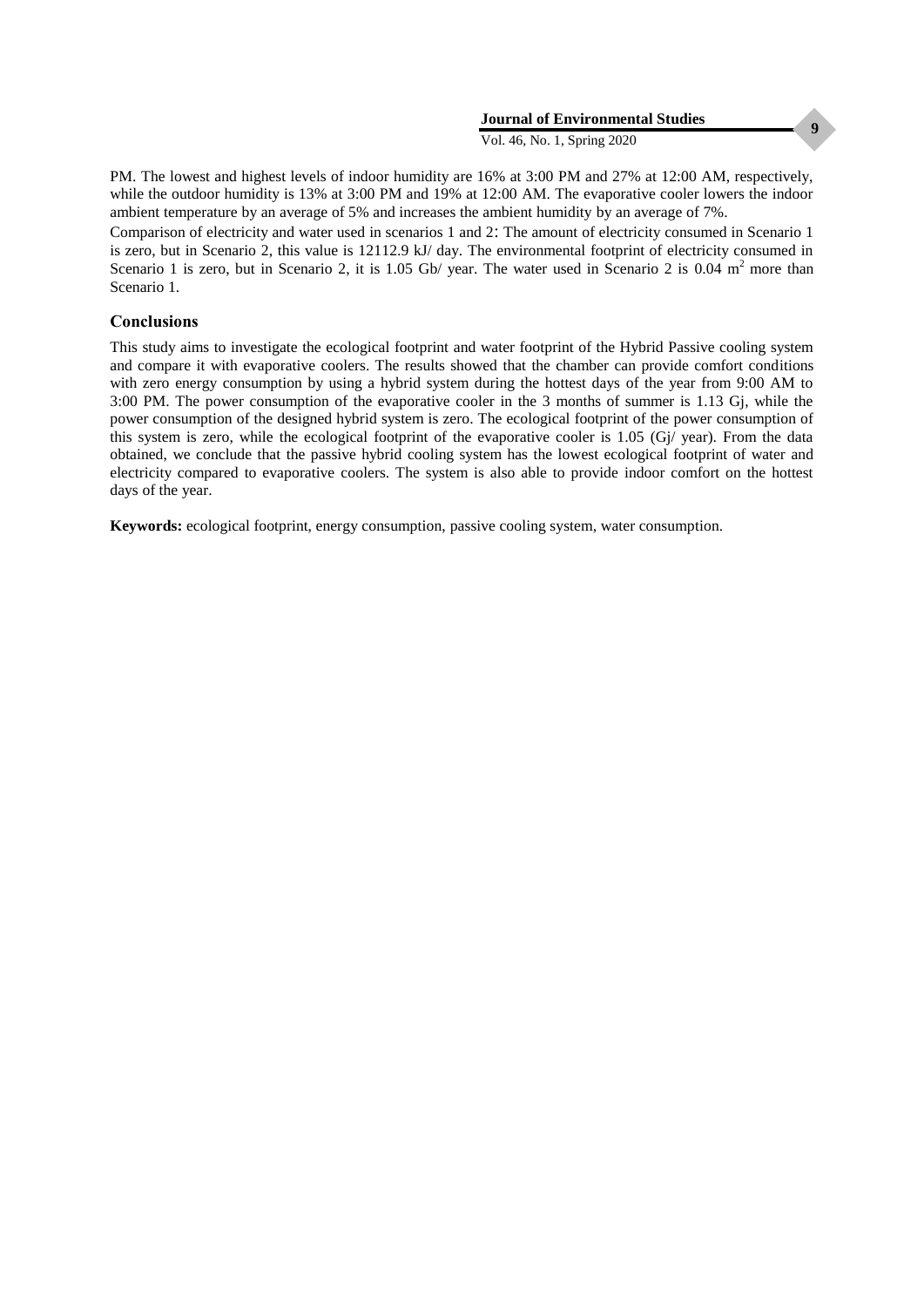**Gender Gap in Environmental Activism...**

Leila Alavi

**10**

## **Gender Gap in Environmental Activism: A Sociological Analysis**

#### **Leila Alavi**

Assistant Professor, Sociology Department, Imam Khomeini International University, Qazvin, Iran

Received: April 29, 2019 Accepted: June 1, 2019

### **Expanded Abstract**

#### **Introduction**

Environmental activism is a type of environmentally responsible behavior that people engage with in order to protect nature. Sociologists have done many studies about the differences between activists and others, but less attention has been paid to gender differences among activists within environmental movements. Women are more concerned about potential environmental problems than men, so this study assumes that women are more likely to participate in environmental movements.

The main question of this study is whether women members of environmental NGOs are more active than men? And is the level of activity of men and women in environmental organizations different?

Theoretical literature views the impact of gender on activism as different from the impact of gender on other environmentally responsible behaviors, and it is believed that the relationship between gender and environmental activism is determined by cross-factors. As most environmental activism take place outside the home, gender division of labor in to domestic and wage employment has restricted women's access to environmental activism and participation in environmental movements.

Men have more access to higher job opportunities and higher wages than women. Men's greater access to economic resources and opportunities in society makes women dependent and put them in lower status compared to men. The power of men in different fields brings them more power and makes women weaker in the social sphere. Women gradually lose the opportunity to compete with men in their public and private lives. Hence, they turn to lower jobs wages. Unequal division of labor creates ideologies, norms, and stereotypes about men's competencies toward women. On the other hand, responsible environmental behaviors except environmental activism, and occur in everyday behaviors- which are often domestic and unpaid- and among women. Therefore, women are more likely to engage in environmentally responsible behavior than men. Being a mother has a special role in environmental awareness and activism, and this is due to the way women are socialized for care and support roles. Theoretically, women are expected to be more prone to environmental activism if they are mothers.

Various studies have reported conflicting effects of gender on activism. On the one hand, the fields of environmental sociology and ecofeminist theory show that women are more practical than men for social and biological reasons. This literature makes us expect more pragmatism from women, especially mothers. On the other hand, social movement theories represent different demographic factors that impede women's participation in environmental movements, because roles assigned to women cause time constraints to fulfill other commitments.

#### **Materials and Methods**

Based on the questions and theoretical literature of the research, the hypotheses are:

- Women are more environmentally active than men.

- Women have a higher rate of environmental activism than men, by controlling the effects of other variables.

- The set of independent variables affecting women's environmental activism are different from the set of independent variables affecting men's environmental activism.

In this paper, activism is seen as a continuous variable from inactivity to sustained activism. Therefore, it is about different levels of activism, not activism or non-activism. There are different types of activism in society. In most social and political science studies, the focus is on high-cost and high-risk activism, but in this article, we focus on low-cost and low-risk actions that members engage in routine activities of NGOs.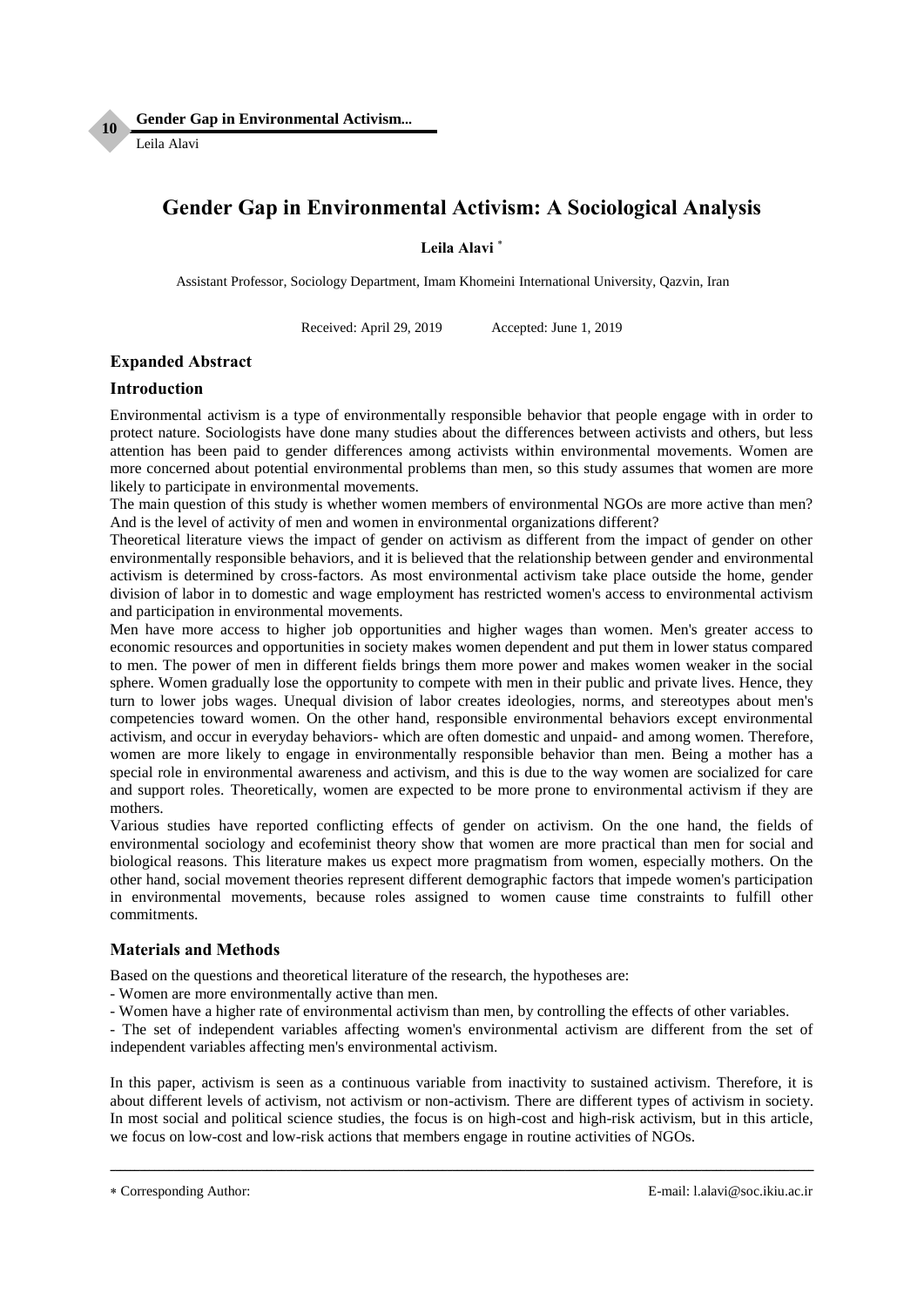#### Vol. 46, No. 1, Spring 2020

The statistical population are members of the environmental NGOs of East Azerbaijan province who at the time of conducting the research were recognized as official members and completed the membership form. The latest official statistics of the environmental NGOs in East Azerbaijan is for 2019. There were 23 environmental NGOs in East Azerbaijan. Fields of activity of these NGOs are:

- Education through workshops, seminars and specialized programs, promoting environmental culture among children, students and women
- Environmental protection activities such as green space development, nature cleansing, environmental and natural resources surveillance, creation of wildlife sanctuaries in nature and development of natural areas and tree planting
- Specialized research programs in the field of environment, such as study and rehabilitation of degraded ecosystems and the reintroduction and rehabilitation of endangered animal and plant species, also the complex issue of water in the region of Azerbaijan
- Development of ecotourism in the province, entrepreneurship, employment and change of livelihood in order to protect the environment, programs to support farmers with organic and natural products
- Pursuing financial and spiritual support to the benefactors of the province in order to implement the above programs.

They have obtained activity license from various government institutions, such as Provincial Government, Governorate, National Youth Organization, Physical Education Organization, Ministry of Science, Research and Technology and Department of Environment. Number of statistical population is 15365; 8050 women and 7315 men. This survey was conducted with a sample size of 375 people by proportional stratified sampling. Sample size is determined by Cochran formula with error of 0.05.

In the statistical model, the impact of gender as an independent variable is measured along with age, income, and education as control variables on activism. Environmental values, association with other actors, frequency of communication, and level of movement identity are also examined. Data were collected through a questionnaire. Part of the questionnaire was self-constructed and the other part was taken from other studies. The measurement of independent variables such as social bond rate, frequency of communication and level of environmental identity has done by the questionnaires related to previous studies.

The average participation of males (27.67%) is higher than of females (27.10%) for total items, but this difference is not significant. Multivariate regression was used to predict activism based on independent variables. Logarithmic conversion has been used to use regression analysis in some variables that were not consistent with regression analysis defaults. Women are no more active environmentally than men with controlling variables such as age, education, duration of membership in NGO, and income. Being a parent of men and women does not have a significant impact on activism. Activism can be better predicted by age and duration of membership in NGO than other variables. In general, younger members with longer membership periods and more ties with other members who experience more communication and those who have a greater level of movement identity are more active than the rest. The lack of a significant relationship between gender and activism may reflect the cross-cutting effects that have been reported in the research literature. Most variables jointly predict male and female activity, and the predicted variance of the dependent variable is almost similar by the independent variables in women (40%) and men (47%). In both men and women, younger people have more connections with other members of the NGOs and are more involved in communicating with environmental issues and have a higher level of shared identity with NGOs, and ultimately more environmental activism than other members.

#### **Discussion of results**

Women have more environmental concerns than men without having more environmental participation. How can these findings be reconciled?

Although, these findings appear to be inconsistent, they are consistent with the conceptual model. In the model, there are enhancing variables (such as environmental values) and limiting variables (such as biographical access) as mediators of the relationship between gender and environmental activism. However, the limitations of environmental activism appear to have little effect on the responsible environmental behaviors that emerge in the context of everyday life. Thus, theoretically, the impact of gender on environmental activism and environmental responsible behavior will not be similar. In fact, the formation of theoretical literature on gender and environmental activism is dual.

There are conflicting pressures for women's activism in the field of the environment, including women's double employment in the domestic and social spheres, which results from the gender division of labor and leads to restrictions on women's activism. To illustrate, it is argued that women may be more environmentally concerned than men, but the scarcity of resources will likely limit their activism. In fact, when women do their housework, they limit their time to participate in environmental activities compared to men. Although the gender division of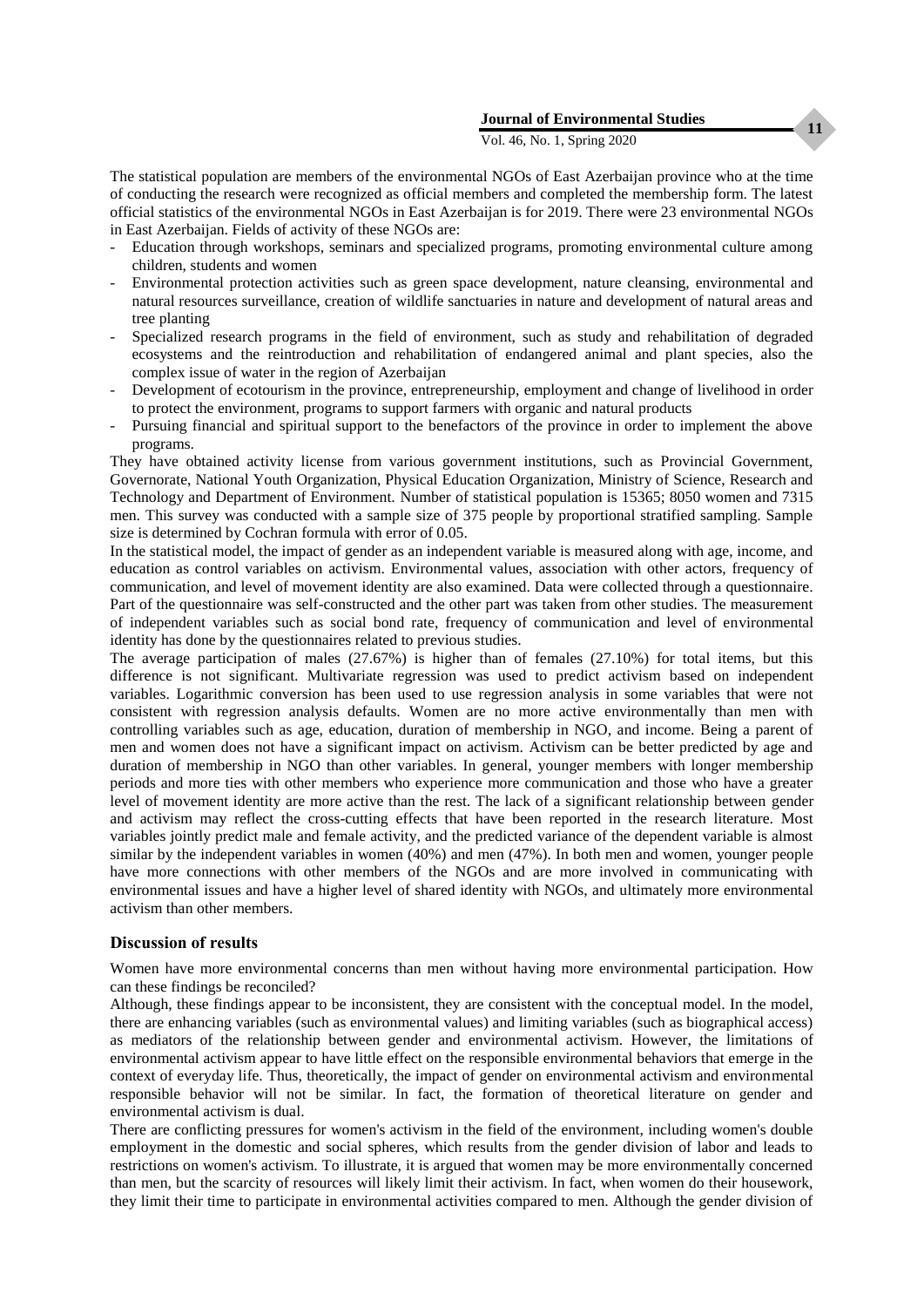#### **Gender Gap in Environmental Activism... 12**

#### Leila Alavi

labor in two domestic and social domains has clear implications for environmental activism, this division of labor operates different at different times and places.

The question is, based on the results of this study and comparing it with the results of other studies, why do these restrictions prevent women from environmental activism and not from responsible environmental behaviors? According to previous studies, environmental responsible behaviors in women have been reported more than men. Many environmental conservation behaviors are in the realm of homework and day-to-day affairs and behaviors such as buying organic products, disposing of waste, using less harmful detergents for the environment, and using public transportation are mostly done by women.

#### **Conclusion**

Finally, the findings and results of this study can be useful to environmental NGOs. Women's organizational membership is a resource that can enhance even the smallest and least important aspects of their environmental behavior. If environmental movements and their NGOs want to change people's daily consumption patterns and tend to take responsibility for environmental issues, focusing on women is probably the most effective strategy. In order to make women more active and more involved in key roles in movements, their responsibility for home and child care should be reduced, otherwise gender-biased effects will continue to lead many women with high environmental concerns, to supportive and insignificant roles in environmental organizations.

We have reviewed evidences that reveal a cultural and social pattern of women's protecting behaviors about their families and environment through household practices. We also described the development of gender theorizing in sociology of work, an area where the gendered division of domestic labor is explained as problematic. Our analysis pointed to the need to critically theorize gender-environment relationships by highlighting different associations between gender and engaging in environmental activism.

**Keywords:** biographical availability, environmental activism, gender, gender division of labor.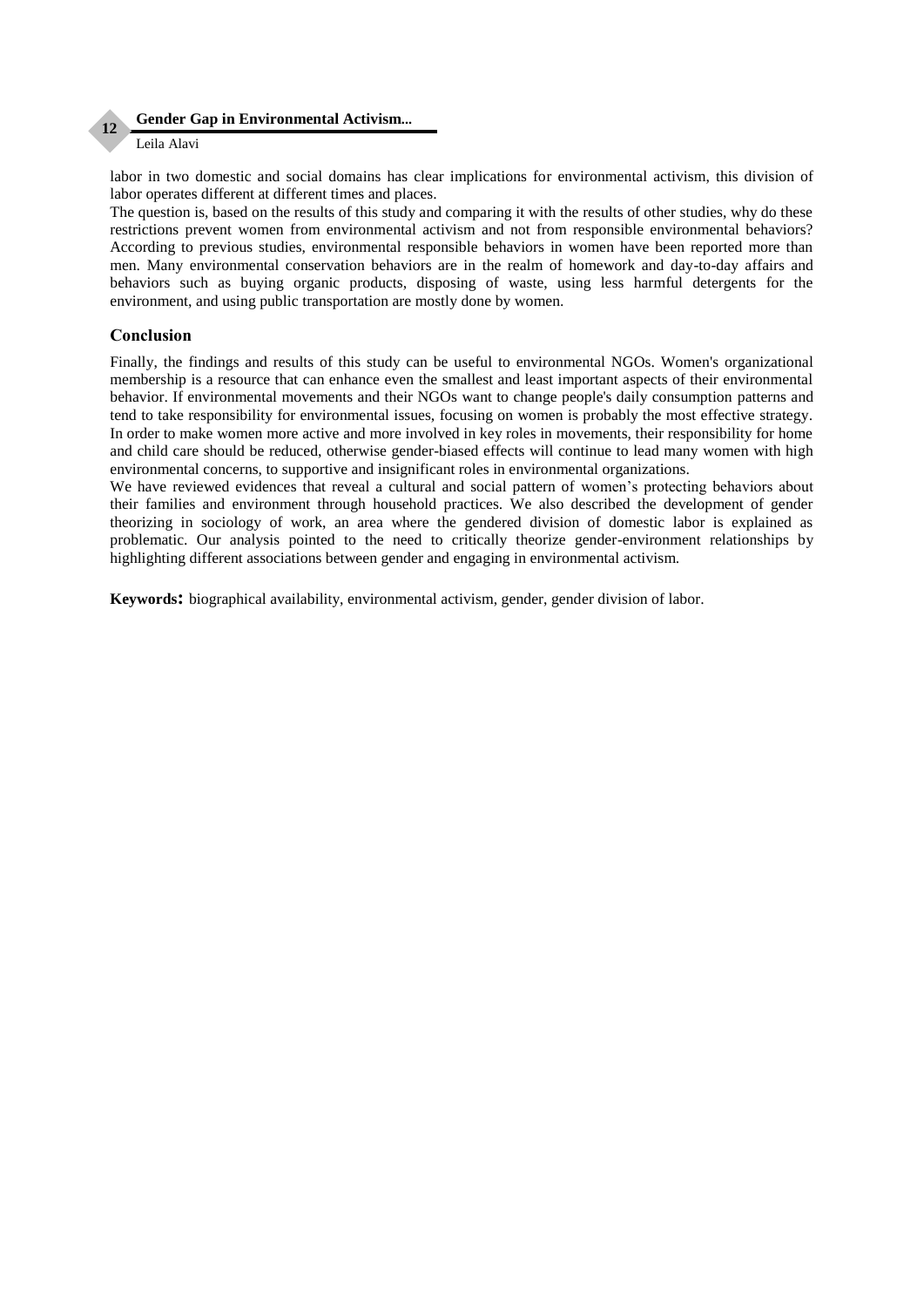**13**

Vol. 46, No. 1, Spring 2020

## **Environmental Study of "Village" and its Effects to Judging about the Rural Land Use Change (Case Study: Ranching in Environment of a Village in Unification Judgment No 760 of Supreme Court)**

## **Hassan Mohseni**

Associate Professor, Private and Islamic Law Department, Faculty of Law and Political Sciences, University of Tehran, Tehran, Iran

Received: June 11, 2019 Accepted: June 1, 2019

#### **Expanded Abstract**

#### **Introduction**

Village is the principal subdivision of territory. In Law of Territory, it is accepted that a small society in villages contributes to create a city and cities to big city and so for to province and capital and country. This meaning is not vide from its philosophical dimension. What is the reality of village that necessitate to have such a deep role in our territorial subdivision?

It is rarely discussed in law and rarely is a challenge in its dimension. The reality is that the works are done in village is completely different from what is doing in a city and or in bigger cities. The question is that if the notion of work and the example of land use in villages should be compatible by that reality of village? First, approach in confronting to village and farms and gardens could be that approach which is currently accepted in private law and property law. The man who is the owner of a land or garden has the ownership on it so he can do anything he will on his land or his garden. There is not any restriction. This approach can create a kind of concurrence between village and city to being a city in future by predicable defeat of village in that unfair competition.

Another approach is that there should be some administrative definition of land using in village and so, controlling that using legally. Also, this approach can kill the reality of village. In the other word, by changing the people's views in every village, the village will simply be changed to other smaller or larger community.

So, it is clear that our questions in this research are that what is the village? What is its reality? What is its importance to keep the village for ever to being always village and how can prevent the works that are inconsistent to the reality and philosophy of village?

After the issuance of two conflicting judgments from the Fifth Branch of the Qazvin Province Court of Appeals and the First Branch of that province, that first of which was issued as follows:

"According to Paragraph 4 of Article 1 of the Law Amending the Law on Preservation of Agricultural Lands and Gardens (1979 October 23) and that according to this Paragraph, the change of agricultural lands to animal husbandry is in fact considered to optimize agricultural products and is not subject to change of prohibited land use. Therefore, considering that the action by the accused is not considered a crime according to the legal license, while accepting the retrial and rejecting of the above-mentioned judgments issued by the First Branch of the Court of Appeal of Qazvin Province and the General Court of Esferurin City in this regard, according to paragraph A of the article 177 of the Code of Criminal Procedure and bans the prosecution of the accused*.*"

The judgment is final and the second sentence reads as follows:

"Considering the legislator's stipulation in Article 1 of the Amendment Law on the Protection of Land Use and Agricultural Lands Law approved in 2006 and the following note of that Article, any change of land use without obtaining permission from the competent legal authorities is subject to the general prohibition which is mentioned in the law, so by accepting the Appeal Request and the rejecting of the judgment of first instance court in accordance with paragraph B of Article 450 of the Code of Criminal Procedure approved in 2013, the case will be returned to the first instance court for merits."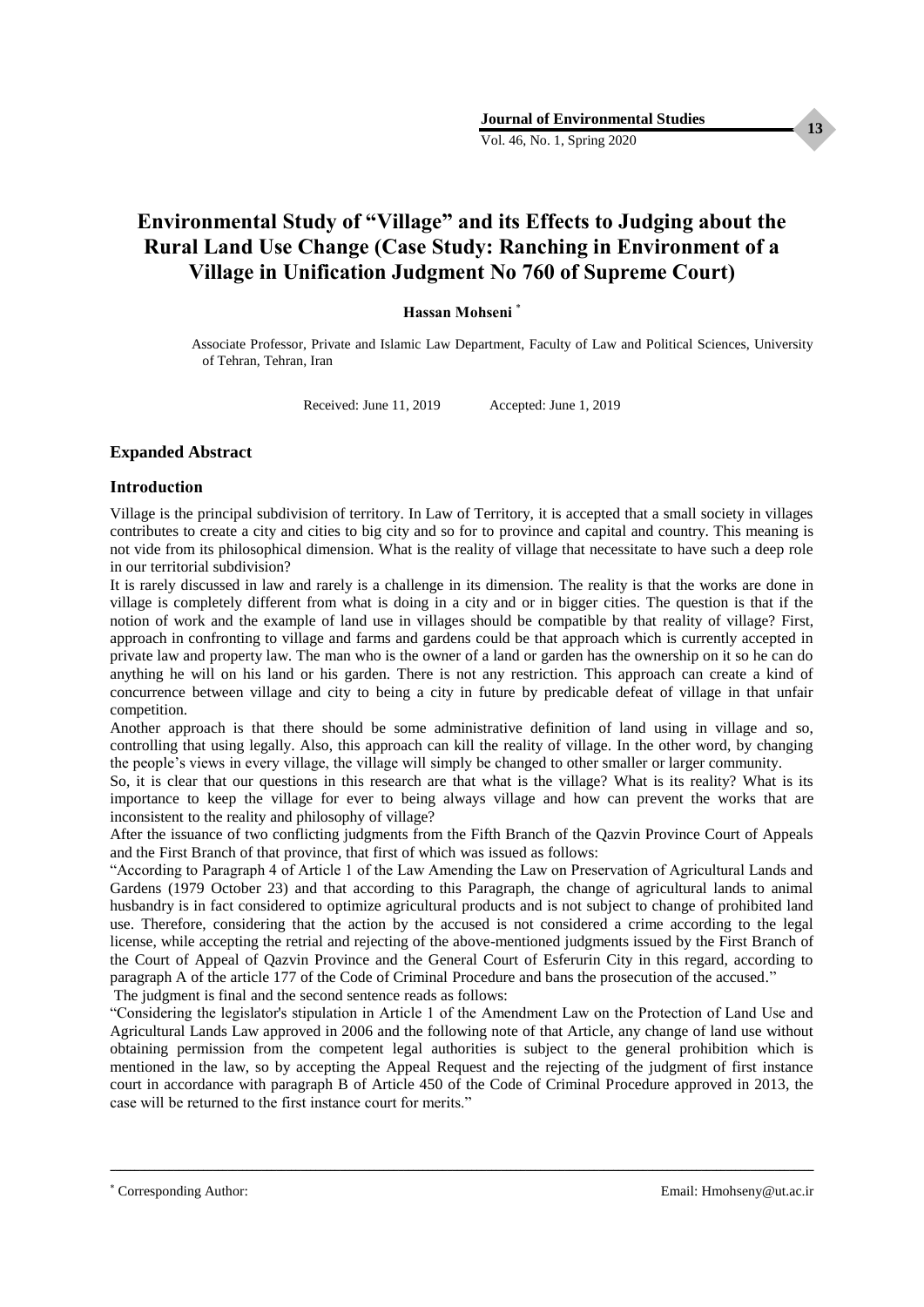#### **Environmental Study of "Village" and...**

#### Hassan Mohseni

The judgment is final. The Supreme Court notified about the conflict of judgments of the branches of the courts of appeal of Qazvin province, so that the General Assembly of that court can propose a Unification Judgment so on.

The General Assembly of the Supreme Court, after consulting, voted as follows:

"According to the interference from Note 4, added to the Article 1 of the Law on Preservation of Agricultural Lands and Gardens, establishment of Ranching in village and other examples mentioned in that with the Permission of Agricultural Organizations and by respecting the regulations and standards, is not change of land use of farms and gardens, and is a sort of optimizing the agricultural production and it is not change of Land Use and finally it is out of the scope of Article 3 of the amendment to the said law .... Accordingly, the decision of the Fifth Branch of the Court of Appeals of Qazvin Province, insofar as it is consistent with this opinion, is recognized by a majority of The General Assembly of the Supreme Court, as correct and legal judgment. According to Article 471 of the Code of Criminal Procedure, this judgment is binding on the branches of the Supreme Court and the courts and other authorities, both judicial and otherwise".

According to author's opinion this Unification Judgment is not merely a judgment; it is a judgment which rooted to the philosophical fundamentals of the notion of Village. We will discuss about it.

#### **Materials & Methods**

According to Article 471 of Code of Criminal Procedure:

"Whenever different Judgments are issued by different branches of the Supreme Court or the courts on different cases, including legal, criminal and non-contentious matters, with different inferences from the laws, the President of the Supreme Court or the Attorney General shall be informed in any way. They are obliged to request the opinion of the General Assembly of the Supreme Court in order to create unification of law. Any judge of the branches of the Supreme Court or the courts or prosecutors or attorneys may also request the opinion of the General Assembly which would be issued as binding judgment on the matter by stating the reason through the President of the Supreme Court or the Attorney General. The General Assembly of the Supreme Court shall be chaired by the President of the Supreme Court or his Deputy and in the presence of the Attorney General or his representative and at least three-quarters of the Presidents, Advisors and Deputy Members of all branches. A majority judgment in similar cases is binding for the branches of the Supreme Court and the courts and other authorities, both judicial and otherwise; But it is ineffective against the final judgments*…*."

So, in Iranian legal system, this judgment is very important and can develop our legal system by choosing a very practical interpretation of enacted law that have interfered differently by courts. Our Supreme Court as Iranian Higher Court of Justice by its Unification Judgment which is obligatory to all judicial courts and administrative authorities and bodies of our country, can guide our judicial system. The Union Board of Branches of Our Supreme Court have rend some judgments about "Land Use of Farms and Gardens" (such as Judgments No 707, 724 & 730). This unification power is a hugely accepted as a way for unification of law.

In addition of those judgments, one of philosophical judgments of our supreme court is the judgment No 760 that is issued in 11/07/2017. Our supreme court in this judgment have said:

"Establishment of Ranching in village by respecting the regulations and standards is not change of land use of farms and gardens."

This judgment apparently is about Land Use but in my opinion this judgment regards deeply to the philosophy of village; the philosophy that is rooted in other sciences. So, our material in this paper is the judgment No 760 of Iranian Supreme Court and our method is based on critics and survey on this judgment by application of the results of other sciences to that judgment; We bring this judgment before an Environmental Scientist or City or Village Programing Scientists. Our perspective is having mutual comprehension between Lawyers and Environmental Scientists.

#### **Discussion of Results**

In this research, we have discussed about our Supreme Court Unification Judgment and its Introductory Official Report as such as Our General Prosecutor's Opinion. We endeavored here to clarify the roots and foundation of that great judgment for protecting the notion of village.

In author's thought, the mentioned judgement of our Supreme Court could be seen as first step for confronting by village in philosophical studies and can guide our future jurisprudence before lower tribunals and courts which are continuously battling every day by that unfair changing of the Use of Land as a Modern Pest of Farms and Gardens. We discussed here that the land use is predominately a matter of philosophy and we should change our views for the remedy of unfair changing. We cannot close our eyes to economic and social included cultural aspects of changing the land use. It is not only a matter of law of property or the law of territorial division, but also it is a matter of economic and social and cultural notion. So, a lawyer and a professor of law cannot realize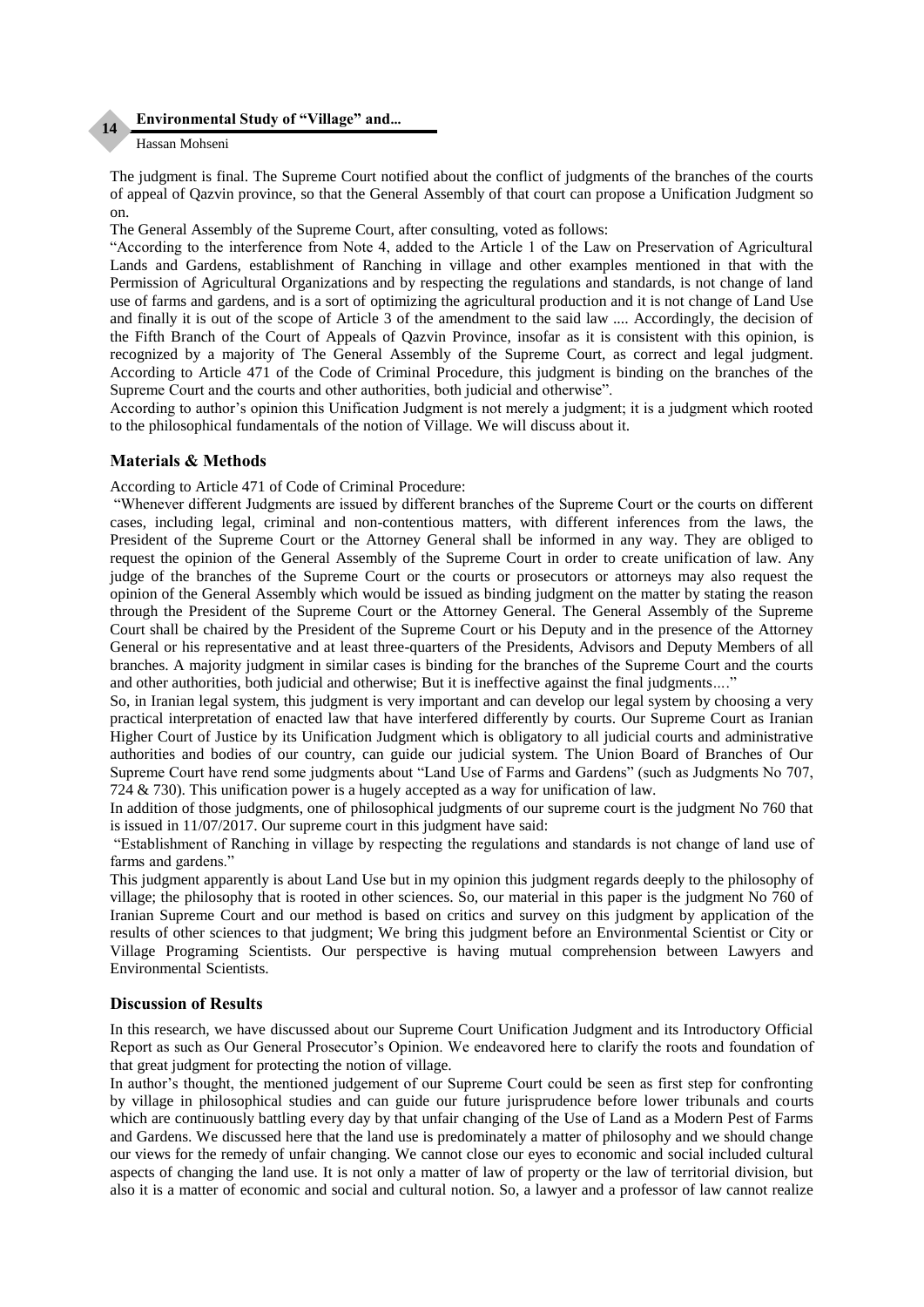the reality of land use and changing of that land to other beneficial using unless he observes that roots and foundations before other scientists.

It seems that the remedy and the approach and the essence of discussion should be based on the reality of village and not on the subdivision in Law of Territory of Law of Property. It should be real and natural and not be an artificial conception. This reality is found its foundation inherently in nature; the foundation that can prevent any forced and inconsistent invention of human kind in village. The law shall defend this reality; it ought to open its eyes for seeing, prevent any offensive attack to the village and protect its philosophical notion.

The judgment No 760 will be the beginning but the base stone of every development in a country that has suffered greatly from the change in the use of agricultural land and gardens, and there will always be the growth of urbanization and then the creep of urbanization towards the village.

By this study as an example of judicial feedback on their ideas, environmental scientists can be seen the result of their efforts and could be optimistic about the growth of philosophical reflections in the field of environment generally and in the notion of village. In other similar cases, they can think about basic ideas so that jurists, lawyers, and judges can understand the reality of the judicial phenomena from these environmental perspectives, and thus would take a more effective step toward protecting land use and the concept of village.

The Supreme Court has taken a step that is different from other judgments. The Supreme Court has turned its attention to alignment and has taken the middle approach which is philosophical one.

#### **Conclusions**

The definition of "land use" aimed for long or short term program of its utilization. Alongside of this definition that needs some civil or penal rules to sanctioning, the philosophy and the nature of some phenomena can also defining a kind of land use which should be called Natural Land Using. Village is one of these phenomena. What can define the land using in village, is the natural coexistence with the nature of village. This is the perspective to seeing the village which is known in environmental studies and city or village programing sciences but is not current in legal problem and law. The focus of law in this matter is merely on sanctions. Not with standing that mentioned focus, we should observe the judicial discourse clearly so when our Supreme Court holding Unification Judgment No 760, that sayes establishing a ranching in village according the regulations and standards, in author's opinion is not change of land use, that judgment should not be regarded as a judicial approach. It is a philosophical perspective which is principally and methodologically an instructive and guiding judgment.

The reality of village is not the only thing that the legislature has considered it as a main or basis measure for the division of the country. It is not artificial. It's environmental and real. This fact is based on coexistence with nature, which prevents it from invading and destruction or denaturation. The law must defend this fact; He shall open his eyes to see it; Avoid attacking it and uphold it.

The fact is that in our country less attention is paid to the philosophy of the village. The village has become a case of return to nature by those who do not want the nature to coexisting phenomena; In order to have it, they want to make up and recuperation for the shortcomings and disadvantages of living in the city, and because they come to the village, they change the culture and civilization there, creating a kind of competition for the villagers in the face of the coverage, dialect, behavior and character of the town's people and the result is definite changing of rural lands to others. The tragedy of village's death and the acquisition and ownership of these lands and the change of its identity is the result of non-respecting to that philosophical basic.

There are many villages that have become uninhabited and there are many agricultural lands and gardens that have been changed with the change of use. These changes are not in favor of the truth of the village, nor are they in favor of the truth of the city.

In the unanimous Judgment No. 760, the Supreme Court apparently decided to resolve the dispute between the courts and considered the accurate judgment and tried to unify the procedure and the decisions of lower courts; but, in the opinion of the author, due to the legal approvals and legislative records, he considered: "Establishment of Ranching in village by respecting the regulations and standards is not change of land use of farms and gardens." This philosophical attitude of the Supreme Court is very valuable and can be a guide for solving other judicial challenges in the field of Environmental Law.

**Keywords:** coexistence, harmonized change, village.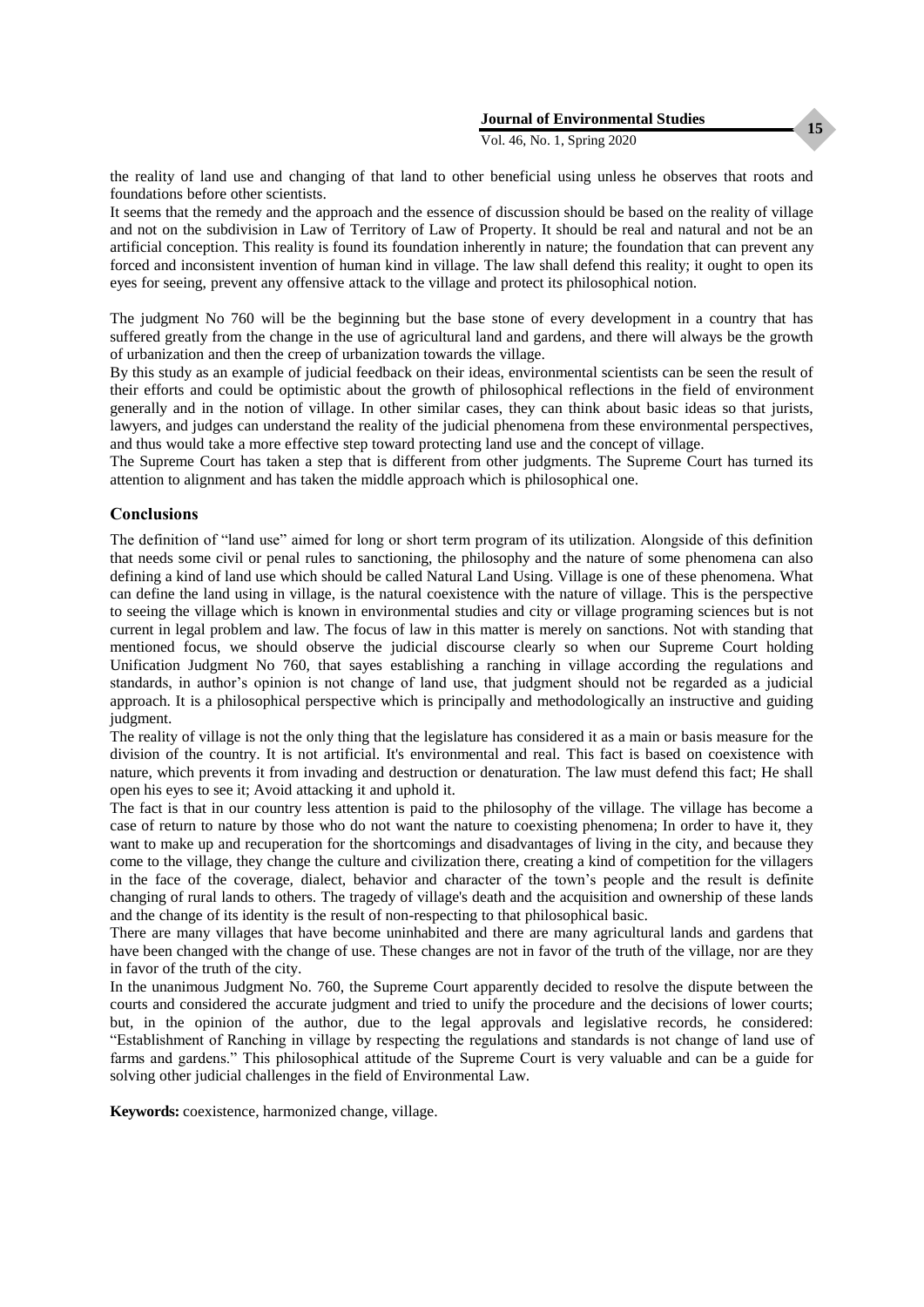**Investigation of Seasonal Variation Effects ...**

Houman Gholampour Arbastan and Saeid Gitipour

## **Investigation of Seasonal Variation Effects on Household Hazardous Waste Composition and Generation Rate in Tehran and Proposing Environmental Solutions to Prevent and Reduce**

**Houman Gholampour Arbastan<sup>1</sup> , Saeid Gitipour<sup>2</sup>**

- 1. Ph.D. Candidate in Environmental Engineering, Technical Collage, University of Tehran, Tehran, Iran (Email: H\_Gholampour@ut.ac.ir)
- 2. Full Professor, Environmental Engineering Department, Technical Collage, University of Tehran, Tehran, Iran

Received: August 3, 2019 Accepted: June 1, 2019

#### **Expended Abstract**

#### **Introduction**

**16**

Household waste, which is any waste generated from domestic source, represents over two-thirds of the municipal solid waste (MSW) stream and internationally a large part ends up at landfills. A small portion, typically 1% by weight is defined as household hazardous waste (HHW). In US legislation, HHW is described as ''Leftover household products that contain corrosive, toxic, ignitable, or reactive ingredients.'' In Europe, the term HHW is defined as "Such wastes that could potentially increase the hazardous properties of municipal solid waste when landfilled, incinerated or composted." A broader definition is provided by the UK National Household Hazardous Waste Forum (NHHWF): "Any material discarded by a household, which is difficult to dispose of, or which puts human health or the environment at risk because of its chemical or biological nature." According to Article 2, Paragraph 3 of Iran Waste Management Act, any wastes requiring special care due to containing at least one of the hazardous components of poisonous, pathogenesis, explosiveness, inflammability, corrosiveness and the likes. Those medical wastes, as well as some part of ordinary, industrial, and agricultural wastes which needs to special management, are included as specific wastes. Furthermore, based on Executive Regulation of Waste Management Act, the special component of domestic and agricultural waste, is not considered domestic waste but the responsibility of its executive management is for the domestic waste executive management which is municipality. According to World Bank report in 2018, about 87% of the produced wastes are being buried with different methods in Iran like other Middle Eastern and North African countries. Based on this report, 52.7% is related to open dumping, 14.1% to controlled landfilling, 10.8% to sanitary landfill and 9.4% to unspecified landfill sites. Leachate contains inorganic and organic elements. Xenobiotic organic compounds (XOCs) and heavy metals are generally classified as the hazardous substances occurring in leachate. Hazardous XOCs and heavy metals can be toxic, corrosive, flammable, reactive, carcinogenic, teratogenic, mutagenic and ecotoxic, among other hazards, and can also be bioaccumulative and/or persistent. MSW landfill leachate analyses permit identification of the commonly found XOCs and heavy metals derived from waste with a domestic origin. Moreover, cosmetic wastes, lotions, detergents, batteries and fluorescent lamps which are all categorized as HHW in municipal waste stream, may noticeably increase siloxane and mercury-containing vapors in the gases emitted from the disposal sites and landfills. Apart from the mentioned environmental effects, the significant costs of transportation, pre-treatment and dispose of the HHW can be pointed out as the economic effects of these wastes. Workplace accidents and work-related illnesses of household waste collectors and job dissatisfaction are the social effects of HHW management. Quantification and characterization HHW is an important and meaningful step for the promotion of appropriate HHW management and source separation of this kind of waste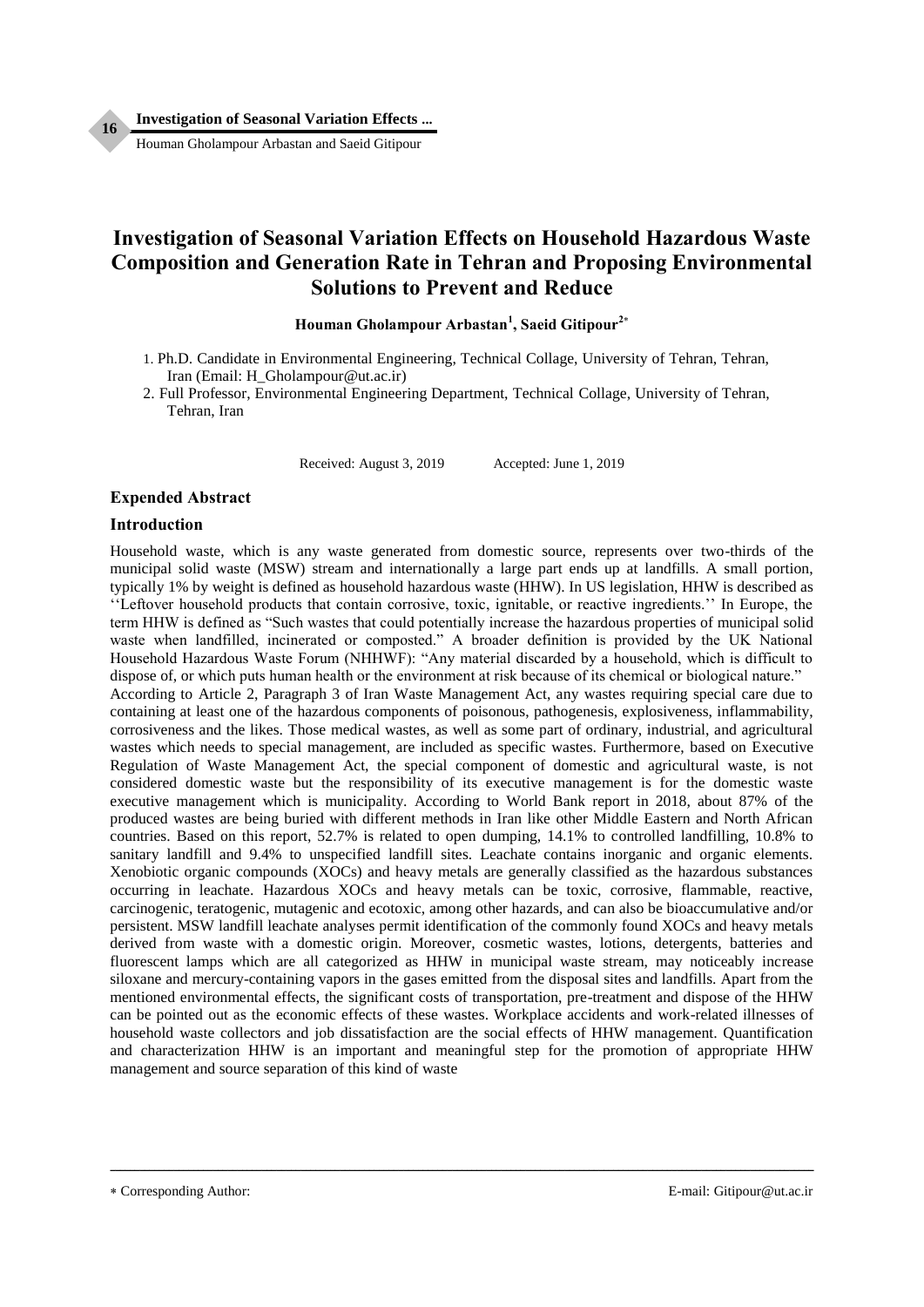Vol. 46, No. 1, Spring 2020

#### **Material & Methods**

#### **Sampling**

Environmental problems associated with waste generation are among the societal changes in which the household plays an important role. Consumption patterns and life-style influence a household's waste generation. Therefore, we used the household as the basic unit of analysis, one year as the large cycle, and weeks of various seasons as the small cycles in this study, household's waste generation. Therefore, we used the household as the basic unit of analysis, one year as the large cycle, and weeks of various seasons as the small cycles in this study. In each season, to obtain statistically significant results, we investigated 600 households in all over the 22 districts of Tehran. All of households participating in the study, 600 (from 22 different districts of Tehran) participated in all four stages of the survey.

#### **Study area**

Tehran, the capital city of Iran and the center of the province of Tehran, located in north-central Iran at the foot of the Elburz mountain range. Tehran is Iran's largest city and one of the most populous cities of the world. The center of the city is on latitude 35°41′ N and longitude 51°26′ E. Tehran is located on the steep southern slopes of the Elburz mountain range, which traces an arc along the coast of the Caspian Sea in northern Iran. The metropolis of Tehran is divided into 22 municipal districts, each with its own administrative center. 20 of the 22 municipal districts are located in Tehran County's Central District, while the districts 1 and 20 are respectively located in the counties of Shemiranat and Ray. Although administratively separate, the cities of Ray and Shemiran are often considered part of Greater Tehran. According to the last nationwide census in 2016, population of Tehran is 8,693,706 persons and the families living in this city is determined to be 2,911,065. Based on these results, the average size of family in Tehran is about 2.99 persons.

#### **HHW classification**

Once the generation analysis was obtained, materials, packages, and containers were separated according to the classification suggested by literature. Waste categories were: (1) home cleaning, (2) automotive maintenance, (3) batteries, (4) medicines, (5) biological-infectious (syringes, dialysis equipment, used bandages, and etc.), (6) gardening, (7) self-care products, (8) home maintenances, (9) fluorescent lamps, (10) miscellaneous. The last category included all containers and packaging that could not be categorized in the other nine. The HHW classification included the number of packages or containers found in each category. Also, the total weight of each category was recorded, and whether the container still had some material left in it or not. According to previous studies, to mark any leftover as positive, it should represent at least 1% of the product.

#### **Sample size determination**

Since covering the whole metropolitan area with 9 million people is almost impossible, a representative sample with similar characteristics to Tehran's population is randomly selected and studied. Therefore, Cochran Equation is used to determine the size of a finite sample from the infinite society of Tehran. Assuming the maximum variability, which is equal to 50% ( $p=0.5$ ) and taking 95% confidence level with  $\pm 4\%$  precision, and the population size is 2,948,446. So sample size is calculated 600 households in all over the 22 districts in Tehran.

#### **Determination of domestic solid waste generation rate and HHW composition**

Solid waste sampling was carried out during the summer of 2018. Bags were collected daily for seven consecutive days. Once the bags were gathered from the area, each bag was individually weighed. Refuse was hand sorted and individual components were also weighed. Categories and sub-categories corresponded to the format described elsewhere. Once each part was categorized, each tray was weighed, taking care to note if the final sum corresponded to the total weight (kg) of the bin bag. The procedure was performed for each individual bin bag. For each household, the weight of solid waste was averaged throughout the whole period. The result indicated the average solid waste generation per household (kg/ household). Parallel to the solid waste generation analysis, packaging and containers of hazardous wastes were selected and sorted, according to the classification proposed by previous studies. HHW was classified according to ten categories, as mentioned before. After categorization, each group was weighed, including the weight of the containers per product plus any product remaining inside the container. Finally, average generation rate and the composition of HHW in different seasons was calculated which will be presented in this paper.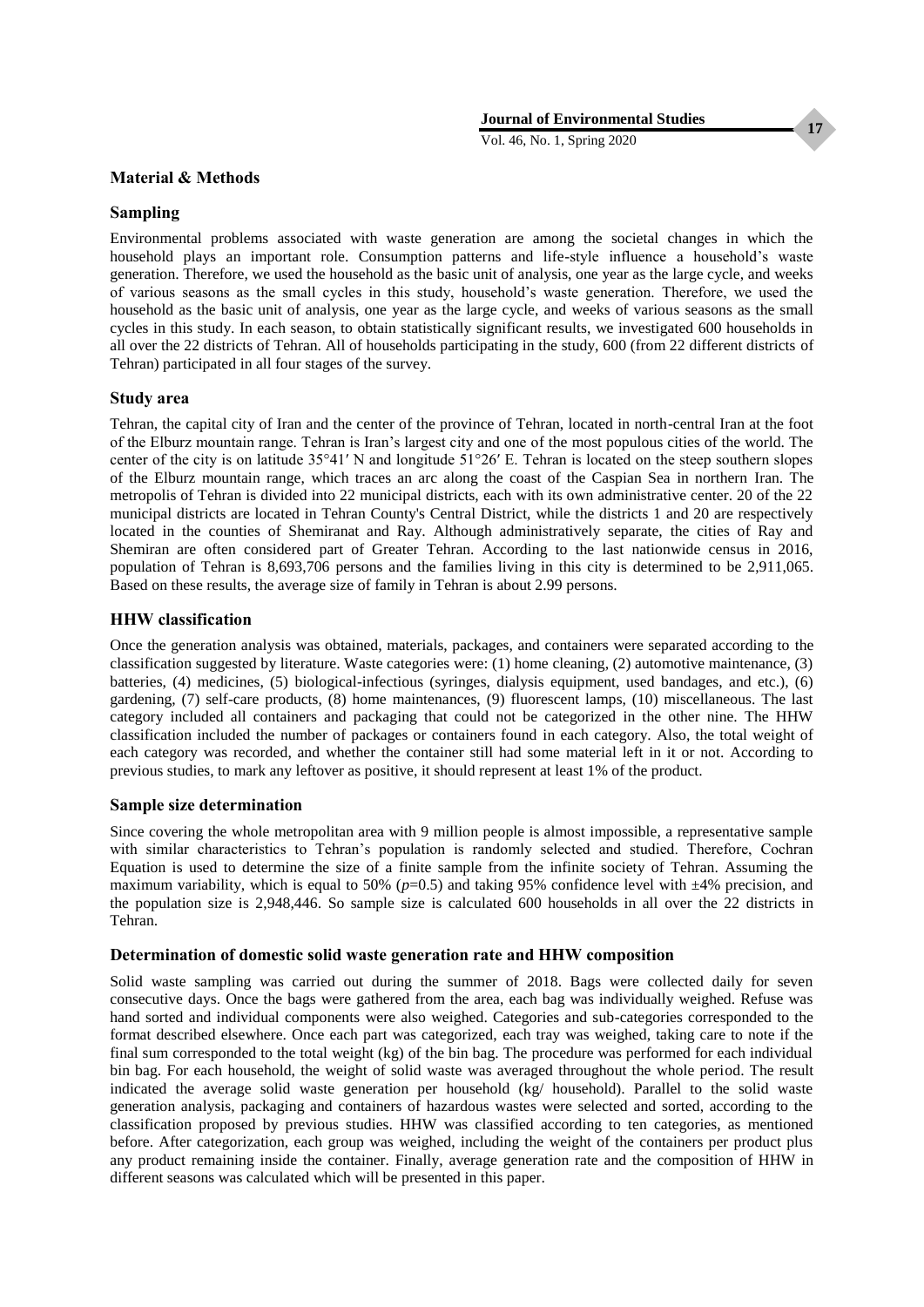**Investigation of Seasonal Variation Effects ...**

Houman Gholampour Arbastan and Saeid Gitipour

#### **Statistical analysis**

SPSS Statistics 25<sup>©</sup> software was used for statistical analysis of the data. Skewness and kurtosis of the graphs of data are utilized as the criteria for normalization evaluation using Shapiro-Wilk techniques of normalization evaluation.

#### **Discussion of results**

Shapiro-Wilk analysis showed that the household hazardous waste generation in different season in Tehran are normally distributed with no significant statistical deviation (sig>0.05). During the sampling period, 6473.56, 6863.05, 6530.29, and 6097.61 kg mixed solid wastes were collected from 600 households in Tehran in Spring, Summer, Autumn and, Winter, respectively. The most tendency for producing HHW is in summer with 105.33 kg and the less is for autumn by 79.98 kg. The results indicate that the rate of HHW generation was 6.26–8.25 g/ person/ day, which accounted for 1.22-1.58% of the household solid waste stream. The largest category in this fraction was home cleaning products.

#### **Conclusions**

The results of the present study, which determine the composition and production rate of hazardous household waste in Tehran, indicate that the per capita rate of hazardous domestic waste production in Tehran is higher than the per capita values obtained in all domestic studies such as Isfahan, Amirkola. Based on the comparison HHW generation in Japan, Switzerland, China, Indonesia, Malaysia, Mexico, and Denmark, indicating generation HHW in Tehran higher than in the country of Japan, Switzerland, China, and Indonesia, but is smaller when compared to the generation HHW in Malaysia, Mexico, and Denmark. Indeed, a notable difference exists among the results, which can be explained by differences in the time the investigations were conducted, country characteristics, methodology and proposed objectives. Seasonal rates of HHW generation are summarized in this paper. On average, a higher rate of HHW generation of 8.25 g/ person/ day was observed in winter, which was most likely caused by the celebration of Iranian ancient Nowruz. Most household follow the custom of cleaning their houses to give a warm welcome to their family members, relatives and friends before the new year Festival. Finally, this study found a high disposal rate for used home cleaning containers in the winter survey period (e.g., oven cleaners, all-purpose cleaners, laundry detergent, powder or liquid). Generally, most Iranian households do not throw low value items away except when important events.

As noted above, it can be concluded that the most part of the household's hazardous waste can be significantly reduced by increasing the awareness of citizen to consume the product entirely and also clean the containers. Given the results of the present study and the possible effects of these substances on landfill sites, further studies on leachate compounds and emitted gas from landfill sites are strongly recommended.

**Keywords:** generation rate, household hazardous waste, seasonal variation, special waste, waste composition.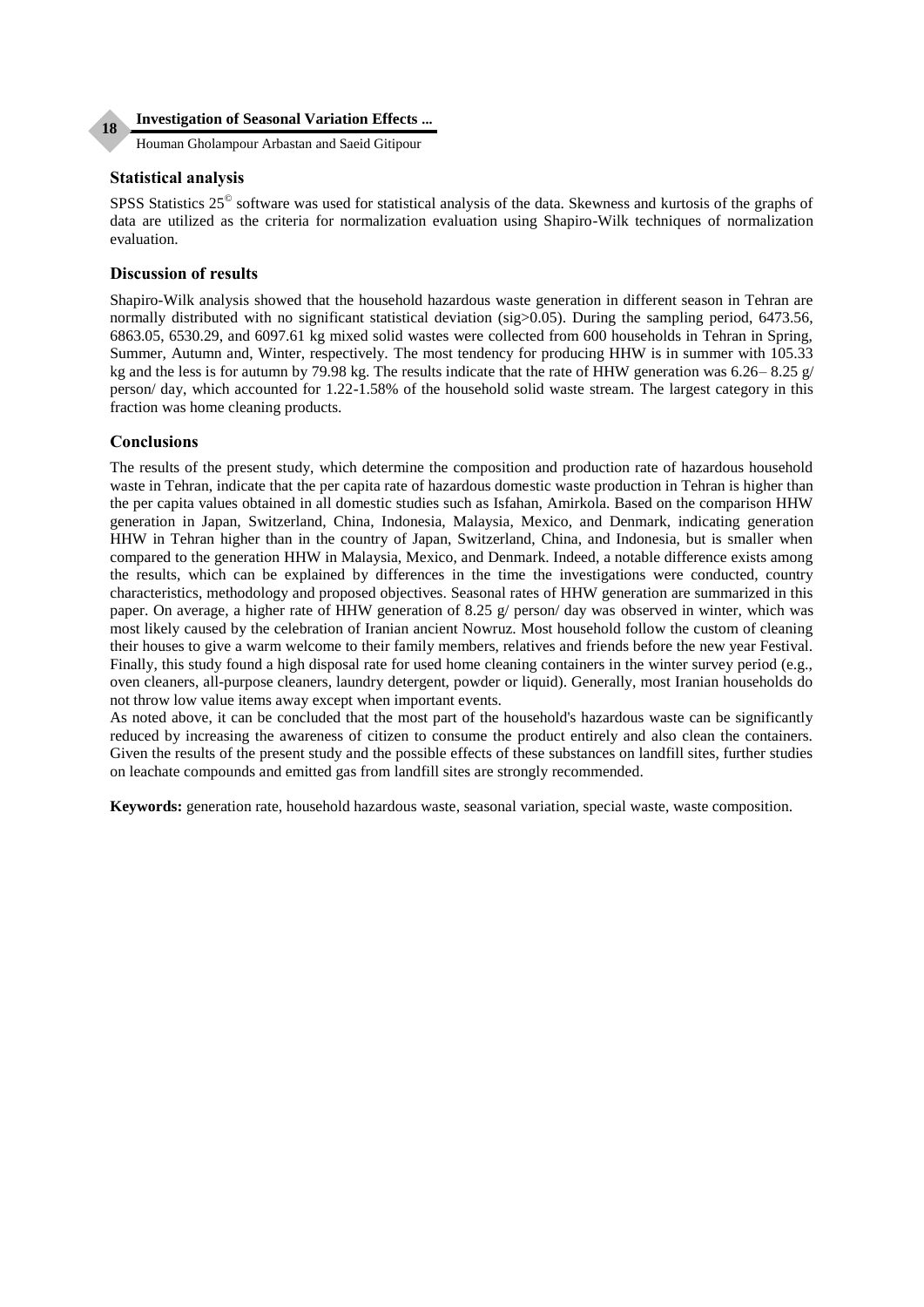Vol. 46, No. 1, Spring 2020

## **Application of Graph and Least-Cost Theory to Urban Green Space Network Development and Enhancing Landscape Ecological Connectivity (Case Study: Tabriz city)**

#### **Hasan Mahmoudzadeh <sup>1</sup> , Hasan Masoudi<sup>2</sup>**

1. Associate Professor, Faculty of Planning and Environmental Sciences, University of Tabriz, Tabriz, Iran

2. MSc., Faculty of Planning and Environmental Sciences, University of Tabriz, Tabriz, Iran (Email: Masoudihsn@gmail.com)

Received: September 3, 2019 Accepted: March 2, 2020

#### **Expanded Abstract**

#### **Introduction**

Urban areas, including the most sophisticated landscapes and mosaics, consist of natural and artificial elements that accommodate different types of land use and are the main attraction of the human population due to the numerous services provided. Population growth and the need to meet human needs have led to the expansion of the use of natural resources and the conversion of ecosystems to urban areas, and by increasing urban construction, the demand for land has intensified in many countries, especially developing countries. The need for land and housing, which is constantly increasing today, leads to land use change and land fragmentation. Landscape disruption is a human process and a dynamic process over time involving changes in the type of land cover and the breakdown of a single habitat or ecosystem into discrete parts. Green spaces are recognized as part of urban landscape and remnants of natural habitats in the city that have numerous social, economic and environmental functions and benefits and play an important role in sustainable development and ecological integration in landscape. However, in recent decades, the expansion of cities and rapid urbanization have destroyed and transformed these spaces into smaller parts, which not only endangers the health of ecosystems, but also impacts the quality of life of citizens and residents of these areas. In this regard, various studies have found the most effective way to deal with the problems of urbanization and ecological cohesion is to strengthen the rational and sustainable relationship between human, city and nature resulting in the emergence of concepts such as ecological networks. The concept of ecological networks is used as a sustainable and appropriate approach to improve the ecological values of urban green spaces and generally through protecting existing green spaces, creating new spatial forms, repairing and maintaining existing connections between green patches, and constructing corridors or corridors. A new ecology is developing. Tabriz as the largest city in the northwest of the country, is the most important center of population attraction in this region of the country and is constantly expanding its physical reach. In recent decades, the city has witnessed many changes in the amount and type of urban uses, especially in the ecological arena, due to rapid population growth and urbanization. So, many of the city's gardens and landscapes have become over time demolished, fragmented, and reused. In this regard, this research has been designed with the aim of ecological analysis of landscape of Tabriz city and presenting solutions to improve its condition.

#### **Materials and Methods**

Tabriz city is located in the center of East Azarbaijan province in the northwest of Iran and is the largest city in the region with an area of 131 km<sup>2</sup> and a population of over 1.7 million people. The present study is applied in terms of purpose and descriptive-analytical in nature. In order to achieve the aims of the research, library studies were carried out and then based on the studies, the research framework and the required data were prepared and finally, the results and findings of the research were obtained. The conceptual model of research, based on the research background and the authors' studies, consists of two main steps: First, the ecological continuity assessment of Tabriz metropolitan landscape based on the continuity indices and identifying the most important

ــــــــــــــــــــــــــــــــــــــــــــــــــــــــــــــــــــــــــــــــــــــــــــــــــــــــــــــــــــــــــــــــــــــــــــــــ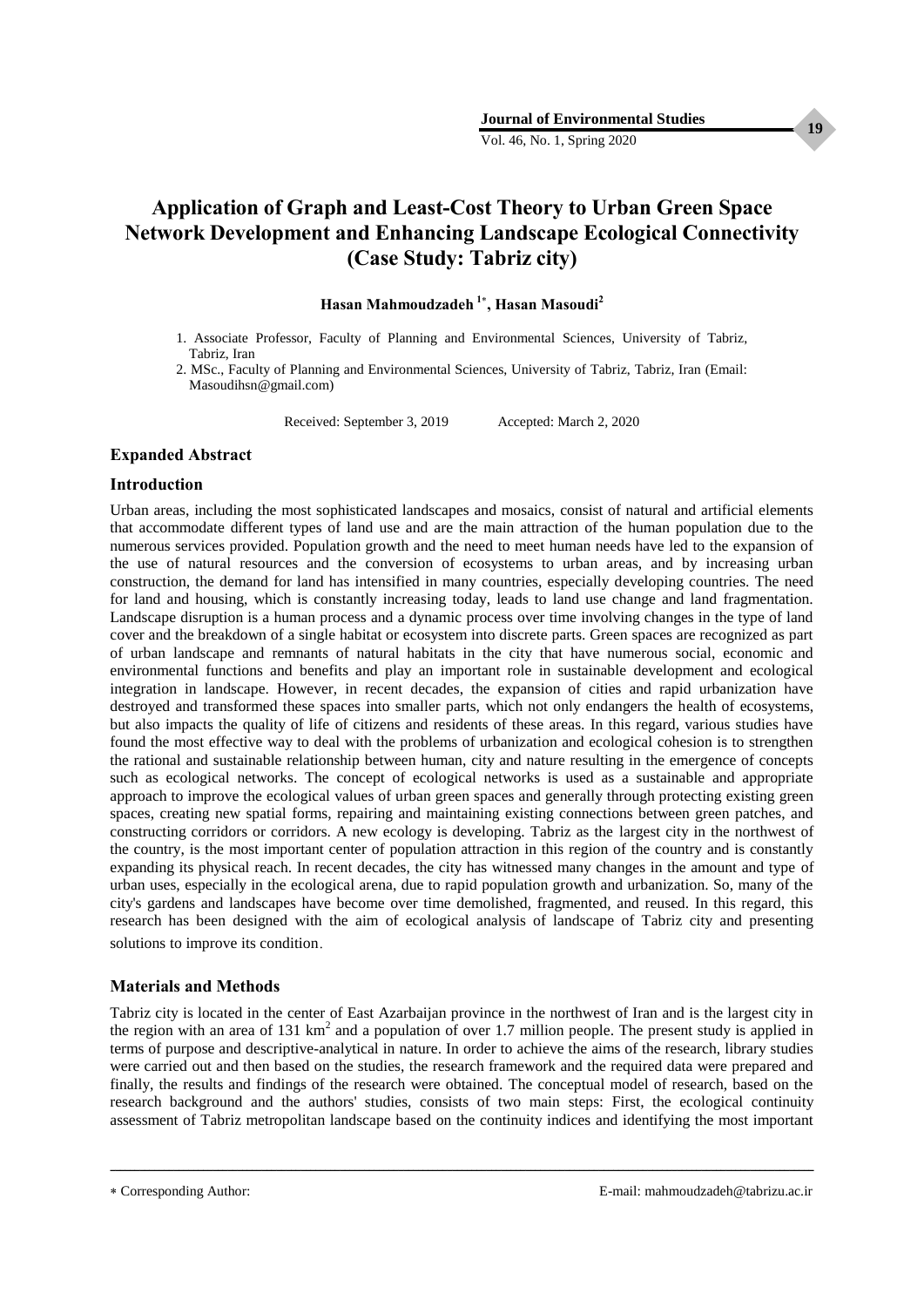#### **Application of Graph and Least-Cost …**

Hasan Mahmoudzadeh and Hasan Masoudi

**20**

urban green spots. Then, design the optimal corridors and build an ecological network based on the findings of previous steps using graph theories and minimum cost were done.

To evaluate the ecological continuity of Tabriz, two of the most important indices (Cohesion and IIC) at grade level and stain were measured and analyzed using Fragstats 4.2 and Conefor 2.6 software. The Cohesion Stability Index (Cohesion) calculates the degree of consistency and consistency of patches on the landscape based on measurements of the area and environment of the patches, which can be measured in Fragstats software. The Integrity Integrity Index (IIC) measures the functional consistency of the landscape using the concept of graph theory using Conefor software. Finally, by analyzing the results of the correlation indices, the most important green spots (core or core spots) of Tabriz were identified. These spots play an important role in the creation of continuous green networks and consequently increase the connectivity of urban ecological spaces and promote the quality of urban environment.

In the second stage of research, using the most important green spots, using Linkage Mapper tool, based on graph and minimum cost concepts, the ecological continuity of Tabriz city and continuous network of corridors and ecological spots were improved. This requires three input data (patches or core habitats in vector format, resistance or cost layer, and Euclidean patches text file), obtained by various tools in ArcMap software. By calling all of the Linkage Mapper software input files and applying the appropriate settings, the lowest cost corridors are plotted, passing mainly the areas where the coverage is less resistant.

#### **Discussion of Results and Conclusions**

The results of Cohesion index measurement in Fragstats software, based on the type and nature of land use in the landscape of Tabriz metropolitan area indicate that the lands constructed in Tabriz metropolitan area have the highest correlation with 99/751 and the available ecological spaces (lands). Water, gardens and green spaces are the least correlated among land cover. The analysis of IIC index also shows the most consistency of spots 32, 33 and 34 in landscape of Tabriz city. Finally, analysing the results of the correlation indices analysis (IIC and Cohesion). Also, Google images of green spots of higher importance (based on the patch area and its location in landscape) in Tabriz were used. These spots, which are generally located on the outskirts of the city, play a key role in creating a continuous network of spots and corridors and improving environmental quality.

To improve the ecological connectivity of the landscape, a network of low-cost corridors may be proposed, which usually extend to areas with less land cover, less resistance to displacement and networking. For this purpose, the highest resistance (100 and 80) was made to urban areas and the least resistance (1-50) for green lands (parks, gardens and agricultural lands), vacant land and irrigated lands as the most suitable areas for networking. Given the weight intervals and cost layers, the corridor network only crosses the points of least resistance and connect from one habitat core to another. Finally, communication corridors based on the least cost and graph theory were identified by Linkage Mapper software, which connect the most important green spots in Tabriz metropolis.

Most of the corridors created were drawn around the city like a green belt, mainly due to the location of the main habitats in the suburbs. The central part of the city is also very resistant, so it is not possible to create ecological corridors in this part of the city. The main idea of this research is to create corridors, use of green lands, urban rivers, as well as waste and vacant land in the city that has been abandoned or owned by incompatible land uses. Proper utilization of vacant and waste land for the development of urban ecological networks can provide many ecosystem and social services to residents and improve the quality of urban environment.

Studies at the Tabriz metropolitan area show that the destruction of habitat and urban green patches has been the result of years of poor planning and land management, which would be even more difficult if continued. Therefore, based on the results of this research, using the principles of land landscape ecology and concepts in graph theory and the least cost can be used to simulate and analyse ecological networks and ultimately to provide optimal solutions and operational solutions and optimal development of urban ecological networks.

**Keywords:** ecological network, graph theory, landscape connectivity, landscape fragmentation, least-cost theory.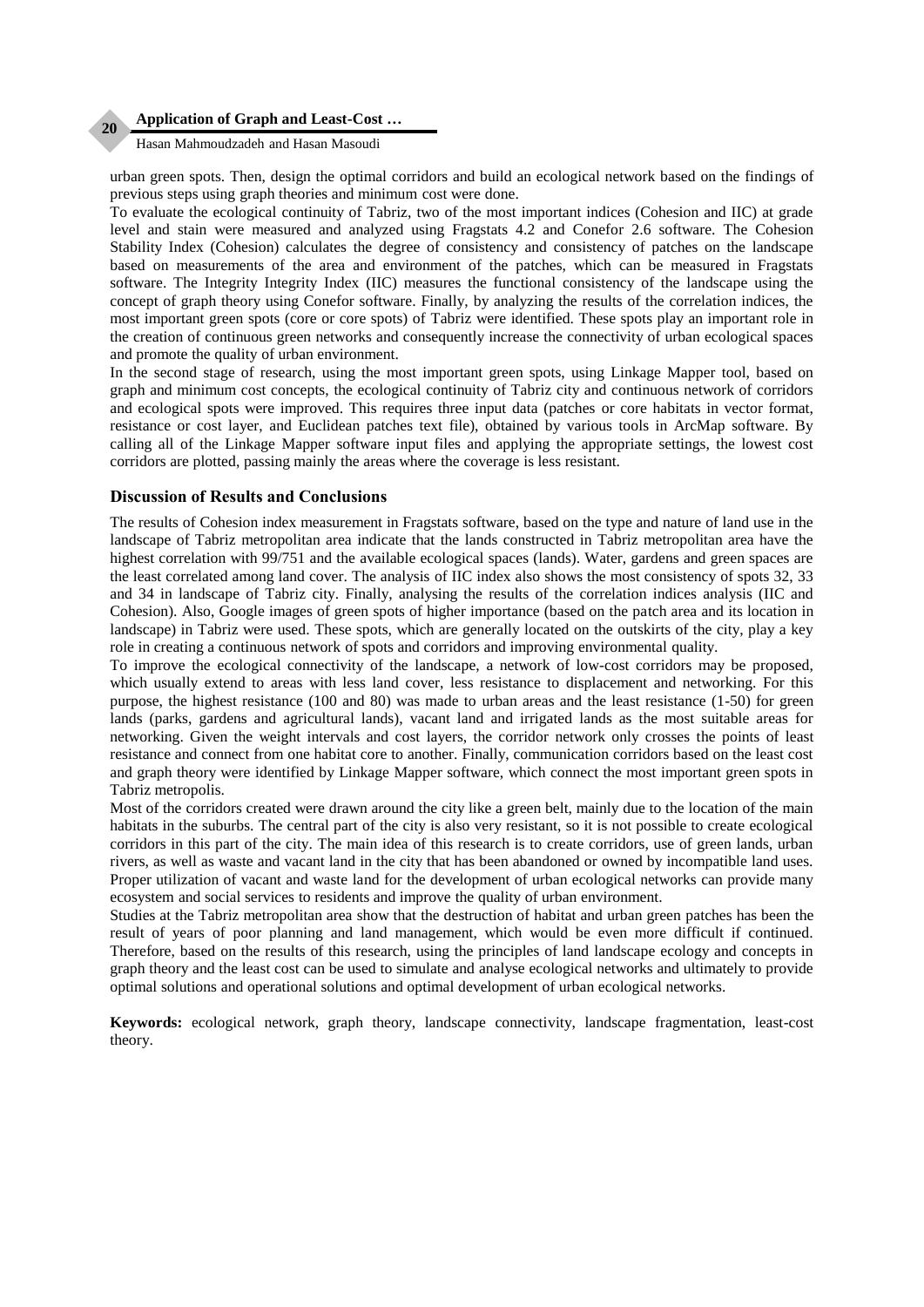Vol. 46, No. 1, Spring 2020

## **Optimization of the Electrolysis Process Efficiency to Improve the Anaerobic Baffled Reactor Performance by Controlling the pH Value for Wastewater Treatment**

#### **Gagik Badalians Gholikandi<sup>1</sup> , Behnam Inanloo Beklar<sup>2</sup> , Maryam Amouamouha<sup>3</sup>**

- 1. Associate Professor, Faculty of Civil, Water and Environmental Engineering, Shahid Beheshti University, Tehran, Iran
- 2. MSc., Faculty of Civil, Water and Environmental Engineering, Shahid Beheshti University, Tehran, Iran (Email: Behnaminanloo@yahoo.com)
- 3. Ph.D., Faculty of Civil, Water and Environmental Engineering, Shahid Beheshti University, Tehran, Iran (Email: amouha@gmail.com)

Received: August 17, 2019 Accepted: January 24, 2020

#### **Extended abstract**

#### **Introduction**

In this research, in order to improve the performance of conventional ABR reactors, the use of electrolysis process under optimum conditions by controlling the pH value and minimum electricity consumption on a laboratory scale has been investigated.

In anaerobic reactors, the pH value is strongly influenced by the quantity of carbon dioxide contained in the biogas. Significant variation of pH value and alkalinity occurs because of substrate influence, and acidicalkaline compounds production during organic matters decomposition process. In this reactor, methanogenesis bacteria is very sensitive to changes in pH value and alkalinity. Therefore, maintenance of optimum operation conditions is mandatory. The suitable pH value for the anaerobic reactors performance is in the range of 6.8-7.2. The alkalinity is initially in the form of bicarbonate. According to Reaction (1), it is in equilibrium with existing carbon dioxide in biogas, at a certain pH value.

 $OH^{-} + CO_2 \leftrightarrow HCO_3^{-}$ 

 (1) For pH controlling in an electrochemical system using metal electrodes, electrolysis of water takes place by means of an electrical current to maintain load balancing. Water electrolysis occurrence results in oxygen and proton formation in the anode sector, also hydrogen and hydroxide in the cathode sector. Consequently, the pH value increases close to the cathode, while reducing pH value is observable in the anode sector. By the reducing pH value around the anode, Reaction (1) proceeds towards the production of carbon dioxide and hydroxide. After the power outage due to the low carbon dioxide solubility in accordance to Henry's law, this reaction becomes irreversible. As a result, the main reason for pH increasing due to the electrolysis is the displacement of the bicarbonate balance and the release of carbon dioxide gas around the anode. Various parameters impact electrolysis process, including electrode material, initial pH value, electric current density, electrolysis process duration, and distance between electrodes. In this study, in order to optimize the electrolysis process for pH recovery, these factors were investigated on a setup in laboratory scale.

#### **Materials and Methods**

In order to improve the anaerobic baffled reactor performance, laboratory studies to investigate the electrolysis process effect on the pH value controlling were conducted. Thus, several samples were taken from different chambers of the reactor and the effective parameters on electrolysis process were investigated by focusing on the pH value. Samples were affected by electrolysis using two identical electrodes of iron, stainless steel, copper, aluminum and brass with 12 cm length, 6 cm width and 1 mm thickness at different distances and different contact surfaces.

At each stage of the laboratory studies, in order to get closer to the real conditions during an organic shock, the initial pH value of the wastewater sample was adjusted to the range of 5.00 to 6.50 by using sulfuric acid. Also, with conducting electricity, the capability of each electrode material were investigated. After a period of time

ــــــــــــــــــــــــــــــــــــــــــــــــــــــــــــــــــــــــــــــــــــــــــــــــــــــــــــــــــــــــــــــــــــــــــــــــ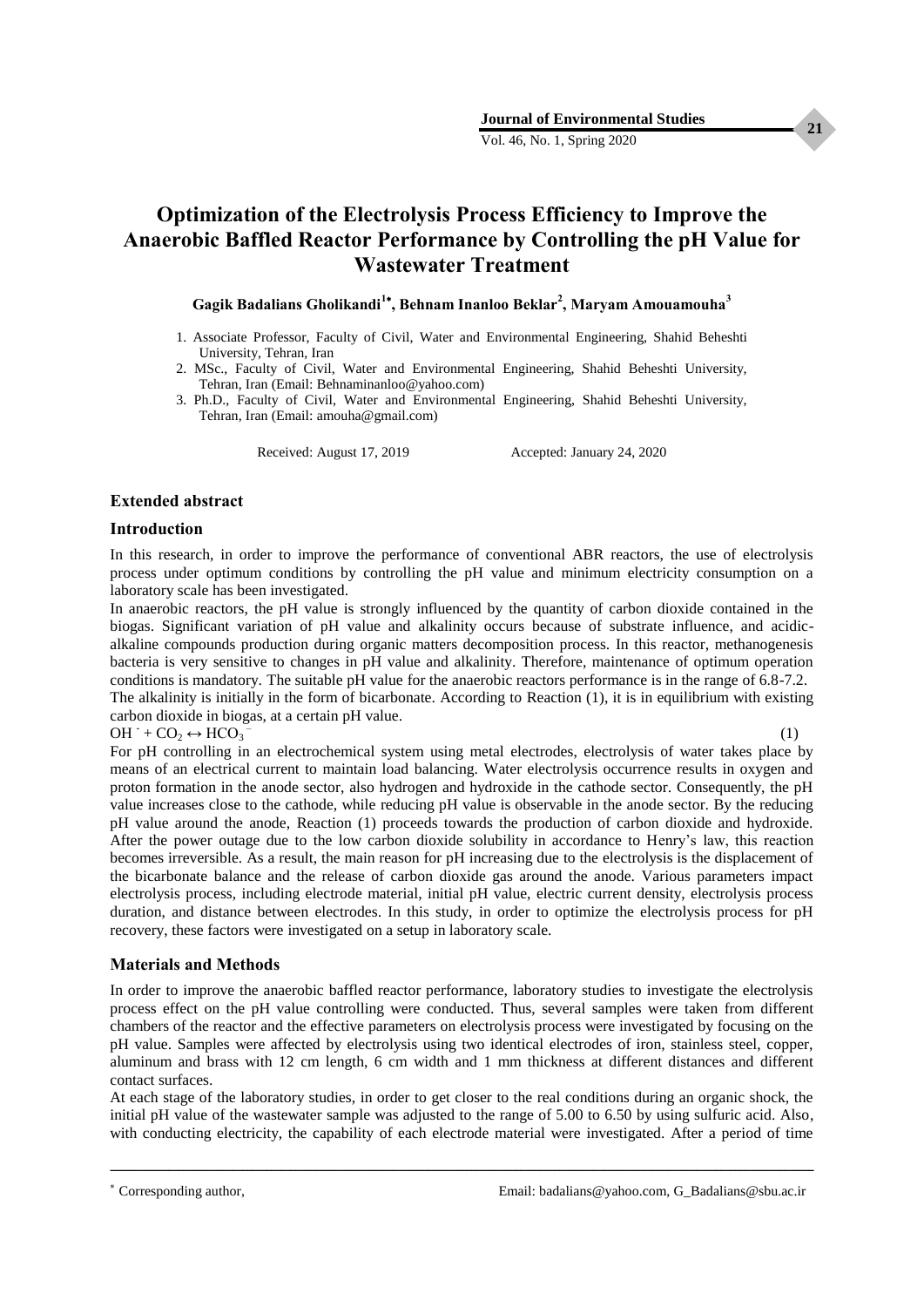#### **Optimization of the Electrolysis Process …**

#### Gagik Badalians Gholikandi, *et al.*

required for pH recovery, the electric current was cut off and the pH value, concentration of released metals, electrolysis time and electrical current density were measured. All experiments were performed according to the standard methods.

In the experiments, synthetic wastewater (COD =  $700\pm40$  and TDS =  $633\pm4$  mg/L) was investigated. The wastewater was prepared using molasses, ammonium chloride (0.007  $g/g$  COD) and potassium di hydrogen orthophosphate anhydrous (0.0006  $g/g$  COD). The temperature and pH value of the wastewater were 45 $\pm$ 1  $\degree$ C and 7.77±0.04, respectively.

#### **Discussion of Results**

**22**

#### *Investigating the effect of electrodes material*

At this stage, five types of iron, stainless steel, copper, aluminum and brass electrodes were tested under the same conditions, and the electrolysis time needed to revive a pH value was obtained. The results showed that the iron electrode can revive a pH unit of the sample in a shorter period of time and also a less electrical energy consumption. Furthermore, according to the results of the spectroscopic test and the inhibitory concentration for each material, it can be seen that copper and brass electrodes cause a release of copper metal more than the permitted limits. Therefore, they are unsuitable for use in this regard.

The results of the economic survey showed that the cost of iron electrode preparation is much lower than the others. Considering all aspects, the iron electrode is the most suitable material for using in the ABR reactor.

#### *Investigating the effect of distance and contact surface of electrodes with wastewater*

Under the same conditions, increasing the distance and the contact surface of electrodes can decrease and increase the electrical current, respectively. The reason is the direct relation between the electrical resistance of the solution with the distance of electrodes, its inverse relation with the contact surface of electrodes, and Ohm's law on electrolytes. These effects can neutralize each other, which is important in an economic point of view.

#### *Investigating the effect of electrolysis time*

By increasing the electrolysis time, the pH value also increases. While the rate of rising pH is decreasing, as time elapses, the increase of hydroxide and alkalinity occur according to Reaction (1). As a result, due to the buffering properties, the resistance to pH changes increases and this reaction stops. By applying the electrical current density of 8 mA/cm<sup>2</sup> to the iron electrodes, after passing 1.5 hours, the pH value reaches to 9.5. This suggests that by increasing the time, the efficiency of the system and the electric energy consumption will increase.

#### *Investigating the effect of electrical current density*

The rate of metal dissolution in wastewater is a function of the electric current density. The increase in the current density causes an increase in the exchange of electrons, which in turn accelerates the electrolysis process. As a result, the efficiency of the electrolysis process increases for the pH recovery. In this study, based on the amount of pH recovery and electrical energy consumption in 1.5 hours, the range  $(8-11 \text{ mA/cm}^2)$  was selected as the best range for the current density in laboratory scale.

#### *Investigating the effect of TDS*

Concentration of total dissolved solids (TDS) is one of the parameters affecting the current density. Whenever the concentration of these substances is high, the number of charged particles, which are actually electron carriers, will increase. Therefore, the electron transfer is facilitated and accelerated.

#### *Investigating the effect of initial pH value*

In order to establish acidic conditions for investigating ability of the electrolysis process with the aim of returning the pH value to neutral and alkaline conditions, initial pH value was determined in several steps in the range of 5.00, 5.50, 6.00 and 6.50. By performing the electrolysis process under optimum conditions, it was found that the lower range of the initial pH value will result in the easier pH recovery. The reason is an increasing in the dissolution of iron atoms by reducing the initial pH value.

#### **Conclusions**

Based on the results of previous researches regarding efficiency of electrolysis process to improve the performance of anaerobic reactors, in this study, optimization of the process was investigated on laboratory scale. Based on the obtained results, it can be concluded that the electrolysis process under optimum operation conditions in terms of operational and economic parameters is an appropriate option for upgrading the anaerobic baffled reactors performance.

**Keywords:** anaerobic baffled reactor, electricity consumption, electrolysis process, pH adjustment, wastewater treatment.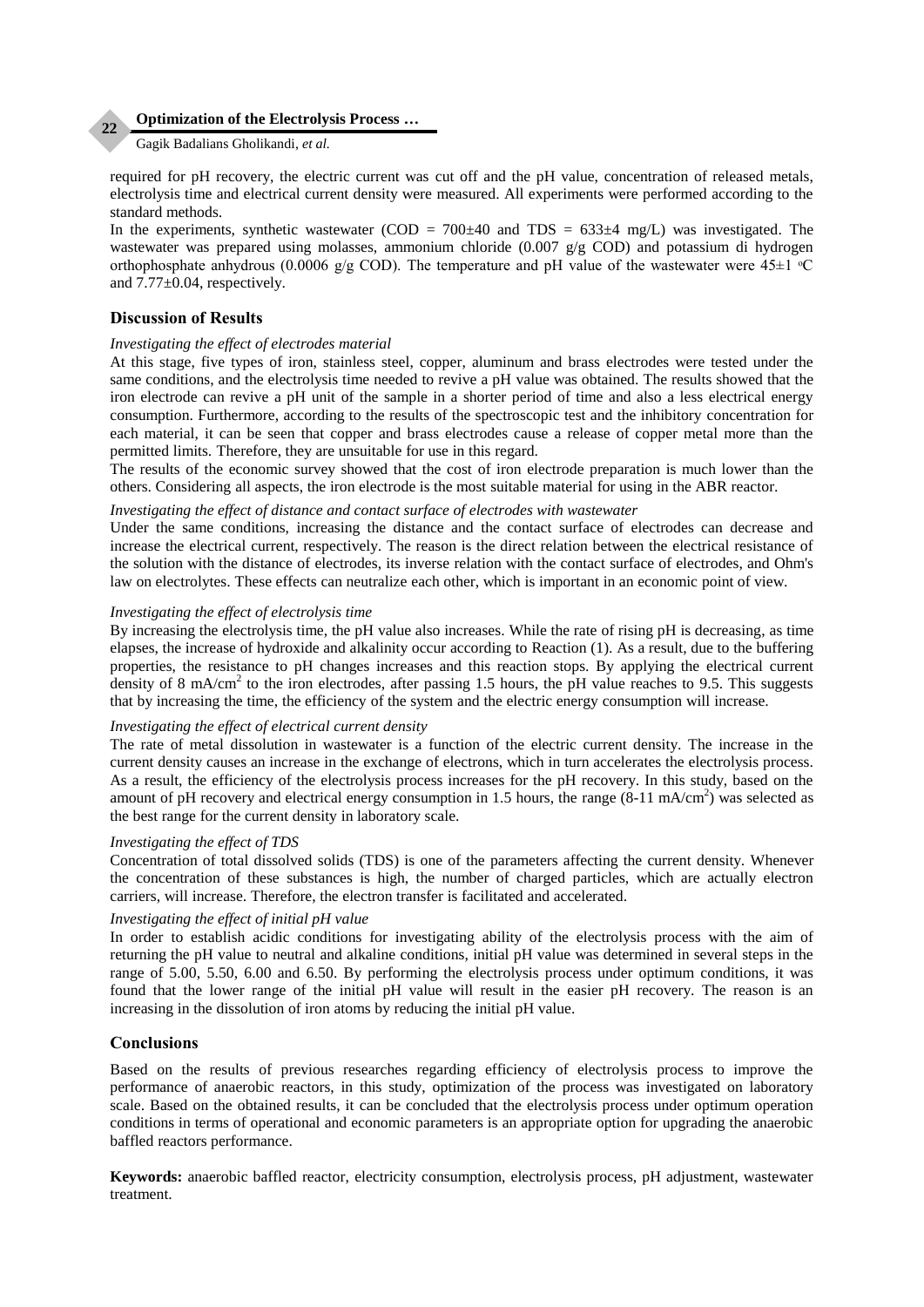**23**

Vol. 46, No. 1, Spring 2020

## **Management Model Presenting for the Continuation of Activities and Services After the Crisis (Case Study: The Headquarters of Tehran Water and Wastewater Company District 3)**

**Gholamreza Nabi Bidhendi<sup>1</sup> , Aghil Olya<sup>2</sup>**

- 1. Professor, Department of Environmental Engineering, School of Environment, College of Engineering, University of Tehran, Tehran, Iran
- 2 . Ph.D. Student, Department of Crisis Management, Research Institute of Shakhes Pajouh, Isfahan, Iran (Enail: Farolya@yahoo.com)

Received: May 30, 2019 Accepted: March 2, 2020

#### **Extended abstract**

#### **Introduction**

Water and residue companies, both urban and rural, are legally responsible for providing adequate safe drinking water. Disruption of water quality and its distribution can be caused by emergencies such as natural disasters, distress, and deliberate actions. Any disruption in quality and access to safe drinking water after a natural disaster can cause widespread disruption in the city and add to problems during a crisis; Therefore, the continuation of the activities and services of this unit during a natural disaster such as an earthquake can help a lot in crisis management and increase the flexibility of the city and cause the rapid return of the city to its normal state.

The Business Continuity Plan strives to provide the organization with the appropriate response and timely response to the crisis to bring the organization to a level of readiness that can provide services to its customers in the shortest possible time and based on pre-defined plans. Resume and, at best, go through the transition from a critical situation to a normal one. Proper implementation of this plan, while creating the ability to react and respond appropriately to crises and reduce the time to return to normal, can achieve various achievements such as expanding the preventive approach instead of passive in the face of crisis, reducing insurance costs, creating a sense of trust and reliability, providing customers, users, and related organizations and significantly reduce the

direct and indirect costs of a crisis.

One of the most important factors in increasing or decreasing the amount of damage and the number of human losses during natural disasters is the presence or absence of a crisis management system. One of the methods that can be used to prepare and compile crisis management and planning principles, and recently used in books written on crisis management, is to use the comprehensive process of crisis management and its phases to classify and present principles. In this model, crisis management principles are divided into four phases (prevention and reduction of effects, preparedness, coping, recovery), which include both planning and management.

### **Materials and Methods**

In this study, library studies, reference to relevant organizations and field visits, and interviews with experts on urban issues and crisis management have been used. Analysis hierarchical process (AHP) has also been used for the required analyzes. First, the general framework of the extraction plan has been extracted using library studies and the use of international experience in the field of post-disaster Business Continuity Plan. Then, questionnaires were designed to fill this sample and localize it for the headquarters of Water and Wastewater Company District 3 of Tehran. After compilation, these questionnaires were distributed among experts active in the field of crisis management, water, and wastewater in the city of Tehran's District 3. In the first part of this questionnaire, the necessary measures to continue the activities before, during, and after the accident in the headquarters area of Tehran Water and Wastewater Company District 3 have been questioned. After collecting the questionnaires, this part of the questionnaire was analyzed through SPSS 19 software and a two-sentence test. The output of this test is included in the Business Continuity Plan. In the second part of the questionnaire,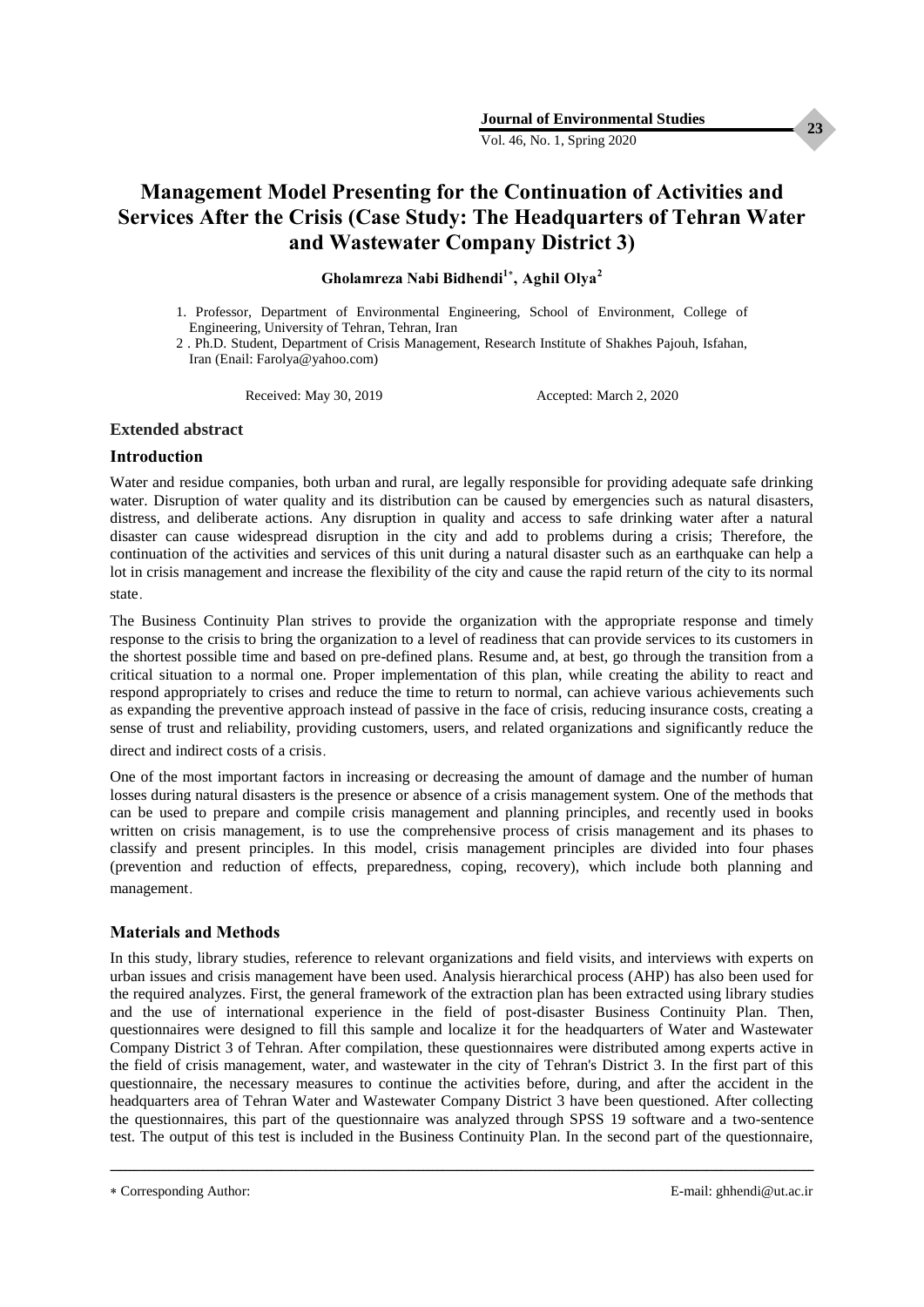#### Management Model Presenting for **...**

Gholamreza Nabi Bidhendi and Aghil Olya

through the hierarchical structure, the person in charge of accident management and management in the company, as well as alternative sites for the continuation of the company's activities and services after the accident, were questioned. Experts have rated the questionnaires based on the AHP principles. Finally, using the Expert Choice 11 software and analyzing the data given by the experts, the options that have the highest score for this question have been identified. The use of qualitative and quantitative criteria, as well as the ability to adapt to judgments, are features that determine the AHP method to determine the coefficient of the importance of the parameters used in the research, to identify and select a suitable alternative site and project command to continue ABFA headquarters activities after the Earthquakes show. The first step in the hierarchical analysis process is to create a hierarchical structure of the subject matter in which the goals, criteria, options, and relationships between them are demonstrated. The next steps in the hierarchical analysis process that will be used in this research are weight calculation (coefficient of importance) of criteria, calculation of weight (coefficient of importance) of options (different types of alternative sites and different people for project command responsibility) and finally, logical compatibility review of judgments.

#### **Discussion of Results**

In this study, a responsible organizational chart is presented. It's necessary to take a series of measures in places and buildings that are important or have a higher level of vulnerability in terms of performance, to take the first steps to deal with, and respond in the same place in critical or emergencies. To determine the crisis command was experts evaluated the Business Continuity Plan approach, parameters such as the individual's organizational strength to command in times of crisis and better performance and efficiency in times of crisis. Scoring and prioritization were done using the AHP method. The results of this analysis, which were obtained by entering the requested information from 10 experts in the Expertchoice11 software, show that the head of Water and Wastewater Company District 3 of Tehran, has been selected as the best person to command the crisis from the experts' point of view.

The correct and appropriate response to a crisis in the organization requires a team to lead and support response and recovery operations. Team members must be selected from experienced and trained staff who are aware of their responsibilities. The number and scope of teams' activities can include command and control teams, which include a crisis management team and a response, continuity or recovery management team, and operational teams.

To select an alternative site for the continuation of Water and Wastewater Company District 3 of Tehran's organizational life, parameters such as organizational policy, cost of equipment and maintenance, earthquake vulnerability, and maximum allowable time for the company's inactivity were evaluated by experts and options based on AHP guidelines. They scored points against each other. These scores were then entered into the Expertchoice 11 software and analyzed. The obtained results showed that the experts gave the maximum score to the hot site, and the warm site is in second place. The first step in the Business Continuity Plan should include an organizational structure that often takes the form of a committee that ensures the executive guarantee of senior executives and defines the role of senior executives and their responsibilities after studying and review the BS-25999 standard. And the localization of this standard, based on the organizational criteria of the Water and Wastewater Company, led to the introduction of a committee to continue activities and services before the crisis and a responsible organizational chart at the time of the crisis.

#### **Conclusions**

Predicting and determining an alternative site to continue the company's activities after the crisis is an important issue in the Business Continuity Plan. Among the options and according to the appropriate criteria, as well as questions from relevant experts and scoring based on AHP principles and analysis and analysis of the results of the questionnaire with the software Expertchoice 11, the hot site was selected as the best site to continue the activities and services of Tehran Water and Wastewater Company District 3. A hot site is a well-equipped and multi-purpose site that also has staff at the time before the accident. This site can be activated in the shortest time after the accident, and in the time before the accident, administrative activities can be performed in it. For the continuity plan to always be up-to-date and scalable, it must be continuously tested and revised, as provided in the 2-year timeframe for this issue.

**Keywords:** BS-25999 standard, business continuity plan, crisis management, earthquake, Tehran Region 3 Water and Sewerage Company Headquarters.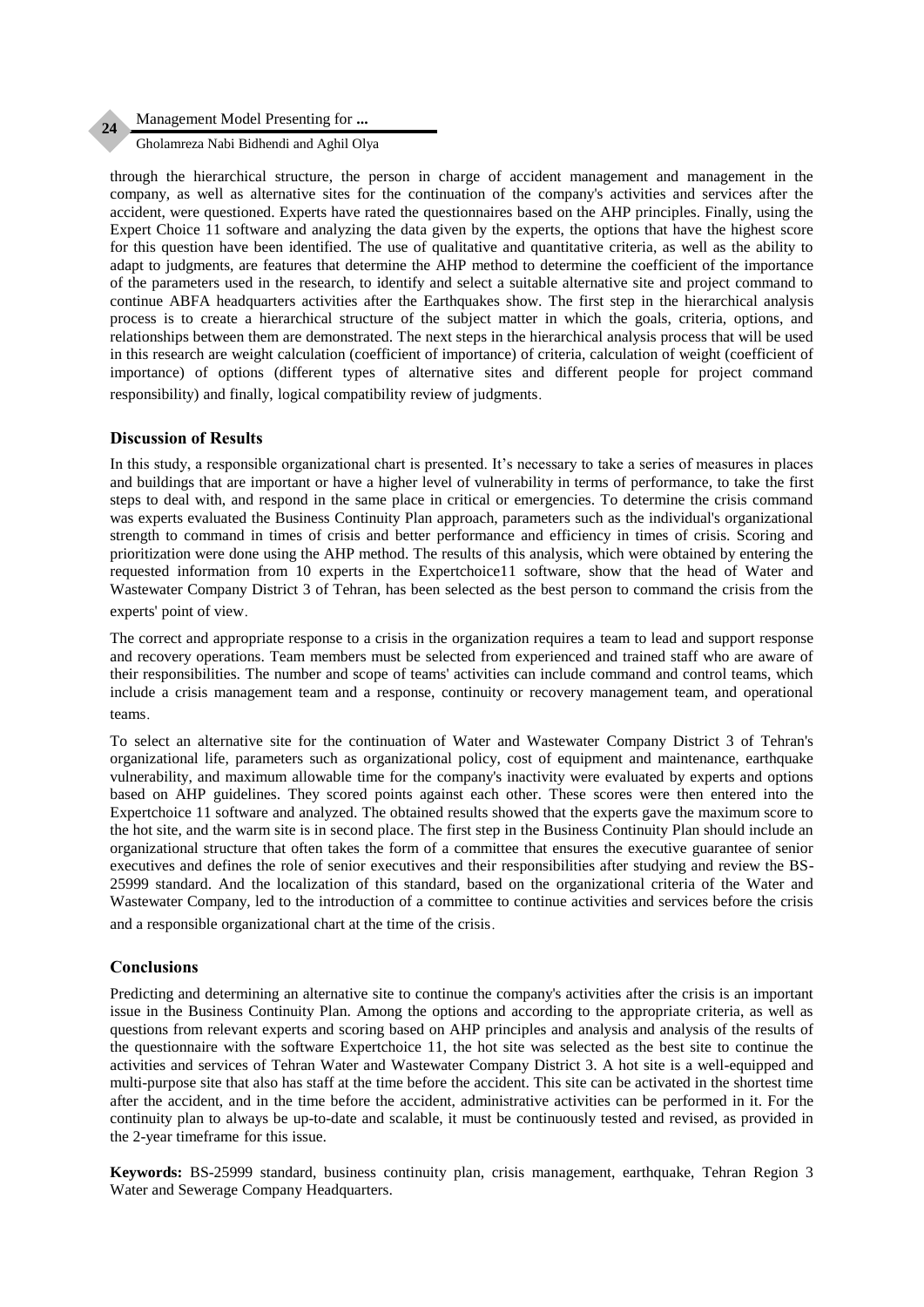Vol. 46, No. 1, Spring 2020

## **Evaluation of Risk Potentials and Determination of Zn, Pb and Cd Source in Soil around Angouran Mineral Processing Complex**

**Zahra Sheikhi Alman Abad<sup>1</sup> , Hossein Pirkharrati<sup>2</sup> , Monir Mojarrad<sup>3</sup>**

1. Ph.D. Student of Environmental Geology, Department of Geology, Faculty of Science, Urmia University, Urmia, Iran (Email: Z.Sheikhi@urmia.ac.ir)

2. Associate Professor, Department of Geology, Faculty of Science, Urmia University, Urmia, Iran

3. Associate Professor, Department of Geology, Faculty of Science, Urmia University, Urmia, Iran (Email: M.Modjarrad@Urmia.ac.ir)

Received: October 4, 2019 Accepted: January 26, 2020

#### **Extended abstract**

#### **Introduction**

The intensity of human activities throughout the recent decades has led to significant changes in the balance of nature. Recent industrial development has resulted in a remarkable increase in pollution loads imposed by toxicmetals, which are a significant environmental hazard for invertebrates, fish, and humans. The factories which concentrate and process heavy metals increase their levels in the soil. Exposure to heavy metals increases the possibility of health risks for residents in the area.

Soil is a bed to accumulation of nutrient and pollutant and plays an important role in environmental sustainability. Among all types of soil pollutants, heavy metals are considered as a major threat to environmental health due to their non-degradability in the environment and their long life span. Heavy metals are naturally present in the earth's crust. Rocks and minerals have a high impact on the concentration of elements in the soil and sometimes increase the elements concentration in the soil beyond the permitted level. Besides, the human activities such as mining and related processing cause heavy metals propagation in the environment.

Angouran Mineral Processing Complex includes lead and zinc concentration complexes along with the zinc factory and is located in Dandi Industrial Zone in the Mahneshan, Zanjan province in Iran. AMPC has a production capacity of over 23,000 tons per year and is one of the largest producers of Iran with more than four decades of operation. It is located in the Angouran protected area which is one of the oldest protected areas of Iran with a total area of 1,250 km<sup>2</sup>. Almost 300 km<sup>2</sup> of this area constitutes the Angouran wildlife refuge. Ghizil Ozen and Angouran Chay rivers flow through the area, which is home to dozens of aquatic bird species, seven amphibian species and eight fish species. Many of the rare animals of Iran are found in this area. There are about 200 plant species in Angouran. It is located in a protected area and expands metal industries. The main activities of its inhabitants are agriculture and animal husbandry. The area which is under cultivation of agricultural and horticultural products in Mahneshan city comprises 11% of the total area of Zanjan province. Moreover, 81% of this area is utilized for the cultivation of annual agricultural products and 19% of it is used for the cultivation of horticultural products. The accumulation of industrial, agricultural and animal husbandry poles along with the habitats of different species in one area can potentially have some environmental problems which need to be investigated. This issue stems from the fact that the development of industrial activities, especially processing and concentrating units of heavy metals, increases the concentration of these metals in soil and other environmental sources and exposes humans to them. These elements gradually accumulate in the soil due to low mobility, and their entry into the food cycle and the environment causes problems for human health and other living organism. Studies showed that in Dandi industrial zone, the environment of the region, was negatively affected by the accumulation of waste being left as cake on the margins of rivers and streams or open (mainly agricultural) lands. This cake, which is in fact waste from flotation and smelting of lead and zinc and concentrate production processes, may have lost most of its lead and zinc from an industrial perspective. However, from an environmental point of view, it contains amounts of other potentially toxic elements including As, Cr and Co which greatly exceed the allowable limits. Moreover, their study showed that waste pools or effluent pools were another major risk factor for the environment of the region. The agricultural soil of this area was affected by these contaminants and had major environmental anomalies.

ــــــــــــــــــــــــــــــــــــــــــــــــــــــــــــــــــــــــــــــــــــــــــــــــــــــــــــــــــــــــــــــــــــــــــــــــ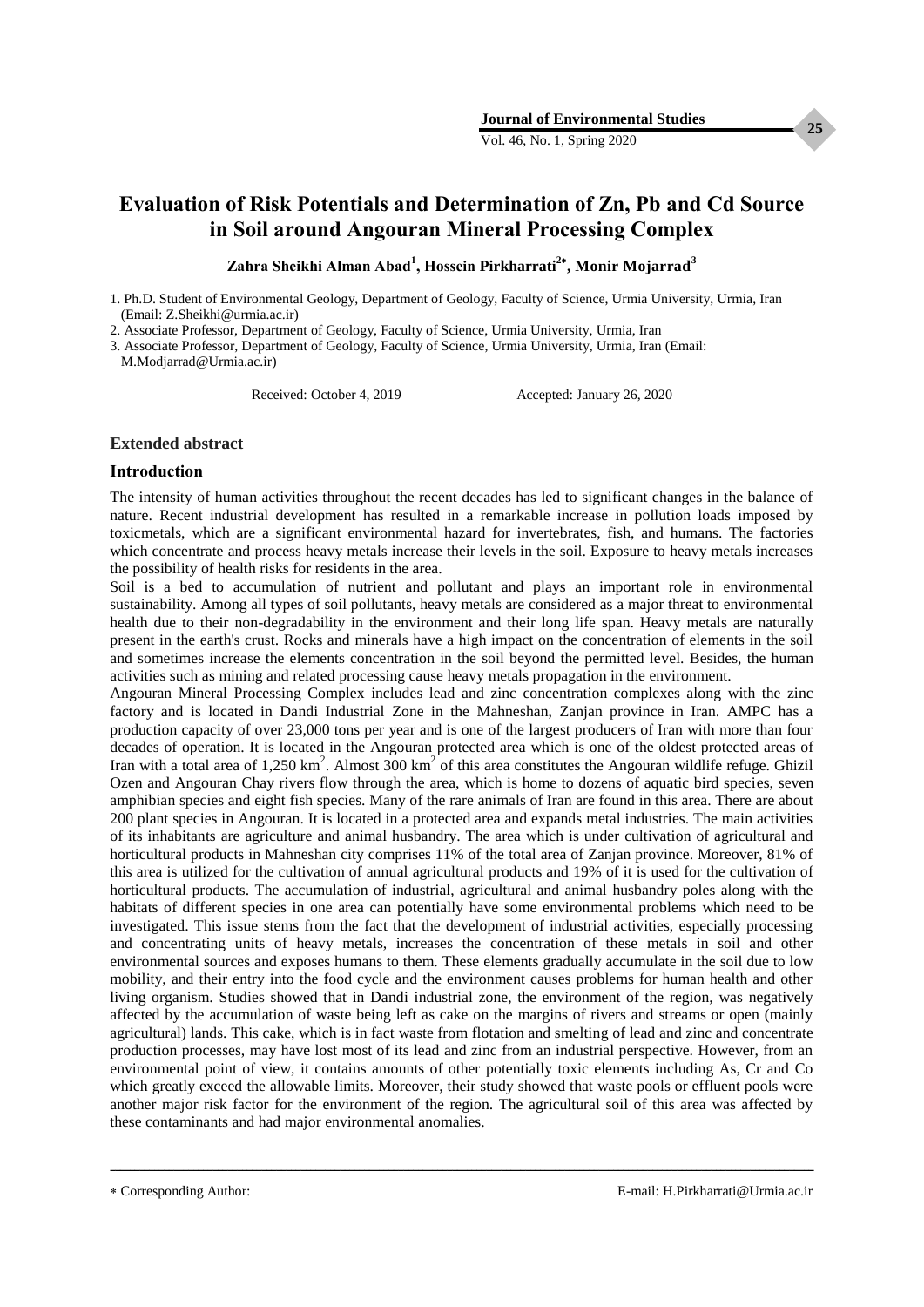#### **Evaluation of Risk Potentials and …**

Zahra Sheikhi Alman Abad, *et al.*

Hence, the purposes of this study were to determine the spatial pattern of Zn, Pb and Cd spreading around Angouran Mineral Processing Complex, to investigate their potential risk using different environmental indices, to identify ecological risk and carcinogenic risk, and to determine the contribution of anthropogenic and geogenic origin.

#### **Materials and Methods**

**26**

Angouran Mineral Processing Complex, with geographical coordinate of 36°34′20˝ N and 47°37′40˝ E . The area is located in a metamorphic complex of the Sanandaj-Sirjan microplate in the Zagros orogenic belt affected by the Tertiary to Quaternary volcanic activities as well as the geothermal activities of the Urumieh-Dokhtar zone. It is composed of the present age river banks and alluvial deposits in the center along with conglomerate and red tuffs in the northern part.

About 15% of the area is irrigated and its 70% is used as pastures. It has been one of the protected areas of the environment and has enabled tourism activities in order to preserve and restore plant and animal habitats for four decades until the present day.

Soil sampling was done from 0-20 cm depth in June 2016 (n=74). After preparation of the samples, they were sent to the Zarazma laboratory for analysis of Zn, Pb and Cd by ICP-OES. In order to analyze the total concentration of heavy metals, the samples were digested using the four-acid digestion method, including hydrofluoric acid, perchloric acid, nitric acid, and hydrochloric acid. For this purpose, each air-dried sample was weighted in a crucible, 5 ml concentrated nitric acid was added to it, and it was kept at ambient temperature for 30 min. Then, 10 ml of perchloric acid and 2 ml of concentrated hydrofluoric acid were added to it. It was placed on a heater, and its temperature was increased to 100°C. Since this method's goal was the complete digestion of the solid sample, the addition of hydrofluoric acid continued until the sample became transparent. In the end, 10 ml of concentrated hydrochloric acid was added, and the sample was kept at the same temperature for 10 min. After the sample was cooled, it was transferred to a 50 to 100-ml volumetric flask, and it was brought up to the volume using double-distilled water. All chemicals used in this study were provided by the credible German Merck brand.

Analytical duplicates/replicates, standard reference material (OREAS 24b, and GBM908-10), and blank reagents (with an accuracy of 4% to 6%) were used for QA/QC. The detection limits for Cr, Co, As, Ni and Cu were 1, 1, 0/5 and 1, respectively. Statistical analysis of the data and index calculations were performed using Excel and SPSS software. Also, PMF 5.0 EPA (Positive Matrix Factorization) software was used to determine the source contribution to metal dispersion. Applied indices include enrichment factor (Ef), Geoaccumulation index ( $I_{\text{geo}}$ ), pollution load indices (PLI) and modified pollution degree (mCd), ecological risk potential (PERI) and cancer risks (CR).

#### **Discussion of Results**

Soil in the study area is in a poor and serious condition that threats agriculture and animal husbandry, the main activities beside the industrials. Zn had the highest concentration with an average of 1648.1 ppm in the region and fallowed by Pb and Cd with mean of 467.9 and 9.8 ppm, respectively.

The high coefficients of variation of metals showed the effect of anthropogenic activities on their distribution in the region.

The I<sub>geo</sub> mean for Pb, Zn, and Cd were 1.7, 2.0, and 0.4, respectively, which indicated average contamination of Pb and Zn and non-contaminated to intermediate contamination of Cd.  $I_{geo}$ 's result showed that the metals accumulation order was Zn> Pb> Cd. The extent of metal contamination was -2.4 to 8.9 for Pb, -0.4 to 8.3 for Zn, and -2.4 to 7.1 in terms of Cd, suggesting negative values for these metals which are in the range of nonpolluted soils. High Cd contamination was observed only in 4.9% of the samples while EF showed high Cd enrichment (72/1). The mean Ef calculated for Zn, Pb and Cd were 37.1, 45.7 and 72.1, respectively, suggesting strong enrichment for Zn and Pb, but extremely strong for Cd. Cd is the most mobile metal in the soil and is likely to be absorbed through the plants roots. The enrichment degree for all three metals in the region is wide. Contamination severity (Ff>10) in total observed for Zn, Pb and Cd in 29.6%, 25.6% and 59.4% of samples, respectively, which indicates very high impact of anthropogenic contamination sources. Given the various toxic effects of metals on the human body, the PERI index of metals in the soil varies from 42.8 to 35500.5 and showed a high environmental risk for Cd than for Zn and Pb. Based on classification, 35% of sampling points showed high ecological risk.

The metal contamination degree in the soil was higher than expected. In the study area, mCd ranged from 0.8 to 723.4 and 60% of the samples showed high contamination. PLI calculation showed that contamination range is between 0.7 and 627.8. The contamination range calculated by mCd and PLI revealed that 60% and 40% of the area is in very poor and inappropriate condition.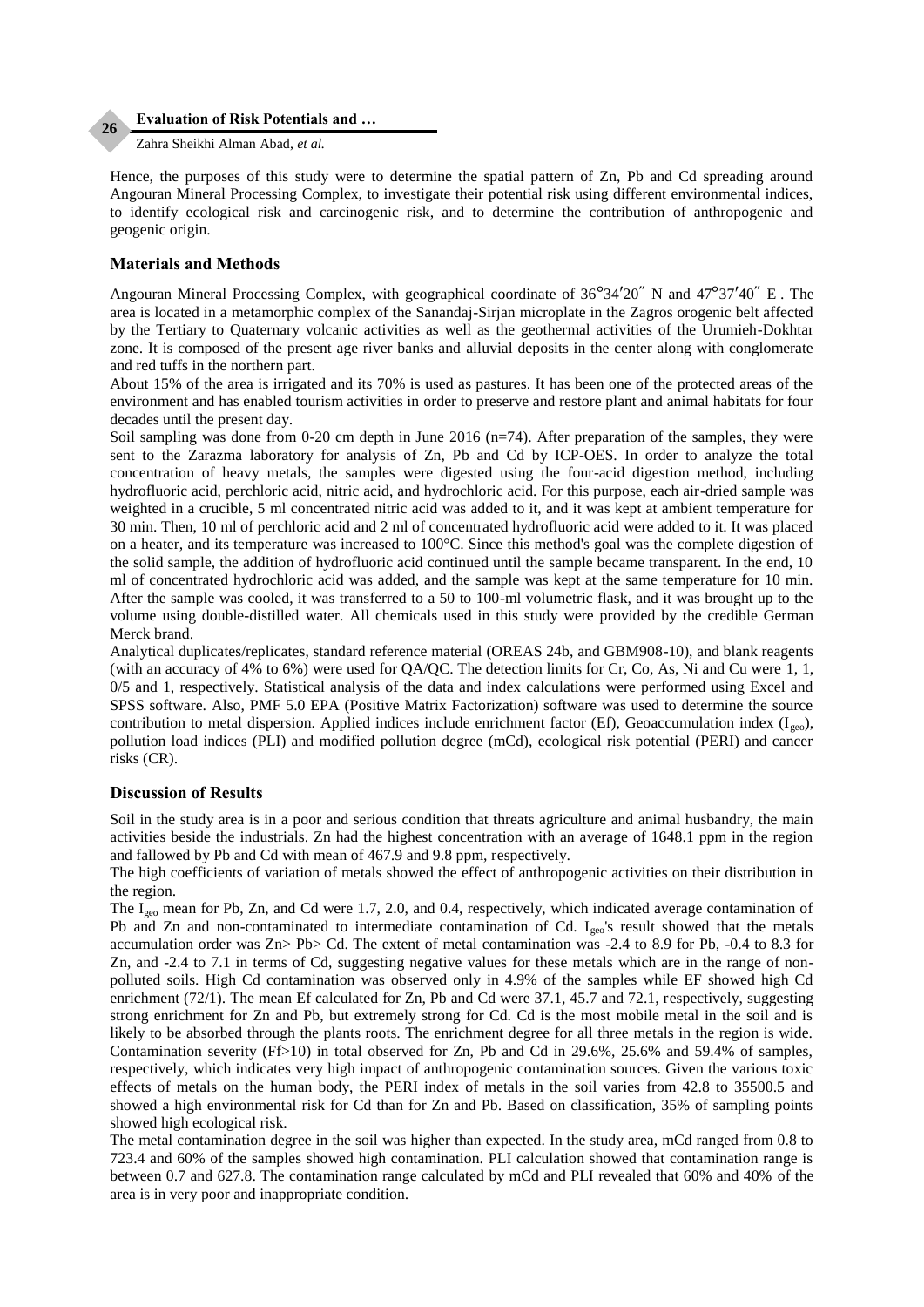**27**

#### Vol. 46, No. 1, Spring 2020

CR for adults ranges from  $0.2 \times 10^{-2}$  to  $0.5 \times 10^{-5}$  while the mean is  $0.1 \times 10^{-3}$ . Unexpectedly, Zn with an impact of 96.9% had the highest share in the carcinogenic risk of ingested contaminated soil. CR for children varies from  $0.4\times10^{-2}$  to  $0.9\times10^{-5}$  with a mean of  $0.2\times10^{-3}$ . Similar to the results obtained from adult CR, Zn with 99.1% had the greatest effect on the carcinogenesis probability due to ingestion. Based on the CR classification, the risk was middle and upper class for children.

The CR calculation for children and adults showed that the ingestion risk of contaminated soils contain Zn had the greatest effect on the risk of carcinogenicity and health problems. Absorption via skin and respiration of Zn, Pb and Cd were the next highest risk factors.

PMF model was used to quantify the different sources contribution in Cd, Zn and Pb pollution. Comparing the metals prevalence in each factor and the information obtained from the regional field for the probable source of heavy metals, two factors were considered to the probable source of the heavy metals. Geogenic origin was the first-factor and anthropogenic origin was the second one. According to the results, the concentration of Zn in the second factor was 99% while in the first factor was 1%. Pb and Cd the second factor were estimated to be 90.2% and 95.7%.

#### **Conclusions**

This study was carried out to investigate the carcinogenic and non-carcinogenic health risks of Zn, Pb and Cd in the soil around Angouran Mineral Processing Complex, which includes lead and zinc concentration complexes and zinc production factory. This area was selected due to the fact that it is environmentally sensitive. Moreover, in addition to industrial activities including the concentration and processing of heavy metals, it is used for agricultural activities, pastures, and animal husbandry. Lastly, it is the habitat for various and rare animal and plant species.

Concentration result showed that the metals order was Zn> Pb> Cd. It can be concluded from the Igeo and Ef index that samples collected from this area have enriched and contaminated by the examined heavy metals. Based on PERI classification, most of sampling points showed high ecological risk and showed a high environmental risk for Cd than for Zn and Pb in the study area.

mCd and PLI result showed a significant risk in agricultural land use. In developing countries, there are very few studies which have examined the exposure to heavy metals. Soil and dust ingestion was a potential source of exposure to environmental chemicals for both adults and children. Children may, in particular, consume large amounts of soil because of their tendency to play on the ground and carry the soil coated objects to their mouths. Due to the wide range of industrial activities in the region, agriculture in the study area poses a greater risk of carcinogenicity for the adult population. This issue stems from the fact that the farmers' ingestion of soli particles which stick to their hands, dermal exposure during farm work hours, or inhalation of polluted soil and dust pose a higher risk.

According to an obtained results from PMF model, the greatest impact on Zn concentration in the region is due to anthropogenic activities. Therefore, there is a need to reduce the risk of exposure to soil metals in order to maintain the health of the residents' health and sustainability of the environment and animals in the area, including soil refining.

**Keywords:** Angouran mineral processing complex, anthropogenic, ecological risk, enrichment.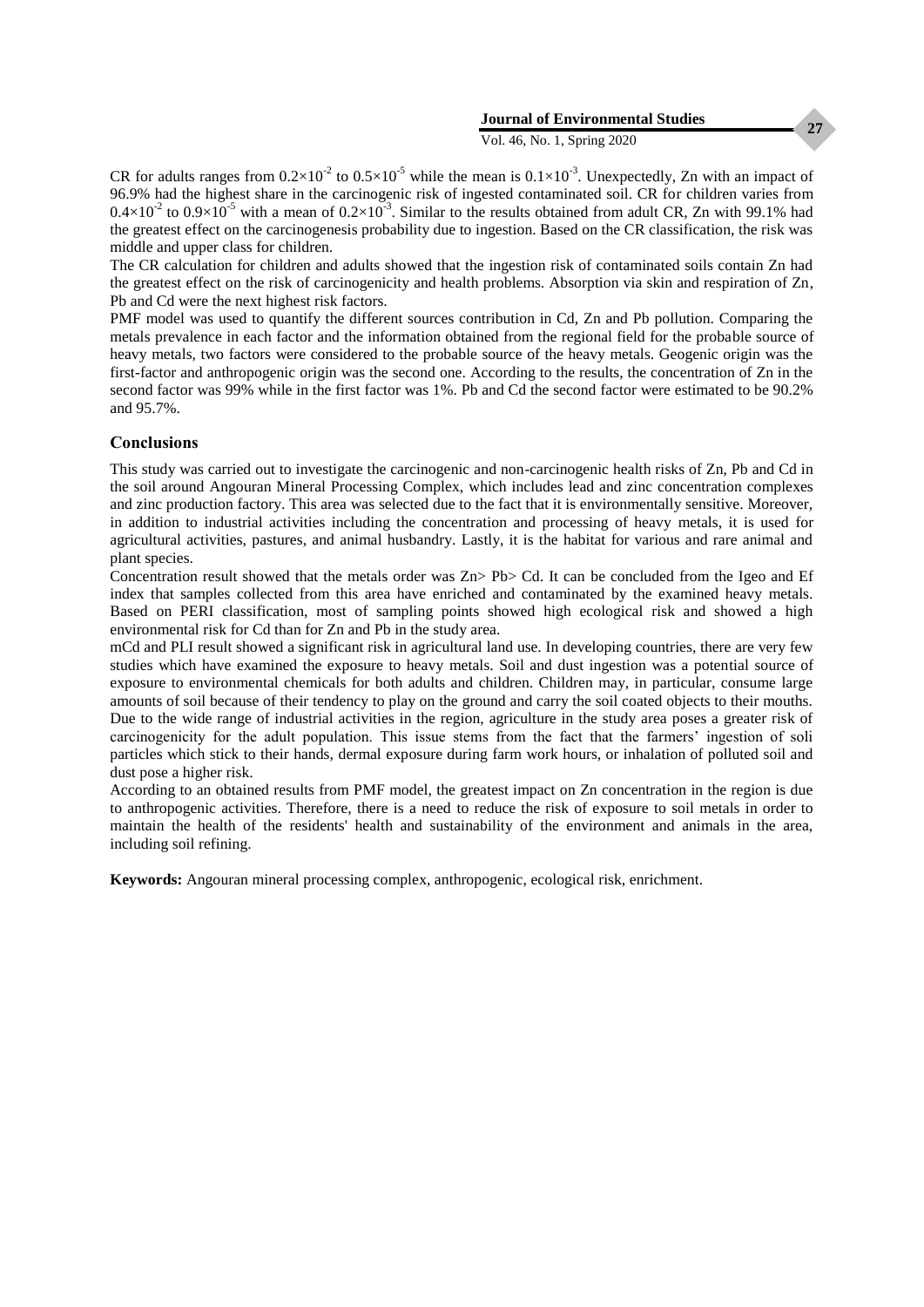**Optimization of Meteorological Variables...**

Afsaneh Ghasemi, *et al.*

## **Optimization of Meteorological Variables to Predict Air Pollutant Concentrations for Use in Artificial Neural Network Model to Reduce the Cost and Time of Analysis**

### **Afsaneh Ghasemi<sup>1</sup> , Jamil Amanollahi<sup>2</sup> , Mohammad Darand<sup>3</sup>**

- 1. MSc., Department of Environment Science, Faculty of Natural Resources, University of Kurdistan, Iran (Email: afsanehgh.991@gmail.com)
- 2. Associate Professor, Department of Environment Science, Faculty of Natural Resources, University of Kurdistan, Iran
- 3. Associate Professor, Department of Climatology, Faculty of Natural Resources, University of Kurdistan, Iran (Email: m.darand@uok.ac.ir)

Received: October 31, 2019 Accepted: March 11, 2020

#### **Extended abstract**

#### **Introduction**

Today, air pollution is one of the main and most harmful problems in human societies, which has caused many environmental problems. Air quality is changing daily, even when the amount of pollutants entering the air is constant, factors that determine climate change, such as wind speed, wind direction, air mass thermal profile, amount of solar energy to perform photochemical reactions, wind duration or rainfall, alter air quality specifically. The air has a limited capacity and does not tolerate the discharge of various wastes and toxins that humans enter today.

Air pollution in cities is always a permanent and serious threat to the health and safety of the community and the environment. Recent studies show that the potential effects of air pollution on human health include increased mortality, increased hospitalization, and increased physiological changes in the body, especially respiratory and cardiovascular function. The exponential increase in population has led to rapid deforestation, rapid growth in industries and multiplicity of vehicles. Accelerating unmanaged urban development has led to a change in the chemical composition of the atmosphere which is associated with human activities. Industries, vehicles and other natural or human resources add a huge amount of air pollutants to the environment, which will lead to the destruction of air quality, and this has led to damage part of the environment. Predicting air pollution before increasing the level of these contaminations and prompt alarm can contribute to the health of the community. On the other hand, an increase in the number of independent variables would increase the cost and also increase the time required for predicting air pollution. Therefore, in this study, Forward Select (FS) technique was used to obtain the most suitable combination of independent variables with the most accurate prediction of specific contaminants in the artificial neural network (ANN) model.

#### **Material and Methods**

Kermanshah is an extensive city in the west of Iran country having industries and thunderstorms. The total population of Kermanshah city was 1952434 in the 2016 population census and its area is  $250.45/4 \text{ km}^2$ . This city is located in the middle of the western part of the country between a geographic orbit of 33°41' N to 35°17' N latitude of the equator and 45°24' E to 48° 0.6' E longitude of the Greenwich meridian. In this research, relative humidity, temperature, dew point, precipitation, pressure, wind speed, and visibility with the previous day's pollutant concentration were used as independent data. The Bureau of Meteorology (main synoptic station) of Kermanshah provided the meteorological data from 2014 to 2016. The five pollutant data consisting of Sulphur dioxide (SO<sub>2</sub>), particulate matter PM<sub>10</sub>, carbon monoxide (CO), nitrogen dioxide (NO<sub>2</sub>), ozone (O<sub>3</sub>) related to the air quality of Kermanshah were acquired from the Department of Environment (monitoring station) in Kermanshah from 2014 to 2016. The collinearity indicates that an independent variable is a function of the other variables. The Multi-collinearity test means that there is a linear relationship between two or more independent variables in the regression. If the collinearity of a regression equation is high, it means that there is a high dependence between the independent variables and it may not have a high validity due to the high

ــــــــــــــــــــــــــــــــــــــــــــــــــــــــــــــــــــــــــــــــــــــــــــــــــــــــــــــــــــــــــــــــــــــــــــــــ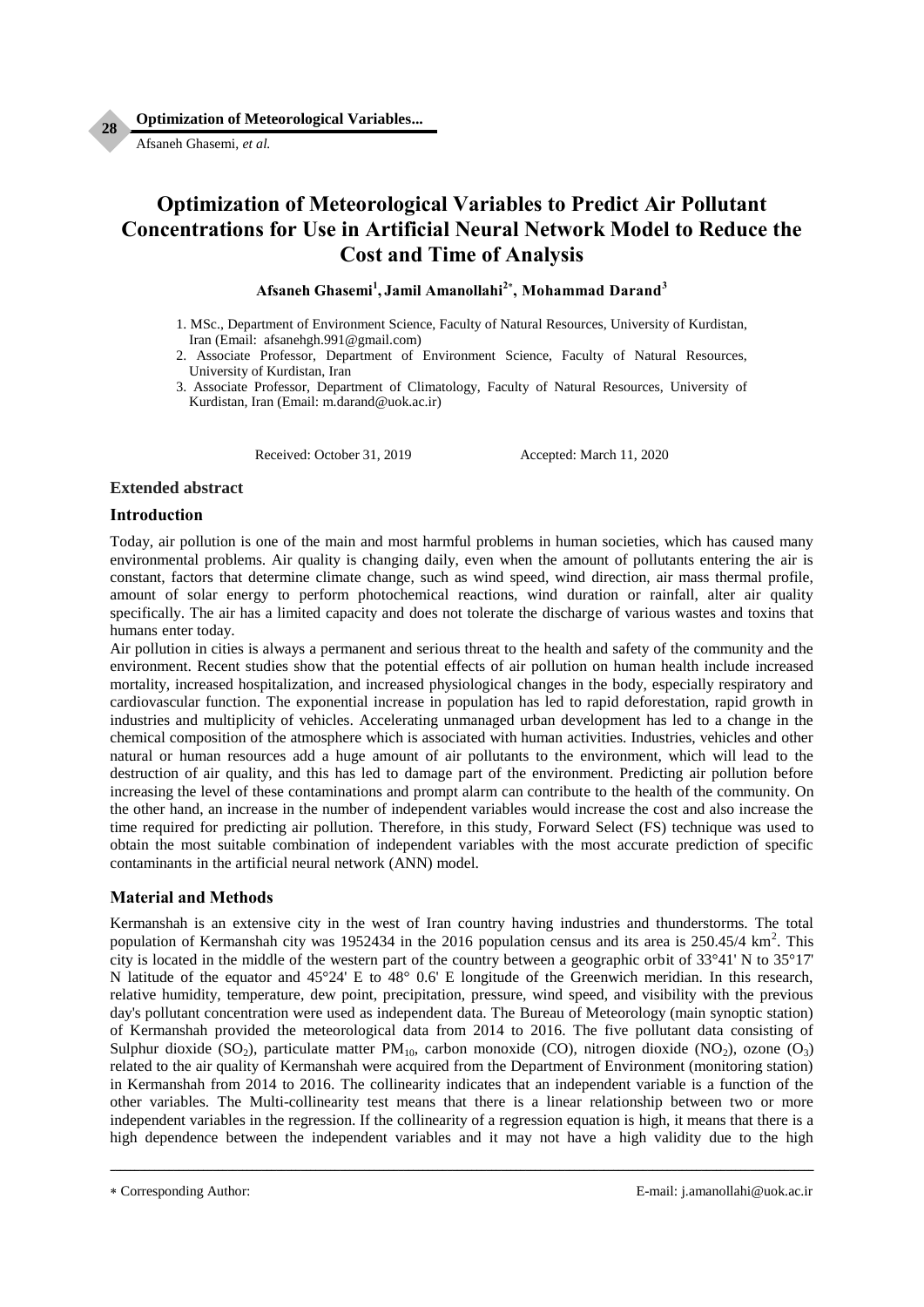Vol. 46, No. 1, Spring 2020

coefficient of determining the model. In other words, although the model looks good but has no significant independent variables. Therefore, if the variables have a large linear relationship, the estimated statistics and regression coefficients may not be able to show the unique role and effect of each of the independent variables. Multi-collinearity test was performed to remove additional input variables in SPSS software. The correlation

between the independent and dependent variables is measured by two indicators of Variance Inflation Factor (VIF) and tolerance. The Variance Inflation Factor (VIF) indicates how much the variance of the estimated regression coefficients has increased since there are no correlated variables in the model. If the value of this index is close to one, there is no linearity. The relative tolerance factor is the relative scatter of a variable. If its value is close to one, it means that in an independent variable a small part of its scattering is justified by other independent variables, and if this value is close to zero, it means that one the variable is almost a linear combination of other independent variables. If the VIF values of the independent variables are more than 10 and tolerance is less than 0.2, then it can be said that the model is suffering from multi-collinearity.

To quantify the severity of the multi-collinearity, tolerance and Variance Inflation Factor (VIF) results were used. The Forward Selection (FS) method is based on regression and was used to select the best subsets of input variables. The Forward Selection (FS) technique has been used by many researchers to build powerful predictive models. This method is based on the degree of dependence of the independent variables with the dependent. After that, the variable that creates the most dependence with the dependent variable is considered as the first input and the variables with less dependence constitute a set of subsequent inputs. This step is repeated n-1 to evaluate the effect of each of the variables on the model output.A subset of the input variables is obtained to predict the outputs. The linear relation between variables created several models for each pollutant. Then the application of Multi-Layer Perceptron (MLP) network was used to predict pollutants in Matlab software.

To reduce errors and increase accuracy in forecasting, both independent and dependent data were normalized between zero and one. Neural networks are nonlinear models that are widely used to identify systems, predict time periods, and pattern. These networks can be tools for the flexibility of nonlinear regressions, which are generally composed of one or more layers with different neurons. The structure of the neural network typically consists of three layers, the input layer that distributes the data in the network, the hidden layer that processes the data, and the output layer that extracts the results for specific inputs. The Multi-Layer Perceptron (MLP) network has a hidden layer, and the flow of input to the network takes place in a forward path from layer to layer. There are two kind of signals in the Multi-Layered Persephone (MLP) network, the function signal that travels in the path of departure, and the error signal that propagates in the return path of the network. One of the features of this network is its good computing features.

The Multi-Layer Perceptron (MLP) model is the most general network for predicting air pollution. It can solve nonlinear and very complex problems through the network topology. In this study, 20% of data were used in the training phase and 80% data in the test phase. The results obtained from the models were evaluated with indicators. The Root Mean Square Error (RMSE), Coefficient of determination  $(R^2)$ , Normalized mean square error (NMSE), Fractional bias (FB), and the Index of agreement (IOA) indicators were used to determine the performance of the models. The Root Mean Square Error (RMSE), summarizes the difference between the observed and predicted concentration and shows the actual error model. Therefore, in an optimal model, the Root Mean Square Error (RMSE), should be close to zero.

The Coefficient of determination  $(R^2)$ , indicates how much of the changes in the data observed by the model have been reproduced. The high Coefficient of determination  $(R^2)$  is a sign of desirability. A very small amount of the Normalized mean square error (NMSE), index indicates the implementation of the model in space and time, which is closer to zero, indicating the optimal model. Fractional bias (FB) indicates the low and high values of the predictions. If Fractional bias (FB), is equal to zero, it indicates that the forecast was very accurate. The Index of agreement (IOA) is a useful measure of model performance and has been proposed as an alternative to R and  $\mathbb{R}^2$ . This index is considered as the standard for measuring the mean square error.

#### **Discussion and Results**

In this study, to predict air pollutants in Kermanshah city and optimization effective variables in forecasting were used from the multi-layer perceptron model and Feature Selection (FS) technique. Results showed that relative humidity and temperature with VIF values of more than 10 and tolerance values below 0.2 exceeded the recommended value. After eliminating the both mentioned variables, the multi-collinearity test was repeated and results indicate that all variables were obtained within the recommended limit. The different subset of variables was developed using FS method by added one by one the variables constitute most to least correlation between input variables and dependent variable. For each pollutant, seven models were evaluated, but for O<sub>3</sub> pollutant, eight models were calculated due to the effect of pollutant  $NO<sub>2</sub>$ . The results of multilayer perceptron neural network analysis show that, MODEL 1 with FB= 0.0170, IOA= 0.967, NMSE= 0.100 and the highest  $R^2$ = 0.7341 was suitable for same-day predicting of CO. To predict one-day advance of CO, MODEL 2 and MODEL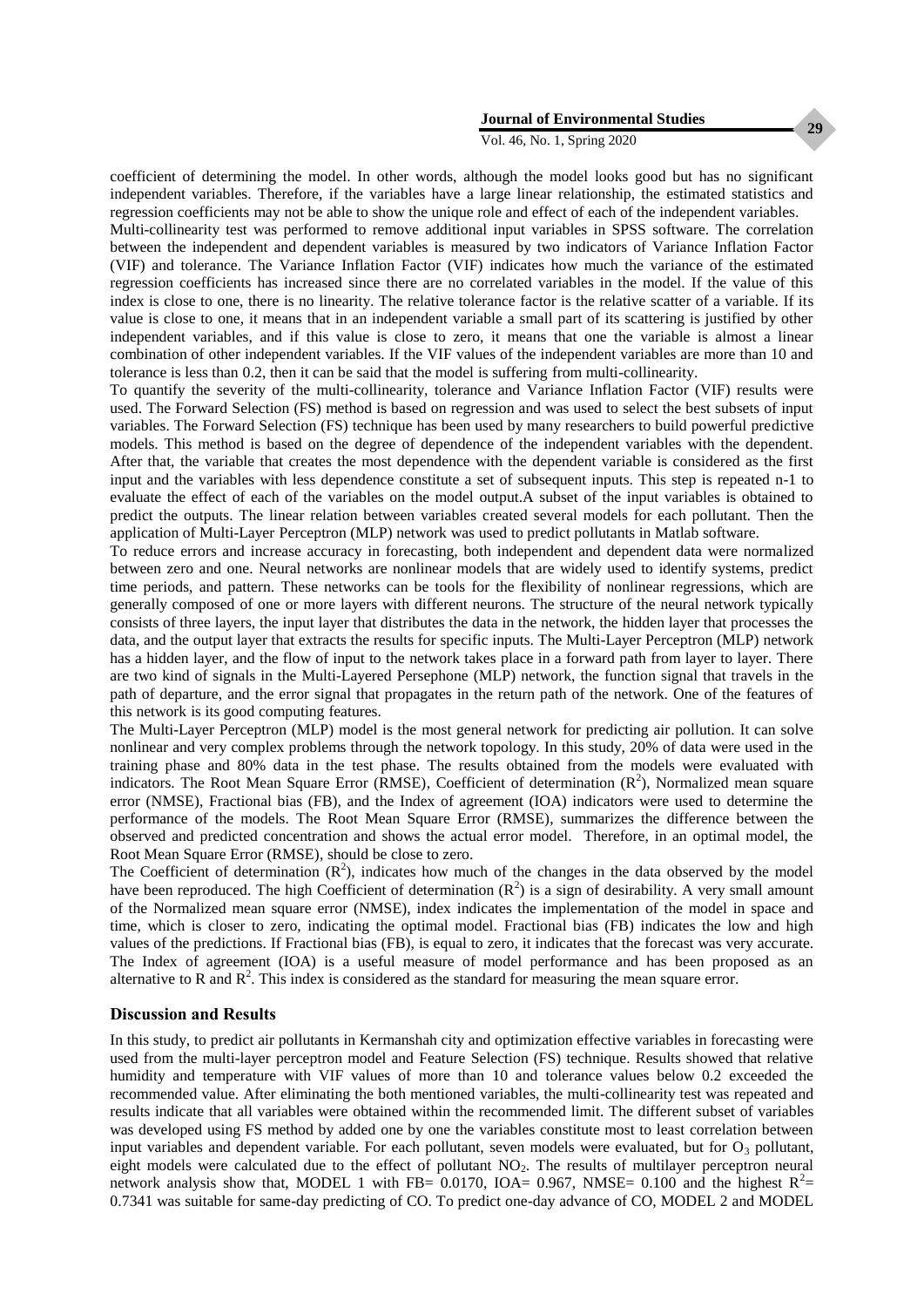#### **Optimization of Meteorological Variables...**

Afsaneh Ghasemi, *et al.*

**30**

5 have the highest  $R^2$  values, but IOA statistics in MODEL 2 is more than MODEL 5, and the values of FB and NMSE in MODEL 2 is lower than that of MODEL 5. So, MODEL 2 is more suitable for one-day advance of CO pollutants.

In predicting the PM10 pollutant, the MODEL 4 has a maximum value of IOA= 0.960 and FB= 0.00151 with one of the lower value than other models in same day predicting of  $PM_{10}$ , and the MODEL 4 has the lowest amount of NMSE=  $0.487$  and RMSE=  $0.0718$  in one-day advance predicting of PM<sub>10</sub>. So, MODEL 4 is selected for prediction of PM10 pollutant as the optimal model. The prediction results of  $SO_2$  pollutant indicate that the MODEL 3 has the lowest FB=  $-0.00302$  and NMSE= 0.135 and the highest IOA= 0.943 and R<sup>2</sup>= 0.6118, respectively. Therefore, this MODEL is perfect for same-day prediction of  $SO<sub>2</sub>$  concentration.

Based on the result MODEL 6 with lowest values of NMSE= 0.105, FB= -0.0048, and the highest IOA= 0.972 is suitable MODEL for predicting one-day advance of  $SO_2$ .

In predicting NO<sub>2</sub> the MODEL 2 and MODEL 3 represents the highest performance compared to other models in same-day and one-day advance in prediction of  $NO<sub>2</sub>$  pollutant. Comparing the two models mentioned for  $NO<sub>2</sub>$ shows that both models have the same conditions in minimum and maximum values of the statistics, so considering the RMSE of the test phase, which is less in model 2 than model 6, indicate that model 2 it is a more appropriate model in predicting NO<sub>2</sub>. The prediction results of the  $O_3$  pollutant indicate that the MODEL 7 in the same day forecasting and the MODEL 5 in one-day forecasting in terms of the IOA index have the same value, and the indexes NMSE= 0.00120 and FB= 0.00137 in the MODEL 5 have the minimum values and in model 7, the value of  $R2 = 0.711$  is highest, so the input composition of MODEL 5 is considered as the optimal model.

Advantages of the Forward Selection (FS) technique include improving model accuracy, reducing computational time in model construction, facilitating data visualization and model understanding, and reducing excessive risk. The main idea of this technique is to evaluate the most useful subset of variables for a given learning algorithm, and the best subset of features is determined by the performance of the model. So, selecting the optimal model using FS technique has provided the possibility of saving time and reducing calculations cost, and by determining the final optimal model for each contaminant and selecting the most effective quantities in forecasting, it is possible to predict with more accuracy and less error.

#### **Conclusion**

Air pollution is a concern in many societies today, so choosing the best model for predicting pollutants in the atmosphere and using effective methods to determine the most important effective quantities is beneficial. Based on the results obtained, the final optimal model of model 2 with 6 independent variables is optimal for CO pollutant, and model 4 with 4 meteorological quantities is optimal for  $PM_{10}$  contamination. For pollutants  $SO_2$ model 6 with 2 independent variables and for pollutants  $NO<sub>2</sub>$  model 2 with 6 variables were selected as optimal and model 5 with 4 effective quantities is optimal for pollutant  $O_3$ . In general, the results of this study show that use of multi-collinearity test and forward select technique to eliminate linear relations and create a subset of effective variables is satisfactory. The results of this study showed that for the prediction of any pollutants, no need to use all seven variables from the output of the multi-collinearity test. The optimal number of independent variables for the prediction of each pollutant was obtained differently. Therefore, we can conclude that the selection of effective independent variables by FS method will reduce the analysis cost and time, as well as increase the accuracy of the pollutant predictions.

**Keywords:** air pollution, FS technique, Kermanshah, multi-collinearity, multi-layer perceptron network.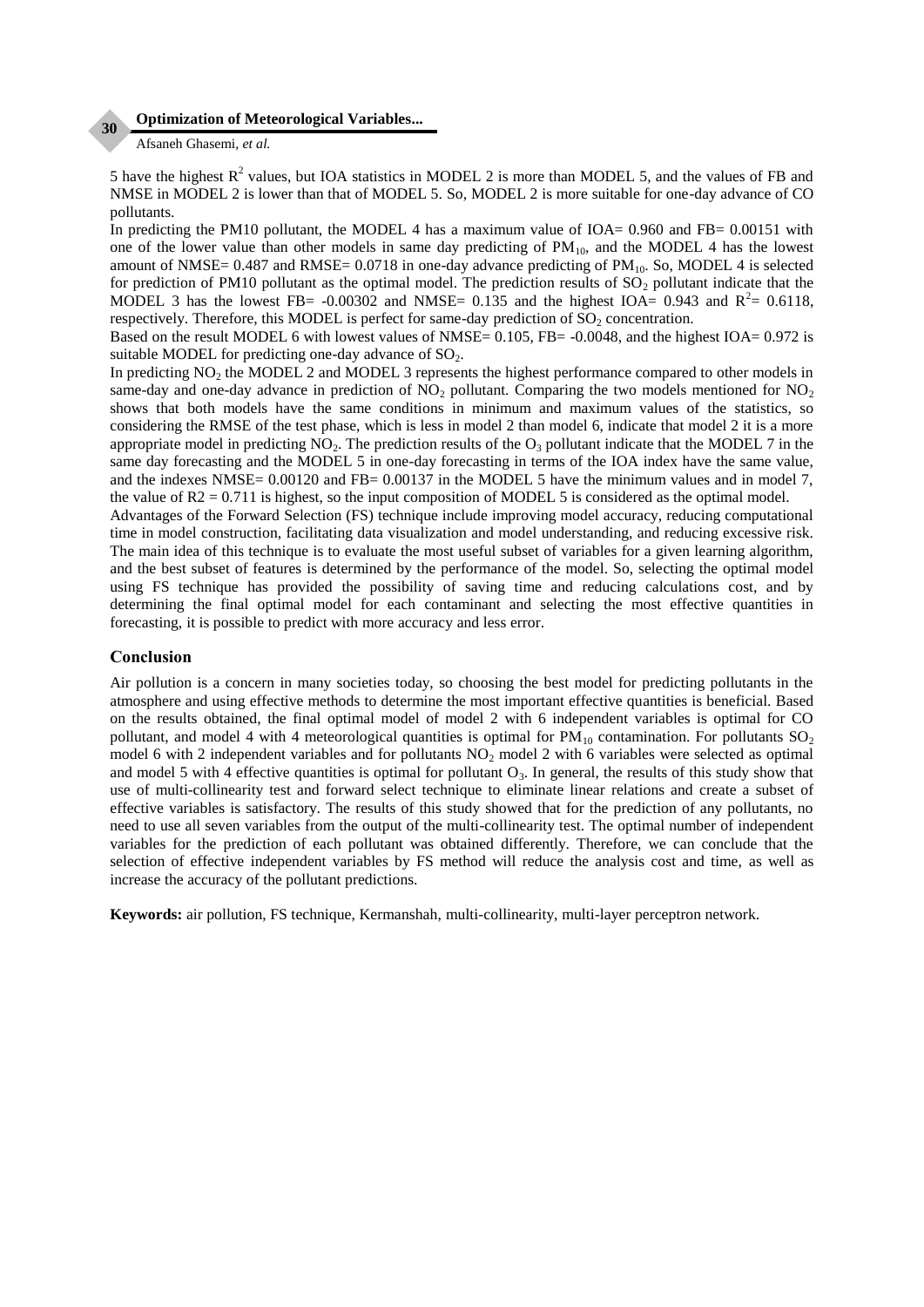Vol. 46, No. 1, Spring 2020

## **The Scenario base Calculation of Ecohidrological Water Needs for Sustainable Development of Water Resources (Case Study: Kaji Salt Wetland of Nehbandan)**

**Mohammad Hossein Sayadi1,2, Elham Yousefi<sup>3</sup> , Elham Chamanehpour<sup>4</sup>**

- 1. Associate Professor, Department of Environment, Faculty of Natural Resources and Environment, University of Birjand, Birjand, Iran (Email: mh\_sayadi@birjand.ac.ir)
- 2. Associate Professor, Department of Environment, Faculty of Natural Resources and Environment, University of Ardakan, Ardakan, Iran
- 3. Assistant Professor, Department of Environment, Faculty of Natural Resources and Environment, University of Birjand Birjand, Iran
- 4. Ph.D. Student in Environmental Sciences, Faculty of Natural Resources and Environment, University of Birjand, Birjand, Iran (Email: elham.chamanehpour@gmail.com)

Received: October 24, 2019 Accepted: February 8, 2020

#### **Expanded Abstract**

#### **Introduction**

Wetlands are actually the kidneys of the earth that lead to the environmental balance of the earth. Wetland is a unique environmental system with diverse performance and high biodiversity. Wetlands cover approximately 5 to 8 percent of the earth's surface  $(7-10 \text{ million km}^2)$  and must be preserved in order to maintain their important functions as natural habitats and their role in the global carbon cycle. Wetlands have high primary productivity among all ecosystems and provide many ecological services, including environmental treatment, modification in the atmosphere and water cycle, wave intensity reduction and disasters resulting from them. However, a large proportion of wetlands in the transition zone from marine-river ecosystems lies in terrestrial ecosystems, making them a sensitive and fragile ecosystem. Due to changes in natural environments, over-exploitation of wetlands and irrational use of their resources, the structure of wetland ecosystems has been destroyed and the boundaries of wetlands are gradually shrinking, which leads to damage or their ecological performance is lost. Therefore, it is necessary to revive wetland systems through efficient engineering technologies and logical management approaches. In order to provide a scientific basis for protection and restoration, it is necessary to examine the ecological water requirement of the wetland. According to studies, the ecological water requirement is equal to the amount of water that maintains the balance of the wetland ecosystem and guarantees its main functions. The main methods of calculation for the ecological water needs of wetlands include hydrological, ecological and ecohydrological methods. The eco-hydrological method is a combination of hydrological and ecological methods and considers all the required rules of ecological water of wetlands and combines the advantages of these two methods. Today, remote sensing is an alternative to terrestrial measured data. Studies have shown that remote sensing data provide many benefits, including high time resolution, spatial distribution, and data access for monitoring and evaluating ecosystem time patterns. Therefore, they are a powerful tool for monitoring wetlands. Researchers are trying to balance the ecological needs of the wetland with the rational allocation of water resources. Achieving this balance can ensure the natural flow of water in order to improve the overall ecological performance of the wetland system, with the aim of restoring its function and rebuilding its ecosystem.

#### **Materials and Methods**

In studies of calculating the water requirement of wetlands, the functions of the study wetland should be identified first and the index should be determined for each function. The indicators should be determined in such a way that in addition to maintaining the main functions of the wetland, its functions are also maintained. Due to the characteristics of Nehbandan wetland, including water with salinity and high salts, lack of aquatic animals, lack of endangered species related to wetland water, as well as special socio-economic and cultural factors related to wetlands such as special traditional ceremonies. This wetland does not have a special production, socio-economic and cultural function and its most important functions are from the point of view of physicochemical, biological and ecosystem services.

ــــــــــــــــــــــــــــــــــــــــــــــــــــــــــــــــــــــــــــــــــــــــــــــــــــــــــــــــــــــــــــــــــــــــــــــــ

Corresponding Author: E-mail: e\_yusefi\_31@birjand.ac.ir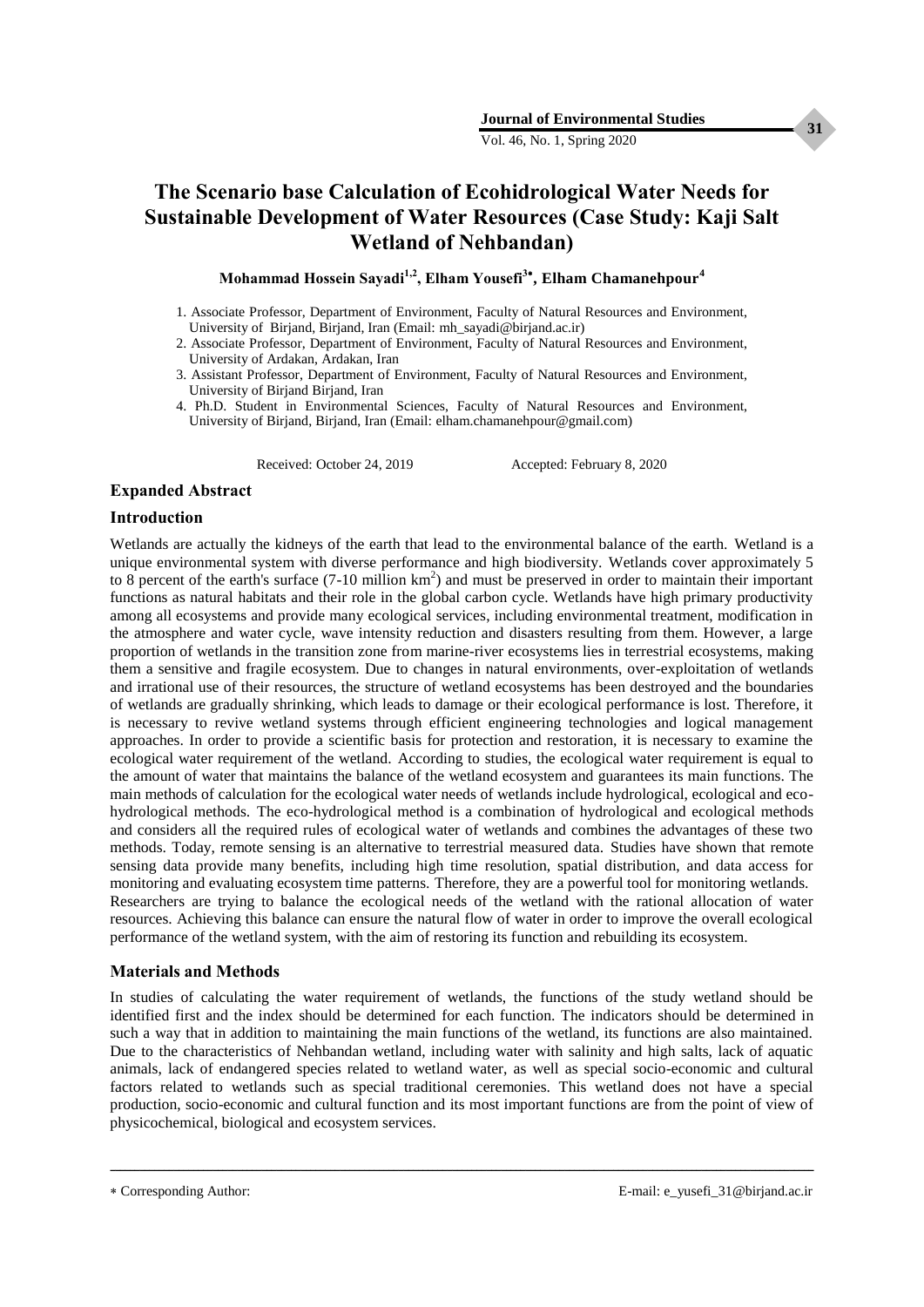#### **The Scenario base Calculation of ...**

#### Mohammad Hossein Sayadi, *et al.*

**32**

After identifying these functions, an indicator was selected for each of them to calculate the amount of water required of the wetland. Maintaining the area of the main spot of the wetland in minimum and maximum amount as a physicochemical index, maintaining the area of the main spot of the wetland in medium size as an ecosystem services index and preserving plant and animal species related to the wetland were selected as biological indicators.

The MNDWI index was used to identify the water area of the wetland. After determining the boundaries of the wetland, in a process using the detection of the wetland underwater surface and depth measurement with satellite images, the volume of water at different levels was calculated according to the shape of the wetland bed and water depth. The water balance formula was used to calculate the hydrological needs of the wetland. The average amount of precipitation in the region was calculated using the monthly data of TRMM satellite, the amount of evapotranspiration was calculated using Modis satellite data and the amount of runoff was calculated using Terra climate data. After calculating the hydrological water requirement, three species of tamarix aphylla, haloxylon aphyllum and phragmetes australis were selected as plant indicators and anas platyrhynchos were selected as animal indicators and the ecological water needs of the wetland were calculated.

After calculating the indicators, the amount of water demand of Nehbandan wetland is examined during 6 scenarios so that while identifying the condition of the wetland in different scenarios, it is planned to achieve the ideal situation. These scenarios include the following:

- 1. Determining the hydrological water requirement of the wetland according to the average size of the wetland's main spot or normal condition
- 2. Determining the hydrological water requirement of the lowest size of the wetland's main spot or drought condition
- 3. Determining the hydrological water requirement of the wetland according to the highest size of the wetland's main spot or wet year condition
- 4. Real scenario of wetland's vegetation water requirement
- 5. Ideal scenario of wetland's vegetation water requirement
- 6. Determining the wetland's water needs of animal species index

#### **Discussion of Results**

In this study, in order to preserve and revive the Nehbandan wetland, its hydrochloric water requirement was calculated in 6 different scenarios. The wetland water balance was used to calculate the hydrological water needs of the wetland and the species of Haloxylon aphyllum, Phragmetes australis, Tamarix aphylla and Anas platyrhynchos were used to calculate the ecological water needs of the wetland. The hydrological water balance of the wetland was estimated through the following equation:

$$
\frac{\Delta S}{\Delta T} = input - output = P + Qi + Gi - ET - Qo - Go
$$
  

$$
\frac{\Delta S}{\Delta T} = input - output = 1.3333 + 12.2 + 0 - 13.785 - 0 - 0 = -0.452
$$

In this equation,  $\Delta S$  shows the water changes of the wetland in the period  $\Delta T$ . P is the direct input from rainfall,  $Q_i$  is the direct input from runoff and surface rivers,  $Gi$  is the amount of wetland feeding through groundwater,

 $ET$  is the amount of evapotranspiration,  $Q\sigma$  is the amount of direct output from the wetland and  $Go$  is the amount of discharge through groundwater. The results showed that currently the water balance of the wetland is negative and the outflows of the wetland are 0.452 million cubic meters more than its inputs.

Using the MNDWI index, the highest area of the wetland was calculated in May 2016 and amounted to 20  $\text{km}^2$ , the average limit of the wetland in May 2017 was 8.8 km<sup>2</sup> and the minimum limit of the wetland was 6 km<sup>2</sup> in November 2018. Therefore, due to the depth of the wetland in different years, which varied between 10 and 30 cm, the volume of water in these three areas was calculated.

Therefore, in order to maintain the main spot of the wetland in the cold months of the year, 0.65 million cubic meters of water is needed for minimum extent, which is 1.32 million cubic meters in average extent and 6 million cubic meters in maximum extent.

According to the calculations, the amount of wetland water required in real scenario of plant water need is 0.1026 million cubic meters, that this amount in ideal scenario of plant water need is 0.12345 million cubic meters.

Also, the water needs of the wetland in order to preserve the important animal species is 0.0003479 million cubic meters. Hydrological wetland water requirement according to the low, average and high spot level of wetland are 13.3, 13.97 and 18.65, respectively.